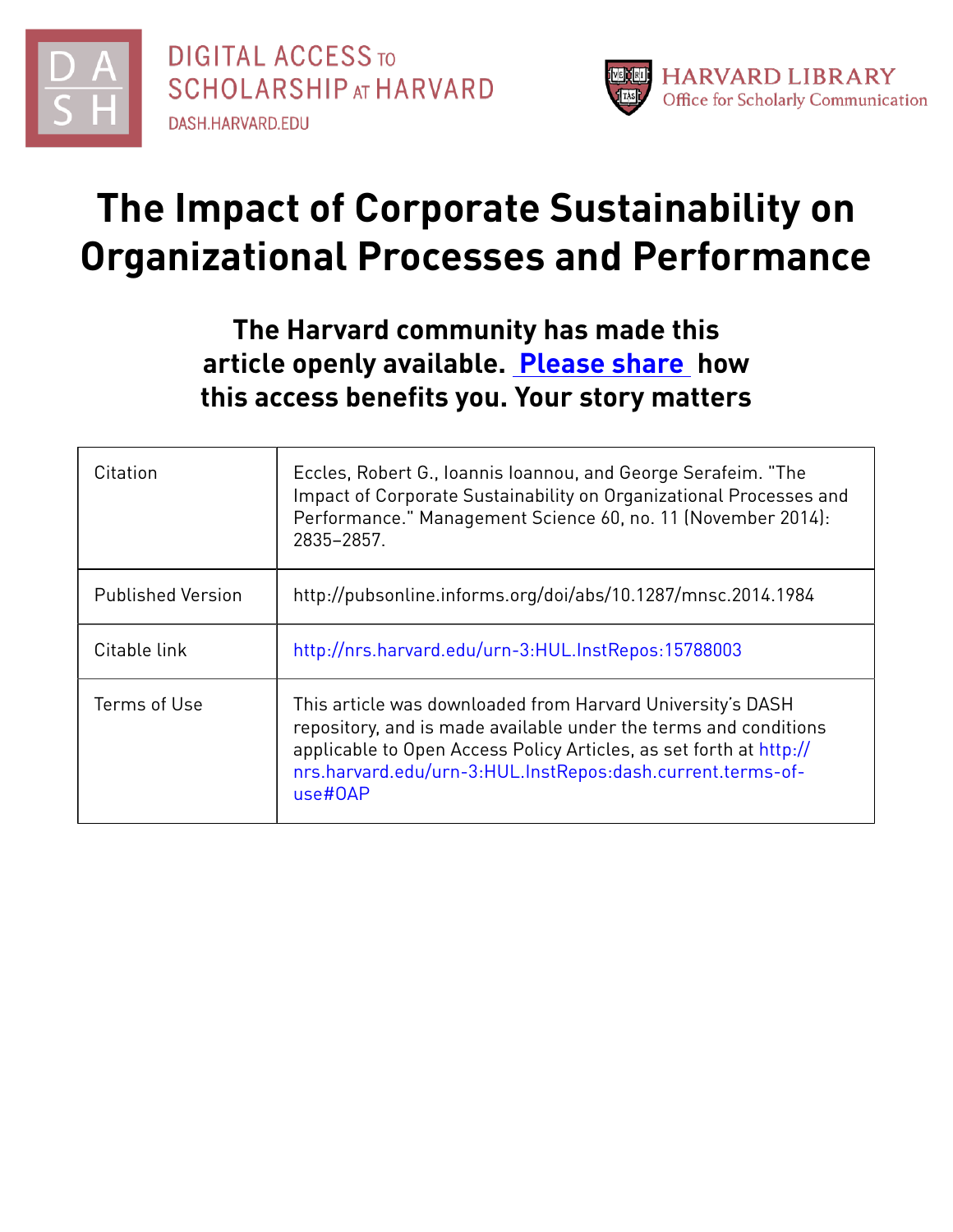#### **The Impact of Corporate Sustainability on Organizational Processes and Performance**

Robert G. Eccles, Ioannis Ioannou, and George Serafeim

#### *Abstract*

We investigate the effect of corporate sustainability on organizational processes and performance. Using a matched sample of 180 US companies, we find that corporations that voluntarily adopted sustainability policies by 1993 – termed as *High Sustainability* companies – exhibit by 2009, distinct organizational processes compared to a matched sample of firms that adopted almost none of these policies – termed as *Low Sustainability* companies. We find that the boards of directors of these companies are more likely to be formally responsible for sustainability and top executive compensation incentives are more likely to be a function of sustainability metrics. Moreover, *High Sustainability* companies are more likely to have established processes for stakeholder engagement, to be more long-term oriented, and to exhibit higher measurement and disclosure of nonfinancial information. Finally, we provide evidence that *High Sustainability* companies significantly outperform their counterparts over the long-term, both in terms of stock market as well as accounting performance.

 $\overline{\phantom{a}}$ 

Robert G. Eccles is a Professor of Management Practice at Harvard Business School. Ioannis Ioannou is an Assistant Professor of Strategy and Entrepreneurship at London Business School. George Serafeim is an Assistant Professor of Business Administration at Harvard Business School, contact email[: gserafeim@hbs.edu.](mailto:gserafeim@hbs.edu) Robert Eccles and George Serafeim gratefully acknowledge financial support from the Division of Faculty Research and Development of the Harvard Business School. We would like to thank Christopher Greenwald for supplying us with the ASSET4 data. Moreover, we would like to thank Cecile Churet and Iordanis Chatziprodromou from Sustainable Asset Management for giving us access to their proprietary data. We are grateful to Chris Allen, Jeff Cronin, Christine Rivera, and James Zeitler for research assistance. We thank Ben Esty, David Larcker (discussant), Joshua Margolis, Costas Markides, Jeremy Stein (discussant), Catherine Thomas, and seminar participants at Boston College, the NBER conference on the "Causes and Consequences of Corporate Culture", Cardiff University, Saint Andrews University, International Finance Corporation, Columbia University, INSEAD and the Business and Environment Initiative at Harvard Business School for helpful comments. We are solely responsible for any errors in this manuscript.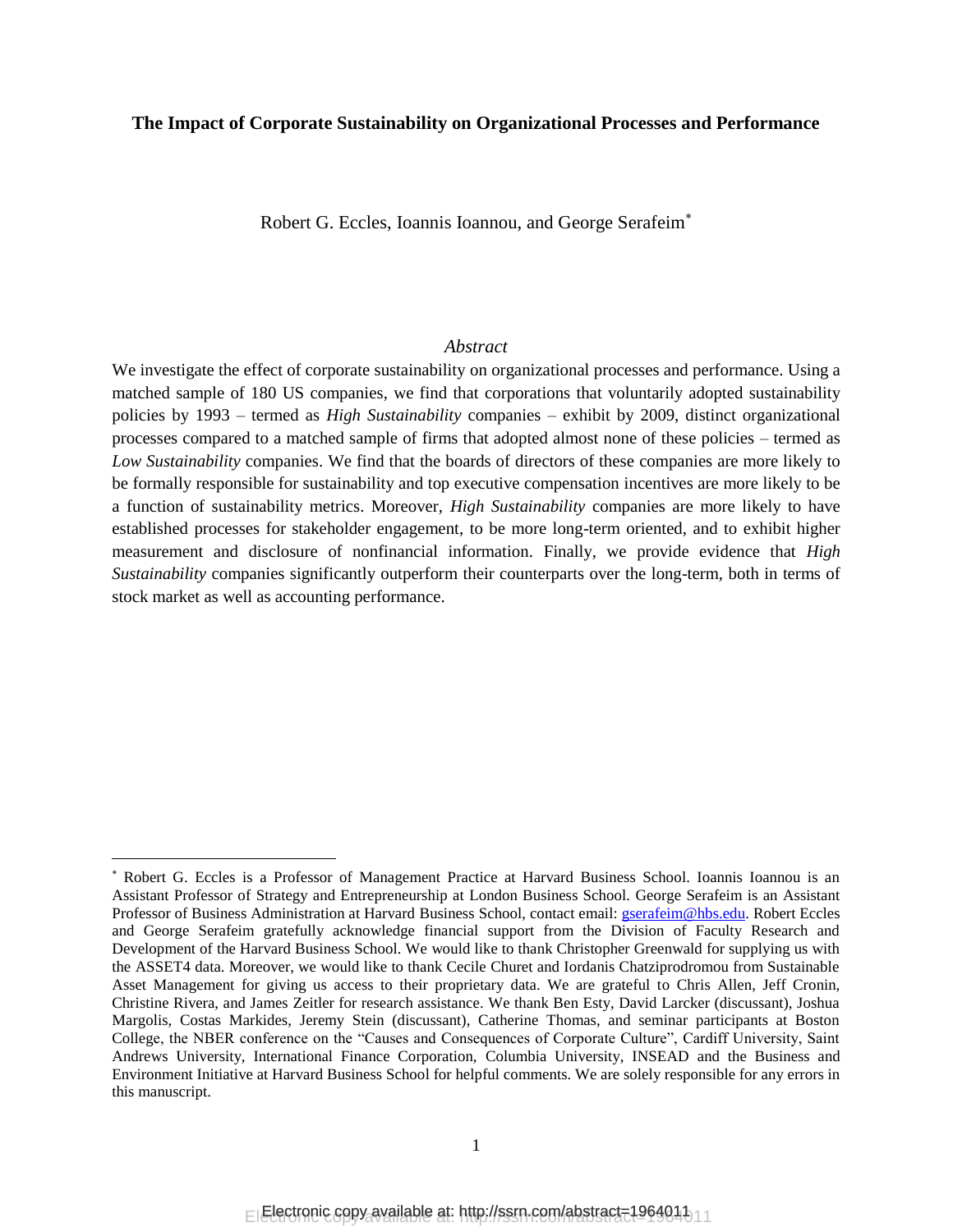#### **1. Introduction**

 $\overline{\phantom{a}}$ 

Neoclassical economics and several management theories assume that the corporation's objective is profit maximization subject to capacity (or other) constraints. The key agent in such models is the shareholder, acting as the ultimate residual claimant who provides the necessary financial resources for the firm's operations (Jensen and Meckling, 1976; Zingales, 2000). However, there is substantial variation in the way corporations actually compete and pursue profit maximization. Different corporations place more or less emphasis on the long-term versus the short-term (Brochet et al., 2011); care more or less about the impact of externalities from their operations on other stakeholders (Paine, 2004); focus more or less on the ethical grounds of their decisions (Paine, 2004); and assign relatively more or less importance on shareholders compared to other stakeholders (Freeman et al., 2007). For example, Southwest Airlines has identified employees and Novo Nordisk patients (i.e., their end customers) as their primary stakeholder.

During the last 20 years, a relatively small but growing number of companies have voluntarily integrated social and environmental issues in their business models and daily operations (i.e. their strategy) through the adoption of related corporate policies.<sup>1</sup> Such integration of environmental and social issues into a company's business model raises a number of fundamental questions for scholars of organizations. Does the governance structure of firms that adopt environmental and social policies differ from that of other firms and, if yes, in what ways? Do such firms have distinct stakeholder engagement processes and adopt different time horizons for their decision-making? In what ways are their measurement and reporting systems different? Finally, what are the performance implications of integrating social and environmental issues into a company's strategy and operations?

Some scholars argue that companies can "do well by doing good" (Godfrey, 2005; Margolis et al., 2007; Porter and Kramer, 2011) based on the assumption that meeting the needs of other stakeholders – e.g. employees through investment in training - directly creates value for shareholders (Freeman et al., 2010, Porter and Kramer, 2011). It is also based on the assumption that by *not* meeting the needs of other stakeholders, companies can destroy shareholder value because of consumer boycotts (e.g., Sen et al., 2001), the inability to hire the most talented people (e.g., Greening and Turban 2000), and by paying potentially punitive fines to governments. On the other hand, other scholars argue that adopting environmental and social policies can destroy shareholder wealth (e.g., Friedman 1970; Clotfelter 1985; Navarro 1988; Galaskiewicz 1997). In its simplest form, their argument is that sustainability may simply be a type of agency cost: managers receive private benefits from embedding environmental and social

 $1$  During the same period many more companies were active in corporate social responsibility (CSR) as an ancillary activity. However, many of these companies did not necessarily implement or were unable to implement CSR as a central strategic objective of the corporation. Moreover, CSR has diffused broadly in the business world only in the last seven years (Eccles and Krzus, 2010).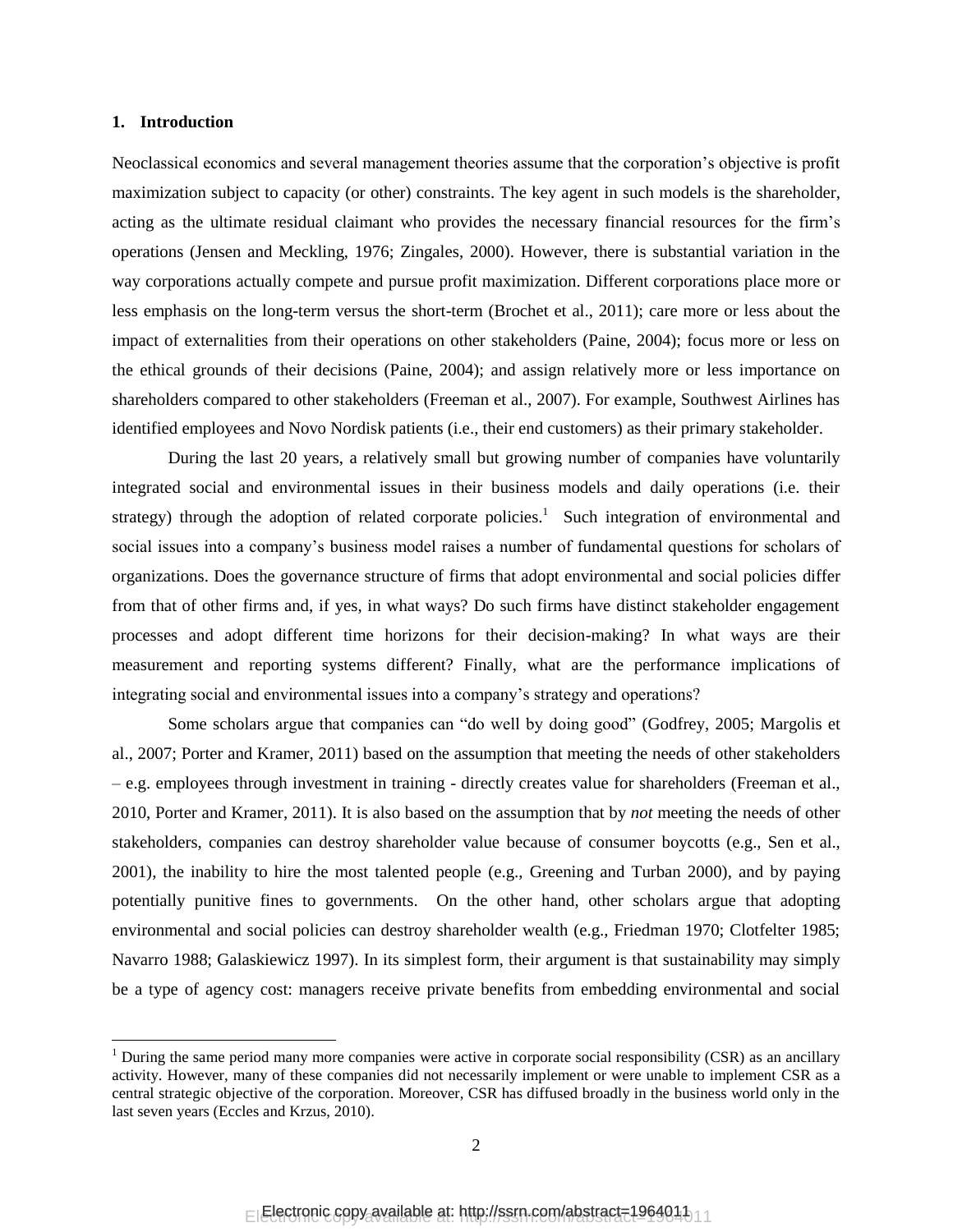policies in the company' strategy, but doing so has negative financial implications for the organization (Baloti and Hanks 1999; Brown et al., 2006). Moreover, these companies might experience a higher cost structure (e.g. paying their employees living rather than market wages). Consequently, the argument continues, companies that do not operate under such additional environmental and social constraints will be more competitive and as a result, will be more successful in a highly competitive environment. In fact, this hypothesis is well captured in Jensen (2001) who states: "Companies that try to do so either will be eliminated by competitors who choose not to be so civic minded, or will survive only by consuming their economic rents in this manner."  $(p. 16)$ .

In this study, we shed light on the organizational and performance implications of integrating social and environmental issues into a company's strategy and business model through the adoption of corporate policies. The overarching thesis of our work is that organizations that voluntarily integrate environmental and social policies in their business model represent a fundamentally distinct type of the modern corporation, characterized by a governance structure that in addition to financial performance, accounts for the environmental and social impact of the company, a long-term approach towards maximizing inter-temporal profits, an active stakeholder management process, and more developed measurement and reporting systems. Empirically, we identify 90 companies – we term these as *High Sustainability* companies - with a substantial number of environmental and social policies adopted for a significant number of years (since the early to mid-1990s), reflecting strategic choices that are independent and in fact, far preceded the current hype around sustainability issues (Eccles and Krzus, 2010). Subsequently, we use propensity score matching in 1993 to identify 90 comparable firms that adopted almost none of these policies; we term these as *Low Sustainability* companies. In the year of matching, the two groups operate in exactly the same sectors and exhibit statistically identical size, capital structure, operating performance, and growth opportunities. By generating matched pairs of firms as early as 1993, we are therefore able to not only focus on long-term organizational implications but also to introduce a long time lag between our independent and dependent variables, thus mitigating the likelihood of bias that could arise from reverse causality.

Consistent with our expectations, we find that the group of *High Sustainability* firms is significantly more likely to assign responsibility to the board of directors for sustainability and to form a separate board committee for sustainability. Moreover, they are more likely to make executive compensation a function of environmental, social, and external perception (e.g., customer satisfaction) metrics. This group is also significantly more likely to establish a formal stakeholder engagement process where risks and opportunities are identified, the scope of the engagement is defined ex ante, managers are trained in stakeholder engagement, key stakeholders are identified, results from the engagement process are reported both internally and externally, and feedback from stakeholders is given to the board of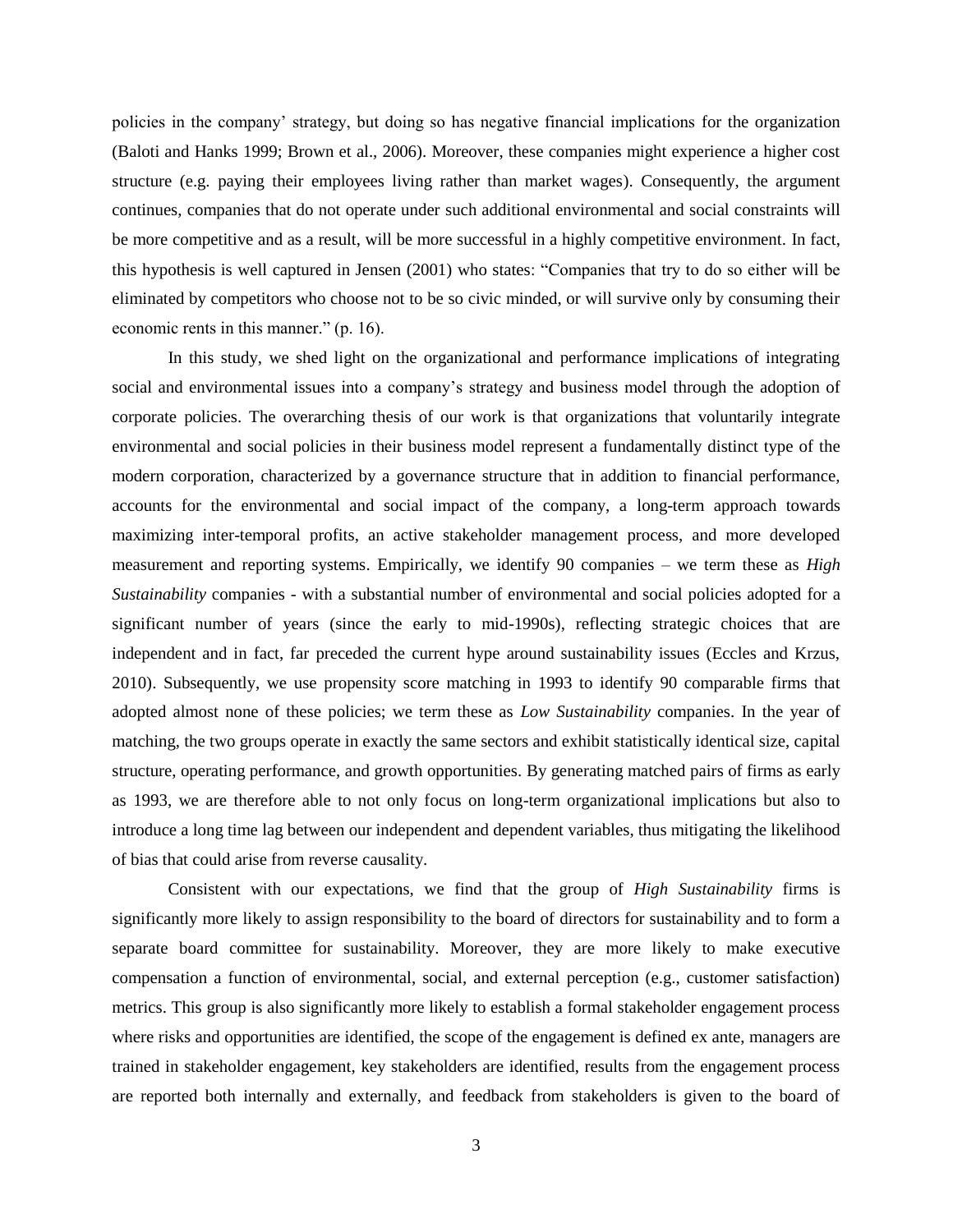directors. This set of *High Sustainability* firms also appears to be more long-term oriented: they have an investor base with a larger proportion of long-term oriented investors and they communicate more longterm information in their conference calls with sell-side analysts. Since information is a crucial asset that a corporation needs to have for effective strategy execution by management, as well as the effective monitoring of this execution by the board, we find that *High Sustainability* firms are more likely to measure information related to key stakeholders such as employees, customers<sup>2</sup>, and suppliers — and to increase the credibility of these measures by using auditing procedures. We also find that *High Sustainability* firms not only measure but also disclose more nonfinancial (e.g., environmental, social, and governance) data. Our findings suggest that to a large extent the adoption of these sustainability policies reflects by 2009 their underlying institutionalization within and across the organization rather than reflecting acts undertaken as part of "greenwashing" and "cheap talk" (Marquis and Toffel, 2011).

Importantly, we show that there is significant variation in subsequent accounting and stock market performance across the two groups of firms in the long run. In particular, we track corporate performance for 18 years and find that *High Sustainability* firms outperform *Low Sustainability* firms both in stock market as well as accounting performance. Using a four-factor model to account for potential differences in the risk profile of the two groups, we find that annual abnormal performance is higher for the *High Sustainability* group compared to the *Low Sustainability* group by 4.8% (significant at less than 5% level) on a value-weighted base and by 2.3% (significant at less than 10% level) on an equal weighted-base. We find that *High Sustainability* firms also perform better when we consider accounting rates of return, such as return-on-equity (ROE) and return-on-assets (ROA) and that this outperformance is more pronounced for firms that sell products to individuals (i.e., business-to-customer [B2C] companies), compete on the basis of brand and reputation, and make substantial use of natural resources. Finally, using analyst forecasts of annual earnings we find that the market underestimated the future profitability of the *High Sustainability* firms compared to the *Low Sustainability* ones.

#### **2. Sample Selection and Summary Statistics**

 $\overline{\phantom{a}}$ 

To understand the effects of integrating social and environmental issues in an organization's business model, we first need to identify companies that have explicitly placed a high level of emphasis on employees, customers, products, the community, and the environment as part of their strategy and business model. Moreover, we need to find firms that have adopted these policies for a significant number of years prior to CSR becoming widespread, to reduce the possibility of potential measurement error due to the inclusion of firms that are either "greenwashing" or adopting these policies purely for public relations and communications reasons. Finally, by identifying firms based on policy adoption decisions that were made a sufficiently long time ago - thus introducing a long lag between our independent and

 $2$  Although we find directionally consistent results for customers, our results are not statistically significant.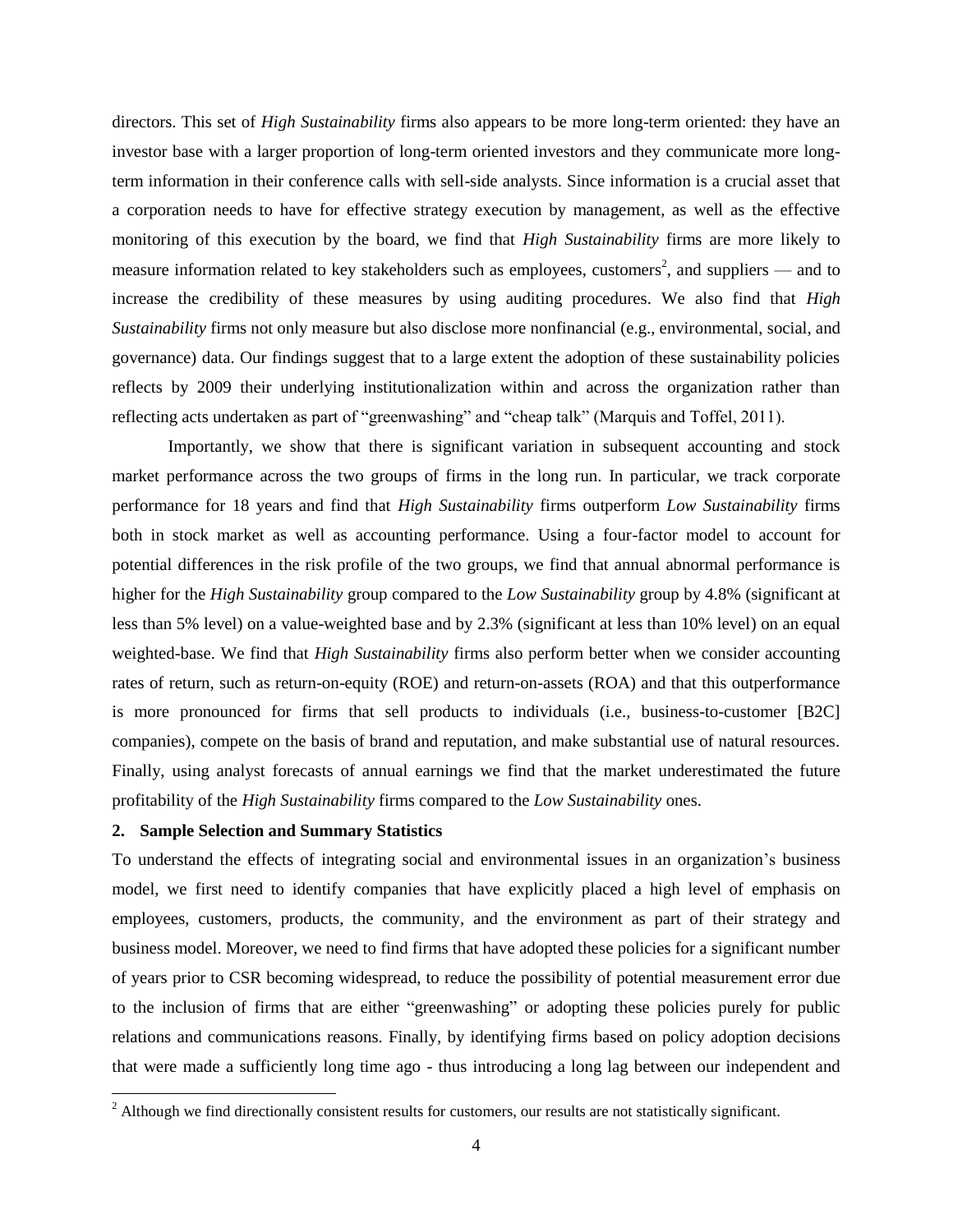dependent variables - we mitigate the likelihood of biases that could potentially arise from reverse causality.

We identify two groups of firms: those that have and those that have not adopted a comprehensive set of corporate policies related to the environment, employees, community, products, and customers. The complete set of these policies is provided in the Appendix. Examples of policies related to the environment include whether the company has a policy to reduce emissions, uses environmental criteria in selecting members of its supply chain, and whether the company seeks to improve its energy or water efficiency. Policies related to employees include whether the company has a policy for diversity and equal opportunity, work-life balance, health and safety improvement, and favoring internal promotion. Policies related to community include corporate citizenship commitments, business ethics, and human rights criteria. Policies related to products and customers include product and services quality, product risk, and customer health and safety. The Thomson Reuters ASSET4 database, which has already been used in the literature (Cheng, Ioannou and Serafeim, 2012; Ioannou and Serafeim, 2012), provides data on the adoption or non-adoption of these policies, for at least one year, for 775 US companies in fiscal years 2003 to 2005.<sup>3</sup> We eliminate 100 financial institutions, such as banks, insurance companies, and finance firms, because their business model is fundamentally different and many of the environmental and social policies are not likely to be applicable or material to them. For the remaining 675 companies we construct an equal-weighted index of all policies (*Sustainability Policies*) that measures the percentage of the full set of identified policies that a firm is committed to in each year.

Moreover, we track over time the extent of adoption of these policies for those organizations that score at the top quartile of *Sustainability Policies*. We do so by reading published reports, such as annual and sustainability reports, and visiting corporate websites to understand the historical origins of the adopted policies. Furthermore, we conducted more than 200 interviews with corporate executives to validate the historical adoption of these policies. At the end of this process, we were able to identify 90 organizations that adopted a substantial number of these policies in the early to mid-90s. We label this set of firms as the *High Sustainability* group. Of the remaining 78 firms, 70 firms adopted these policies gradually over time mostly after 1999. For eight firms we were unable to identify the historical origins of these policies. The *High Sustainability* group had adopted by the mid-90s on average 40% of the policies identified in the Appendix, and by the late 2000s almost 50%. Subsequently, we match each of the firms in the *High Sustainability* group with a firm that scores in the lowest two quartiles of *Sustainability* 

l

<sup>&</sup>lt;sup>3</sup> Founded in 2003, ASSET4 was a privately held Swiss-based firm, acquired by Thomson Reuters in 2009. The firm collects data and scores firms on environmental and social dimensions since 2002. Research analysts of ASSET4 collect more than 900 evaluation points per firm, where all the primary data used must be objective and publicly available. Typical sources include stock exchange filings, annual financial and sustainability reports, nongovernmental organizations' websites, and various news sources. Every year, a firm receives a z-score for each of the pillars, benchmarking its performance with the rest of the firms in the database.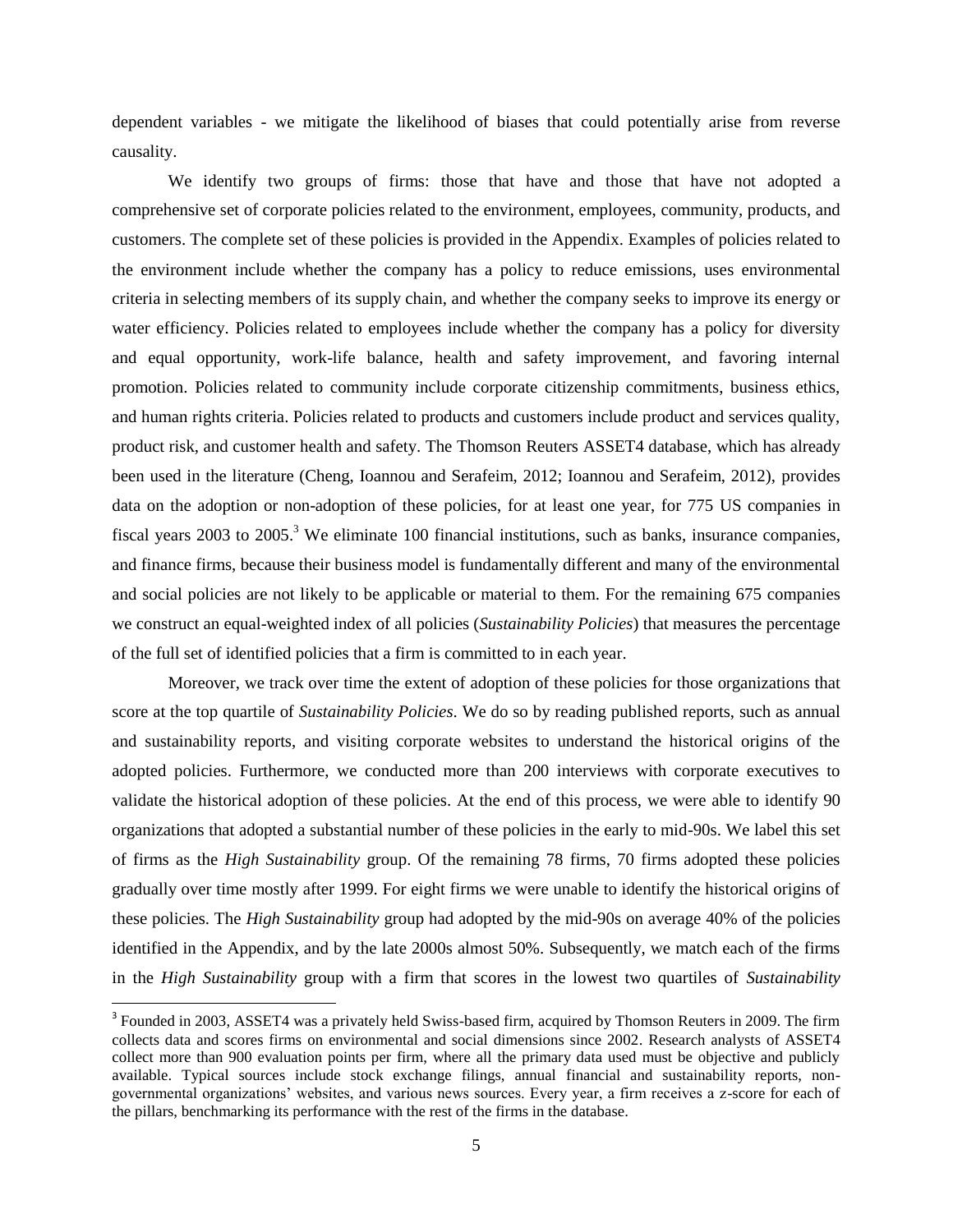*Policies.* Firms in those two quartiles have, on average, adopted only 10% of the policies, even by the late 2000s. These same firms had adopted almost none of these policies in the mid-90s. Because we require each firm in the *High Sustainability* group to be in existence since at least the early 1990s, we impose the same restriction for the pool of possible control firms. After this filter, the available pool of control firms is 269.

We implement a propensity score matching process to produce a group of control firms that looks as similar as possible to our *High Sustainability* group. The match is performed in 1993 because this is the earliest year that we can confirm any one of the firms included in the *High Sustainability* group had adopted these policies. To ensure that our results are not particularly sensitive to the year we choose for the matching procedure, we redo the matching in 1992 and 1994. In any one year less than 5% of the matched pairs change, suggesting that the year we choose for matching does not affect our final sample set. We match each *High Sustainability* firm with a control firm that is in the same industry classification benchmark subsector (or sector if a firm in the same subsector is not available), by requiring exact matching for the sector membership. We use as covariates in the logit regression the natural logarithm of total assets (as a proxy for size),  $ROA<sup>4</sup>$  asset turnover (measured as sales over total assets), market value of equity over book value of equity (MTB), as a proxy for growth opportunities, and leverage (measured as total liabilities over total assets). We use propensity score matching without replacement and closest neighbor matching.<sup>5</sup> Size and asset turnover load with a positive and highly significant coefficient in the logit regression (untabulated results). The coefficient on MTB is positive and weakly significant. The coefficients on leverage and ROA are both insignificant. We label the set of control firms that are selected through this process as the *Low Sustainability* group.

Table 1 Panel A, shows the sector composition of our sample and highlights that a wide range of sectors are represented. Panel B shows the average values of several firm metrics across the two groups in the year of matching. The *High Sustainability* group has on average, total assets of \$8.6 billion, 7.86% ROA, 11.17% ROE, 56% leverage, 1.02 turnover, and 3.44 MTB. Similarly, the matched firms (i.e., the *Low Sustainability* group) have on average, total assets of \$8.2 billion, 7.54% ROA, 10.89% ROE, 57% leverage, 1.05 turnover, and 3.41 MTB. None of the differences in the averages across the two groups are statistically significant, suggesting that the matching process worked effectively. The two groups are statistically identical in terms of sector membership, size, operating performance, capital structure, and

 $\overline{a}$ 

<sup>&</sup>lt;sup>4</sup> We also used ROE as a measure of performance and all the results were very similar to the results reported in this paper. We also included other variables such as stock returns over the past one, two or three years but none of them was significant.

 $5$  Using a caliper of 0.01 to ensure that none of the matched pairs is materially different reduces our sample by two pairs or four firms. All our results are unchanged if we use that sample of 176 firms.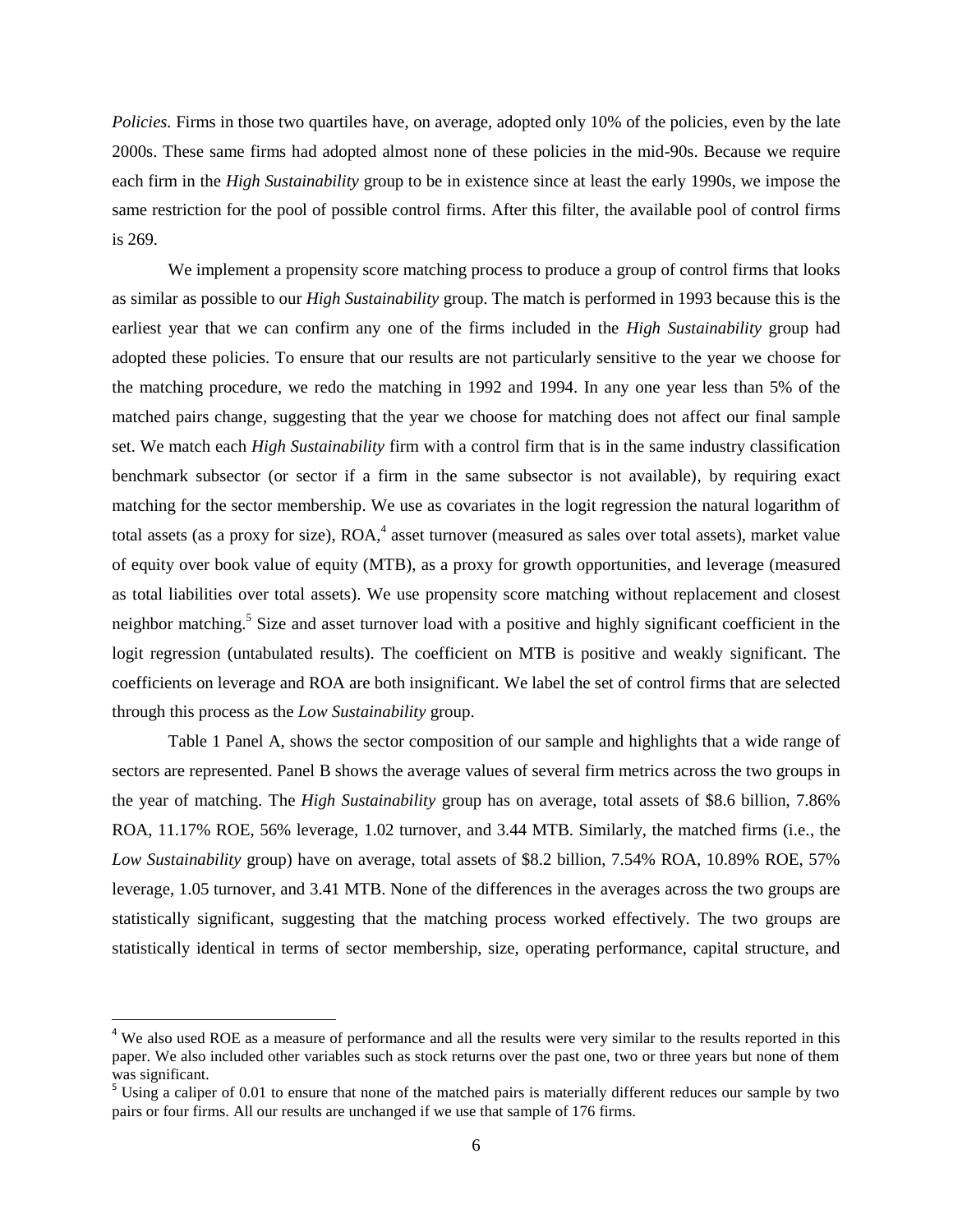growth opportunities. Moreover, the two groups have very similar risk profiles: both the standard deviation of daily returns and the equity betas are approximately equal.

#### **3. Corporate Governance**

The responsibilities of the board of directors and the incentives provided to top management are two fundamental attributes of the corporate governance system. Boards of directors perform a monitoring and advising role and ensure that management is making decisions in a way that is consistent with organizational objectives. Top management compensation systems align managerial incentives with the goals of the organization by linking executive compensation to key performance indicators that are used for measuring corporate performance (Govindarajan and Gupta, 1985). Ittner, Larcker, and Rajan (1997) showed that the use of nonfinancial metrics in annual bonus contracts is consistent with an ―informativeness‖ hypothesis, where nonfinancial metrics provide incremental information regarding the manager's action choice.

Therefore, we posit that for organizations that consider environmental and social objectives as core issues for their strategy and operations, the board of directors is more likely to have direct responsibility over such issues; it is also more likely that top management compensation will be a function of sustainability metrics in addition to other traditional financial performance metrics. To test these predictions we analyze proprietary data provided to us by Sustainable Asset Management (SAM). SAM collects the relevant data and constructs the Dow Jones Sustainability Index. Once a year, SAM initiates and leads an independent sustainability assessment of approximately 2,250 of the largest corporations around the world. The SAM Corporate Sustainability Assessment is based on the annual SAM Questionnaire, which consists of an in-depth analysis based on approximately 100 questions on economic, environmental, and social issues, with a particular focus on companies' potential for long-term value creation. The questionnaire is designed to ensure objectivity by limiting qualitative answers through predefined multiple-choice questions. In addition, companies must submit relevant information to support the answers provided. The SAM Questionnaires are distributed to the CEOs and heads of investor relations of all the companies in the starting universe. The completed company questionnaire, signed by a senior company representative, is the most important source of information for the assessment.

Table 2, Panel A shows the governance data items that SAM provided to us for fiscal year 2009, as they relate to the board of directors and the executives' incentive systems. We find results that are consistent with our predictions. Fifty three percent of the firms in the *High Sustainability* group assign formal responsibility around sustainability to the board of directors. In contrast, only 22% of the firms in the *Low Sustainability* group hold the board accountable for sustainability. Similarly, 41% (15%) of the firms in the *High Sustainability* group (*Low Sustainability* group) form a separate board committee that deals with sustainability issues. The responsibilities and duties of a sustainability committee include both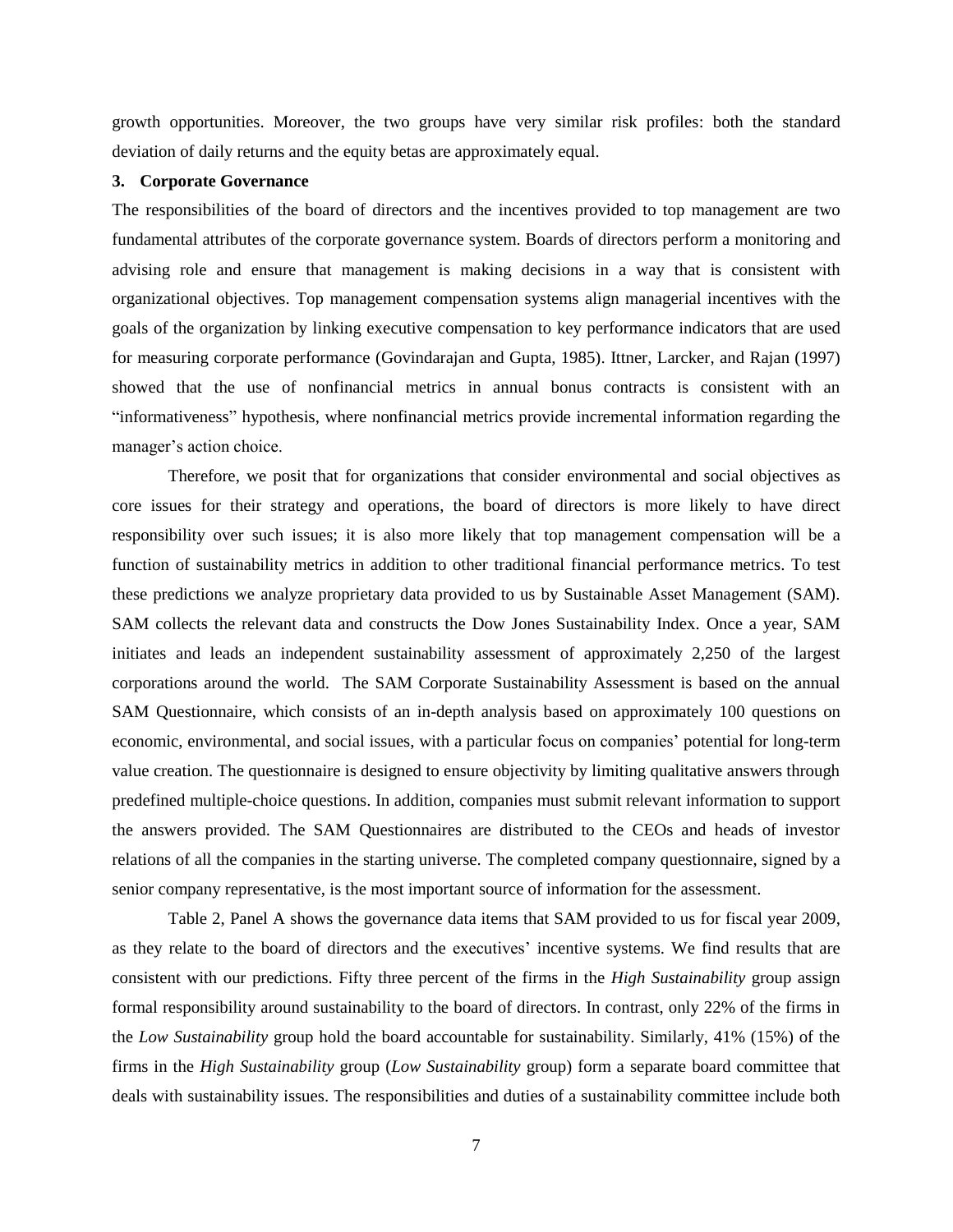assisting the management with strategy formulation and reviewing periodically sustainability performance. For example, the principal functions of the sustainability committee of the Ford Corporation include assisting management in the formulation and implementation of policies, principles, and practices to foster the sustainable growth of the company on a global basis and to respond to evolving public sentiment and government regulation in the area of GHG emissions and fuel economy and  $CO<sub>2</sub>$ regulation. Other functions include assisting management in setting strategy, establishing goals, and integrating sustainability into daily business activities, reviewing new and innovative technologies that will permit the company to achieve sustainable growth, reviewing partnerships and relationships that support the company's sustainable growth, and reviewing the communication and marketing strategies relating to sustainable growth.

Another important governance feature is the set of metrics that are linked to senior executive compensation. The two groups differ significantly on this dimension as well: *High Sustainability* firms are more likely to align senior executive incentives with environmental, social, and external (i.e., customer) perception performance metrics, in addition to financial metrics. Of the firms in the *High Sustainability* group, 18%, 35%, and 32% link compensation to environmental, social, and external perception metrics, respectively. In contrast, only 8%, 22%, and 11% of the firms in the *Low Sustainability* group link compensation to environmental, social, and external perception metrics. Firms in the *High Sustainability* group are more likely to use monetary incentives to help executives focus on nonfinancial aspects of corporate performance that are important to the firm. For example, Intel has linked executive compensation to environmental metrics since the mid-90s, and since 2008 Intel links all employees' bonuses to environmental metrics. The 2010 metrics focused on carbon emission reductions in Intel's operations and energy-efficiency goals for new products. While the environmental component represents a relatively small portion of the overall employee bonus calculation, Intel believes that it helps focus employees on the importance of achieving its environmental objectives.

Moreover, in Panel B we present results from a multivariate analysis of these governance mechanisms. To avoid results overload, we construct a variable that summarizes all the mechanisms discussed in Panel A by calculating the percentage of mechanisms that a firm has adopted. Because the firms might look considerably different in terms of size, growth opportunities, and performance at 2009, we control for these factors in our model by measuring them at the end of 2009. Consistent with the results above, we find that firms in the *High Sustainability* group adopt significantly more of the mechanisms described in Panel A: the coefficient on *High Sustainability* is positive and significant (0.144, p-value=0.006). Larger firms and more profitable firms have more of these mechanisms, whereas growth opportunities are not related to their adoption. Overall, the results suggest that firms included in the *High Sustainability* group are characterized by a distinct governance structure: responsibility over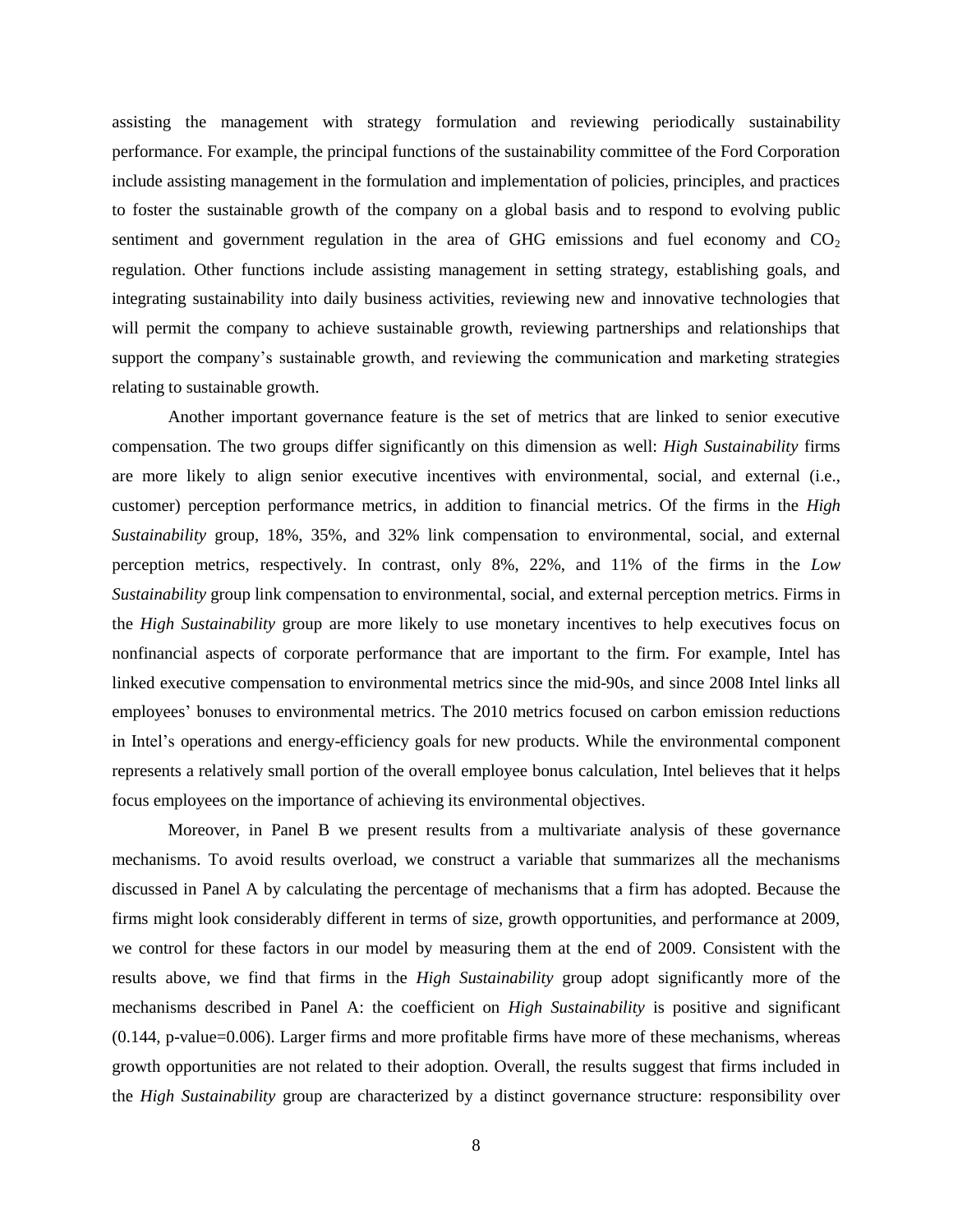sustainability is more likely to be directly assigned to the board of directors and top management compensation is also more likely to be a function of a set of performance metrics that critically includes sustainability metrics.

#### **4. Stakeholder Engagement**

Since *High Sustainability* firms are characterized by a distinct corporate governance model that focuses on a wider range of stakeholders as part of their corporate strategy and business model, we predict that such firms are also more likely to adopt a greater range of stakeholder engagement practices. This is because engagement is necessary for understanding these stakeholders' needs and expectations in order to make decisions about how best to address them (Freeman, 1984; Freeman et al., 2007). With regards to stakeholder management, prior literature has suggested and empirically shown that it is directly linked to superior financial performance by enabling firms to develop intangible assets in the form of strong longterm relationships, which can become sources of competitive advantage (e.g., Hillman and Keim, 2001). In other words, superior stakeholder engagement is fundamentally based on the firm's ability to establish such relationships with key stakeholders over time. Similarly, it has been argued that when a corporation is able to credibly commit to contracting with its stakeholders on the basis of mutual trust and cooperation and a longer-term horizon – as opposed to contracting in an attempt to curb opportunistic behavior – then the corporation "will experience reduced agency costs, transactions costs, and costs associated with team production" (Jones, 1995; Foo, 2007; Cheng et al., 2011). We argue therefore, that firms that have embedded the elements of mutual trust and cooperation and the building of long-term relationships with key stakeholders through the incorporation of social and environmental issues in their strategy and business model will be better positioned to pursue these more efficient forms of contracting (Jones, 1995). On the other hand, firms that have not integrated social and environmental issues are more likely to contract on the basis of curbing opportunistic behavior and this will impede their ability to adopt a broad range of stakeholder engagement practices.

To get a better understanding of the differences in the stakeholder engagement model across the two groups of firms in our sample, we again use proprietary data obtained through SAM. Panel A of Table 3 presents a comparison between the *High* and *Low Sustainability* firms across several data items that relate to actions prior to, during, and after stakeholder engagement. In particular, each item in Table 3 measures the frequency of adoption of the focal practice within each of the two groups, and the last column presents a significance test of the differences between them. As before, the data are for the fiscal year of 2009. We find that *High Sustainability* firms are more likely to adopt practices of stakeholder engagement for all three phases of the process (prior to, during, and after) compared to *Low Sustainability* ones.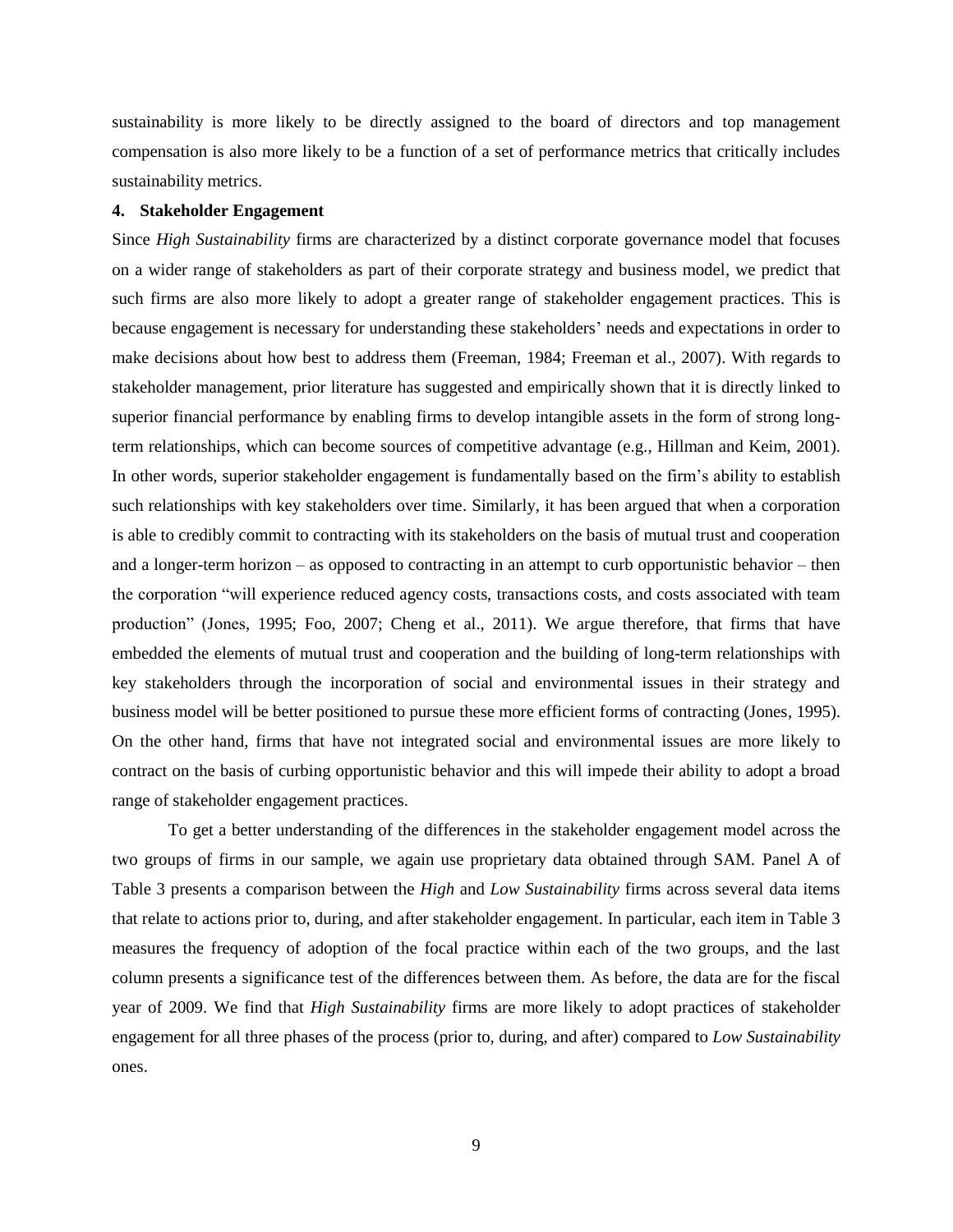Prior to the stakeholder engagement process, *High Sustainability* firms are more likely to train their local managers in stakeholder management practices (14.9% vs. 0%, *Training*), and to perform their due diligence by undertaking an examination of costs, opportunities, and risks (31.1% vs. 2.7%, *Opportunities Risks Examination*). Moreover, *High Sustainability* firms are more likely to identify issues and stakeholders that are important for their long-term success (45.9% vs. 10.8%, *Stakeholder Identification*). During the stakeholder engagement process itself, our analysis shows that *High Sustainability* firms are more likely to ensure that all stakeholders raise their concerns (32.4% vs. 2.7%, *Concerns*) and to develop with their stakeholders a common understanding of the issues relevant to the underlying issue at hand (36.5% vs. 13.5%, *Common Understanding*). In addition, they are more likely to mutually agree upon a grievance mechanism with the stakeholders involved (18.9% vs. 2.7%, *Grievance Mechanism*) and to agree on the targets of the engagement process (16.2% vs. 0%, *Targets).*Moreover, *High Sustainability* firms are more likely to pursue a mutual agreement on the type of engagement with their stakeholders (36.5% vs. 8.1%, *Scope Agreement*).

Finally, we find that after the completion of the stakeholder engagement process, *High Sustainability* firms are more likely to provide feedback from their stakeholders directly to the board or other key departments within the corporation (32.4% vs. 5.4%, *Board Feedback*), and are more likely to make the results of the engagement process available to the stakeholders involved (31.1% vs. 0%, *Result Reporting)* and the broader public (20.3% vs. 0%, *Public Reports*). In sum, *High Sustainability* firms appear to be more proactive, more transparent, and more accountable in the way they engage with their stakeholders.

Moreover, in Panel B we present results from a multivariate analysis of these stakeholder engagement mechanisms. Similar to Section 3, we construct a variable that summarizes all the mechanisms discussed in Panel A by calculating the percentage of mechanisms that a firm has adopted. Consistent with the results above, we find that firms in the *High Sustainability* group adopt significantly more of the stakeholder engagement mechanisms described in Panel A. In general, the results of this section confirm our predictions: *High Sustainability* firms are distinct in their stakeholder engagement model in that, compared to the *Low Sustainability* firms they are more focused on understanding the needs of their stakeholders, making investments in managing these relationships, and reporting internally and externally on the quality of their stakeholder relationships.

#### **5. Time Horizon**

The previous section argued for a distinct stakeholder management model and provided evidence for the adoption of a wider range of stakeholder engagement practices. In assessing the impact of stakeholder engagement, previous literature has argued that the effective management of stakeholder relationships can generate persistence of superior financial performance over the longer-term, or in the faster recovery of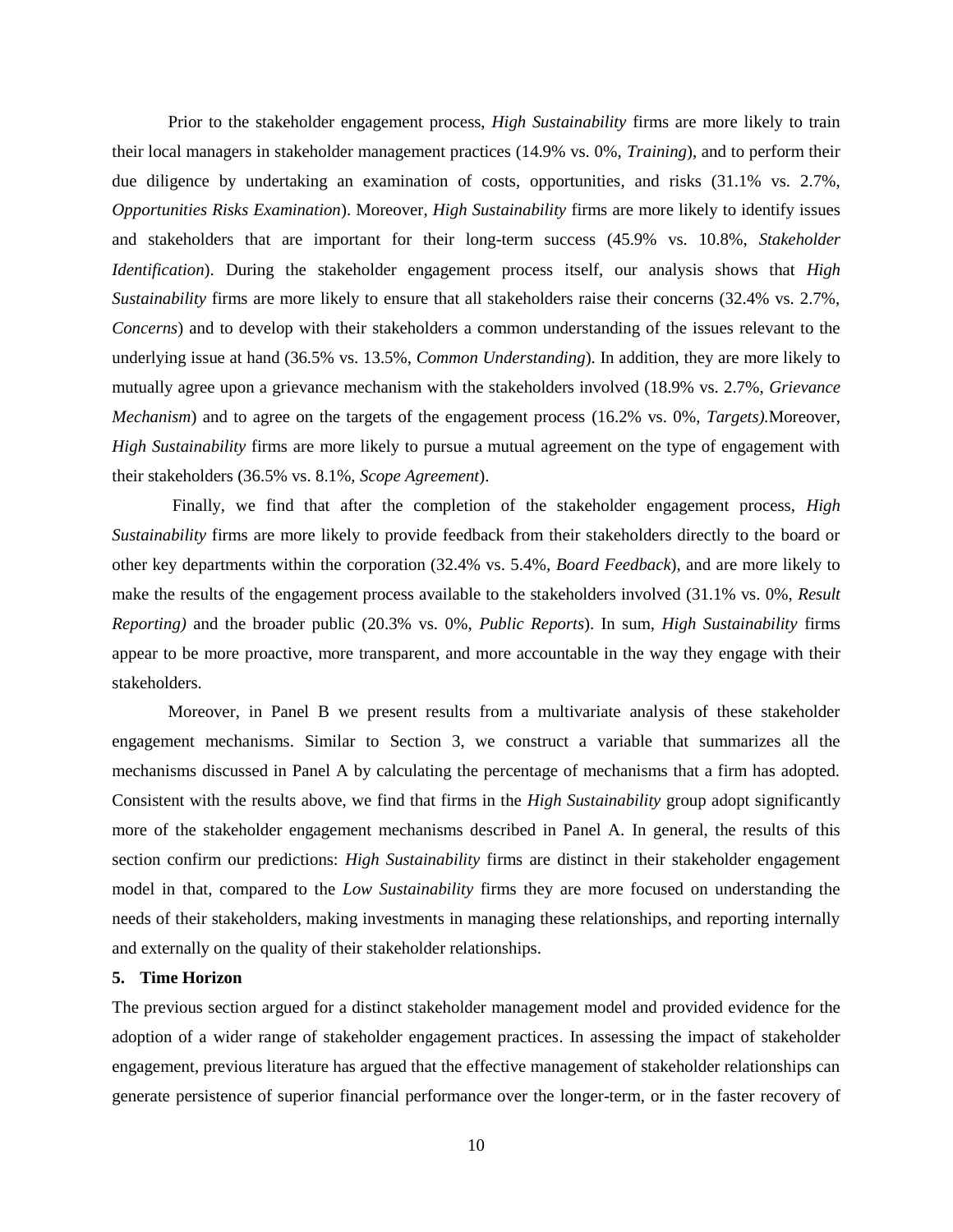poorly performing firms (Choi and Wang, 2009). This occurs because building good stakeholder relations as part of a corporation's strategy, takes time to materialize, is idiosyncratic to each corporation, and depends on its history; such relationships are based on mutual respect, trust, and cooperation and take time to develop. In other words, effective stakeholder engagement necessitates the adoption of a longerterm time horizon.

To date, the extant literature on "short-termism" (e.g., Laverty, 1996) has shown that executive compensation incentives that are based on short-term metrics may push managers towards making decisions that deliver short-term performance at the expense of long-term value creation. Consequently, a short-term focus on creating value may result in a failure to make the necessary strategic investments to ensure future profitability. Importantly, such a short-term approach to decision-making often implies a negative externality being imposed on various other key stakeholders. In other words, short-termism is incompatible with extensive stakeholder engagement and a focus on stakeholder relationships. It is also true then that the pathologies of short-termism are less likely to be suffered by corporations with a clear focus and commitment to multiple stakeholders. Given the documented commitment of *High Sustainability* firms to stakeholder engagement therefore, we further predict that they are more likely to adopt such a longer-term approach, and that this approach will also be reflected in the type of investors that are attracted to such corporations.<sup>6</sup>

In Panel A of Table 4 we empirically test whether *High Sustainability* firms are focused more on a longer-term horizon in their communications with analysts and investors. A company communicates its norms and values both internally and externally, and since a long-term time horizon is one key element of integrating social and environmental issues into strategy, we would expect *High Sustainability* firms to put greater emphasis on the long-term than the *Low Sustainability* ones do. Investors that are interested in generating short-term results by selling their stock after it has (hopefully) appreciated will avoid investing in long-term-oriented firms since these firms are willing to sacrifice such short-term results if doing so will produce long-term gains. In contrast, investors who plan to hold a stock for a long period of time will be attracted to firms that are optimizing financial performance over a longer time horizon and are less interested in short-term performance fluctuations. For example, after Paul Polman became the CEO of Unilever and announced the implementation of the Sustainable Living Plan while abolishing quarterly earnings reports, ownership of Unilever's stock by hedge funds dropped from 15% to 5% in three years,

 $\overline{\phantom{a}}$ 

<sup>&</sup>lt;sup>6</sup> We acknowledge that under some conditions the reverse may be true: investor behavior may be driving managerial decision-making. However, in the case of sustainability policies, we argue that this is rather unlikely. Since stakeholder relations take several years to build, the probability of a large enough shareholder base retaining ownership for a sufficiently long amount of time in order to institute a radical corporate change towards sustainability seems low. This line of argument would also require investors to themselves engage with the company over a long period of time in such a way as to establish a culture of more long-term thinking which in turn, would push the corporation towards better shareholder and other stakeholder engagement.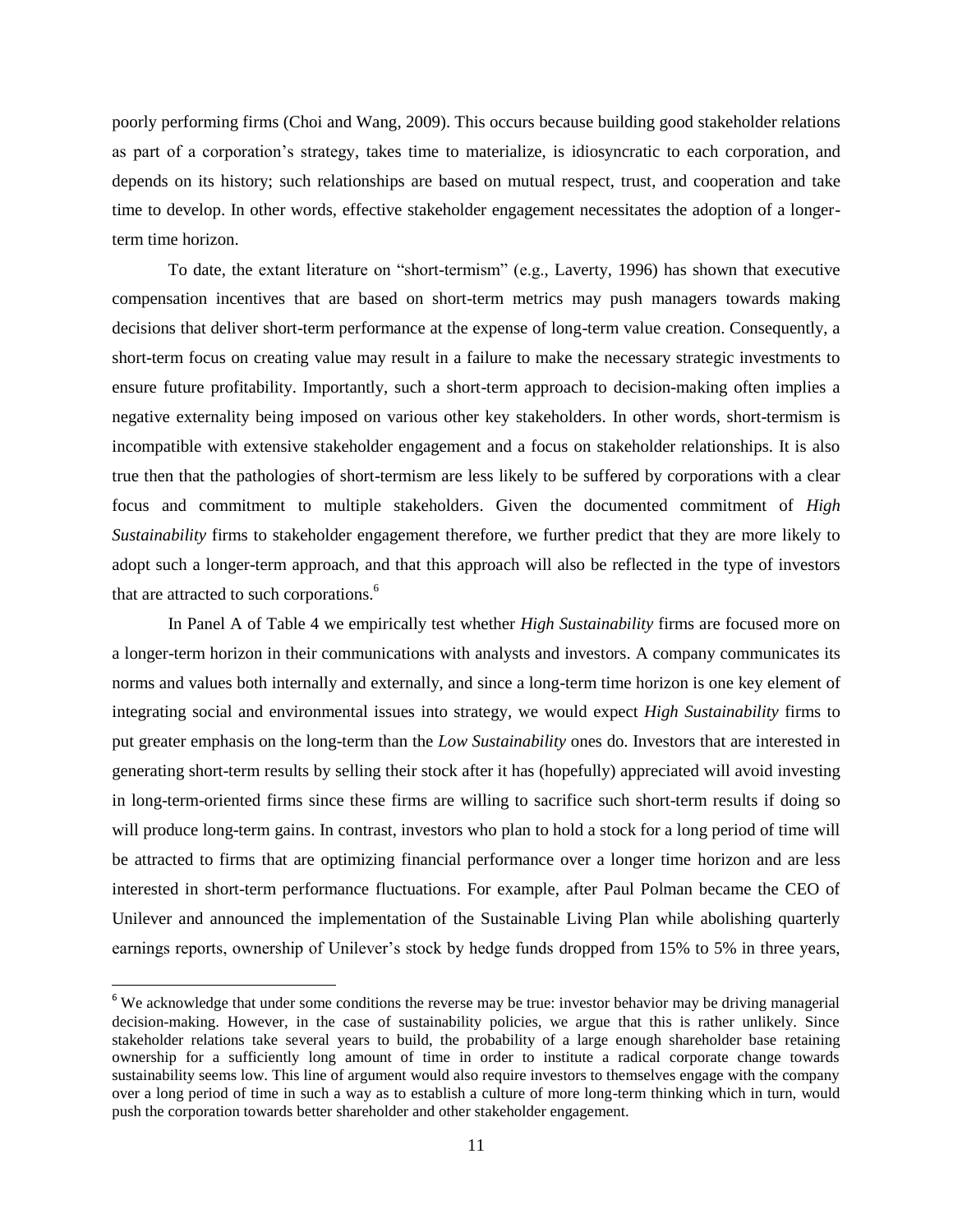which led to reduced fluctuations in the company's share price. To test our predictions, we use data from Thomson Reuters Street Events to measure the extent to which the content of the conversations between a focal corporation and sell-side analysts is comprised of long-term vs. short-term keywords. We construct this measure following the methodology in Brochet, Loumioti, and Serafeim (2012), as the ratio of the number of keywords used in conference calls that characterize time periods of more than one year over the number of keywords that characterize time periods of less than one year. Second, we measure the time horizon of the investor base of a corporation following Bushee (2001) and Bushee and Noe (2000), by calculating the percentage of shares outstanding held by "dedicated" vs. "transient" investors. Bushee (2001) classifies institutional investors using a factor and a cluster analysis approach. Transient investors have high portfolio turnover and highly diversified portfolios. In contrast, dedicated investors have low turnover and more concentrated holdings. We measure how long-term oriented the investor base of a firm is by calculating the difference between the percentage of shares held by dedicated investors and the percentage of shares held by transient investors.

The results presented in Table 4 are consistent with our predictions. We find that *High Sustainability* firms are more likely to have conference call discussions with analysts whose content is relatively more long-term as opposed to short-term focused (1.08 vs. 0.96, *Long-term vs. Short-term Discussion*). In addition, *High Sustainability* firms are significantly more likely to attract dedicated rather than transient investors (-2.29 vs. -5.31, *Long-term vs. Short-term Investors*). In Panel B of Table 4 we present results from a multivariate analysis of these long-term oriented behaviors and characteristics and we find consistent results. In sum, our findings suggest that *High Sustainability* firms are effective communicators of their long-term approach: not only do they speak in those terms but in fact, they are convincing long-term investors to invest in their stock.

#### **6. Measurement and Disclosure**

#### *Measurement*

Performance measurement is essential for management to determine how well it is executing on its strategy and to make any necessary corrections (Kaplan and Norton, 2008). The quality, comparability, and credibility of information are enhanced by internal and external audit procedures that verify the accuracy of this information or the extent to which practices are being followed. Given that *High Sustainability* firms place a greater emphasis on stakeholder engagement than the *Low Sustainability* firms, we would expect the same to be true for particular key stakeholder groups including employees, customers, and suppliers. In particular, we would expect the *High Sustainability* firms to place significantly more emphasis on measuring and monitoring performance, auditing performance measures, adherence to standards, and reporting on performance. Using the proprietary SAM data described in Section 4, we are able to test for differences in the extent to which the two groups of firms measure, audit,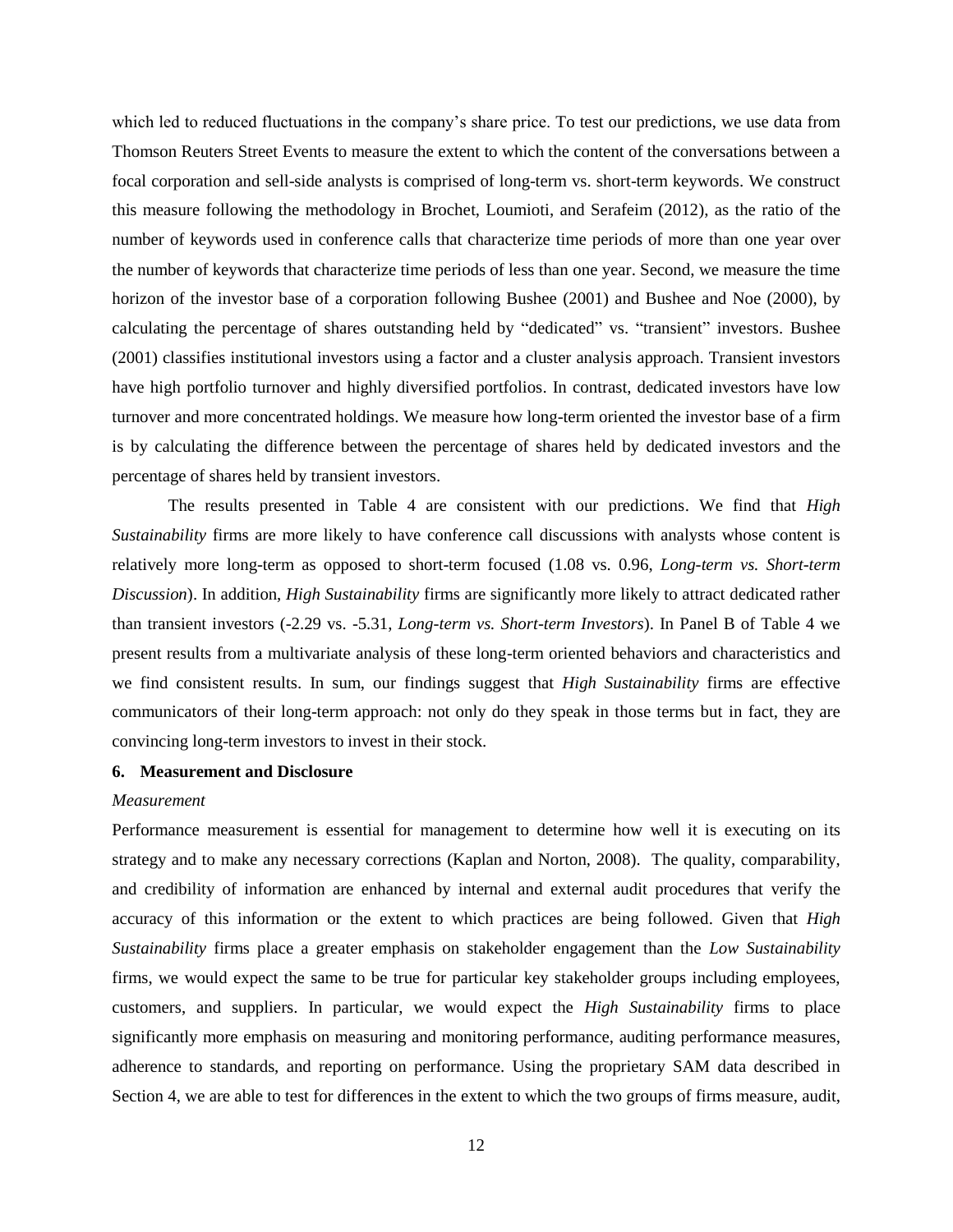and report on their performance as it relates to these three stakeholder groups. Table 5 presents a comparison between the *High* and *Low Sustainability* firms for Employees (Panel A), Customers (Panel B), and Suppliers (Panel C). Similar to the results of previous sections, each of these three panels measures the frequency of adoption of the focal practice within each of the two groups, and the last column presents a significance test of the differences between them.

For Employees, we find significant differences on three of the four metrics. *High Sustainability* firms are significantly more likely to measure execution of skill mapping and development strategy (54.1% vs. 16.2%, *HR Performance Indicators/Nonfinancial*), the number of fatalities in company facilities (77.4% vs. 26.3%, *KPI Labor/EHS Fatalities Tracking*), and the number of "near misses" on serious accidents in company facilities (64.5% vs. 26.3%, *KPI Labor/EHS Near Miss Tracking*). We find no significant difference between the two groups for the percentage of companies that use health and safety performance tracking to follow labor relations issues. This may be due to laws and regulations requiring all firms to perform such measures (e.g., as required by the Occupational Health and Safety Administration [OSHA]), thereby leveling the field and eliminating any potential differences that could have been in place under conditions where such laws and regulations did not exist; the high percentages for both groups indicate that this might be the case (95.2% vs. 89.5%, *KPI Labor / EHS Performance Tracking*). These results therefore, reflect the greater commitment that *High Sustainability* firms make to the employee stakeholder group.

Panel B focuses on Customers and shows the frequency of adoption of seven relevant practices. Contrary to our expectations and in contrast to our findings regarding Employees, there is virtually no difference between *High Sustainability* and control firms on any one of these metrics, although across all metrics more firms in the *High Sustainability* group measure customer-related data. We note that across both groups a very small percentage of firms have adopted these metrics. If anything, one could argue that the relationship between effective engagement and the creation of shareholder value is even more direct for Customers than it is for Employees; yet even in the *High Sustainability* group, very few are measuring the quality of this relationship. We suggest that one possible reason for this could be the rather primitive state of customer relationship management practices. Moreover, our data seem to suggest that these results are linked to the ease with which these practices can be measured. For example, variables like *Cost of Service* and *Potential Lifetime Value* are very difficult to measure with only 6.8% and 8.1%, respectively, of the *High Sustainability* firms measuring this variable. The highest percentages for this group are for *Geographical Segmentation* (18.9%), *Customer Generated Revenues* (18.9%), and *Historical Sales Trends* (16.2%) which are relatively easier to measure.

In contrast to Customers, there are some significant differences between the two groups of firms in terms of Suppliers. In particular, we examine the standards used to select and manage relationships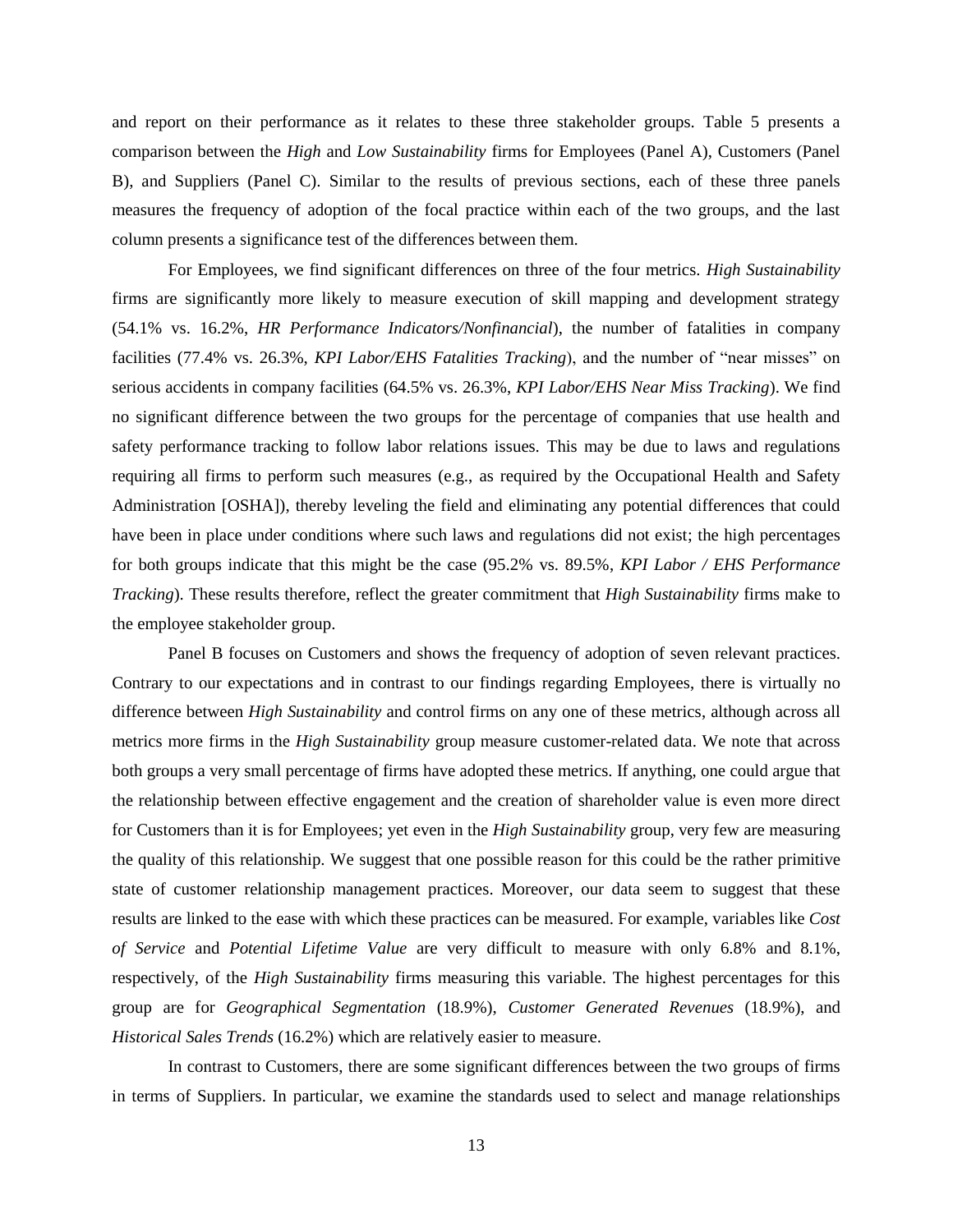with Suppliers, which can determine the quality of the relationship they have with the firm. Panel C shows the frequency of adoption of 11 related practices: six of these are strongly and significantly different across the two groups with p-values of  $\leq 0.001$ , and the rest are significantly different at p-values <0.06. These standards fall into either environmental or social issues, or a combination of the two. In terms of environmental issues, significantly more *High Sustainability* firms use environmental monitoring systems in the certification/audit/verification process (50.0% vs. 18.2%, *Environmental Management Systems*), environmental data availability by the supplier (12.3% vs. 0.0%, *Environmental Data Availability*), the supplier's environmental policies (17.4% vs. 0.0%, *Environmental Policy*), and the supplier's environmental production standards (45.6% vs. 25.7%, *Environmental Production Standards*) in selecting and evaluating suppliers than do *Low Sustainability* firms. Similarly, on social issues for selecting and evaluating suppliers, significantly more *High Sustainability* firms use human rights standards such as forced labor, slave labor, and child labor (17.4% vs. 5.7%, *Human Rights Standards*), labor standards/requirements (18.6% vs. 8.1%, *Labor Standards*), and occupational, health, and safety standards (62.9% vs. 25.7%, *OHS Standards*). Finally, *High Sustainability Firms* make a greater use of compliance to general standards, both international (12.3% vs. 0.0%, *International Standards Compliance*) and domestic (14.9% vs. 8.1%, *National Standards Compliance*), in selecting and evaluating Suppliers.

The reliability and credibility of performance measurement is enhanced when it is subject to some form of objective, third-party audit or assurance. The purpose of an audit is to ensure that the appropriate measurement standards have been applied and that the internal control and measurement systems producing information according to these standards, are robust. Companies can also perform internal audits whereby a separate department is responsible for verifying the numbers produced by another department. With rare exceptions, an external or internal audit or assurance opinion is not required for reported nonfinancial information on a company's environmental and social performance. However, given the greater importance that *High Sustainability* firms accord to nonfinancial metrics (e.g., linking executive compensation to such metrics), we predict a greater use of assurance by *High Sustainability*  firms than *Low Sustainability* firms.

Panel D shows the frequency of adoption of 13 focal practices regarding the use of internal and external audit and assurance procedures. For the most part, the results are marginally significant but the one case where our hypothesis does get clear support is having an external third-party conduct an audit of the company's corporate sustainability report which reports on its environmental, social, and governance performance (11.1% vs. 1.4%, *Sustainability report external audit*), with a p-value of 0.017. The only other item that has any degree of statistical significance is when the company bases its performance measurement on relevant external standards and programs, such as AccountAbility's AA 1000 standard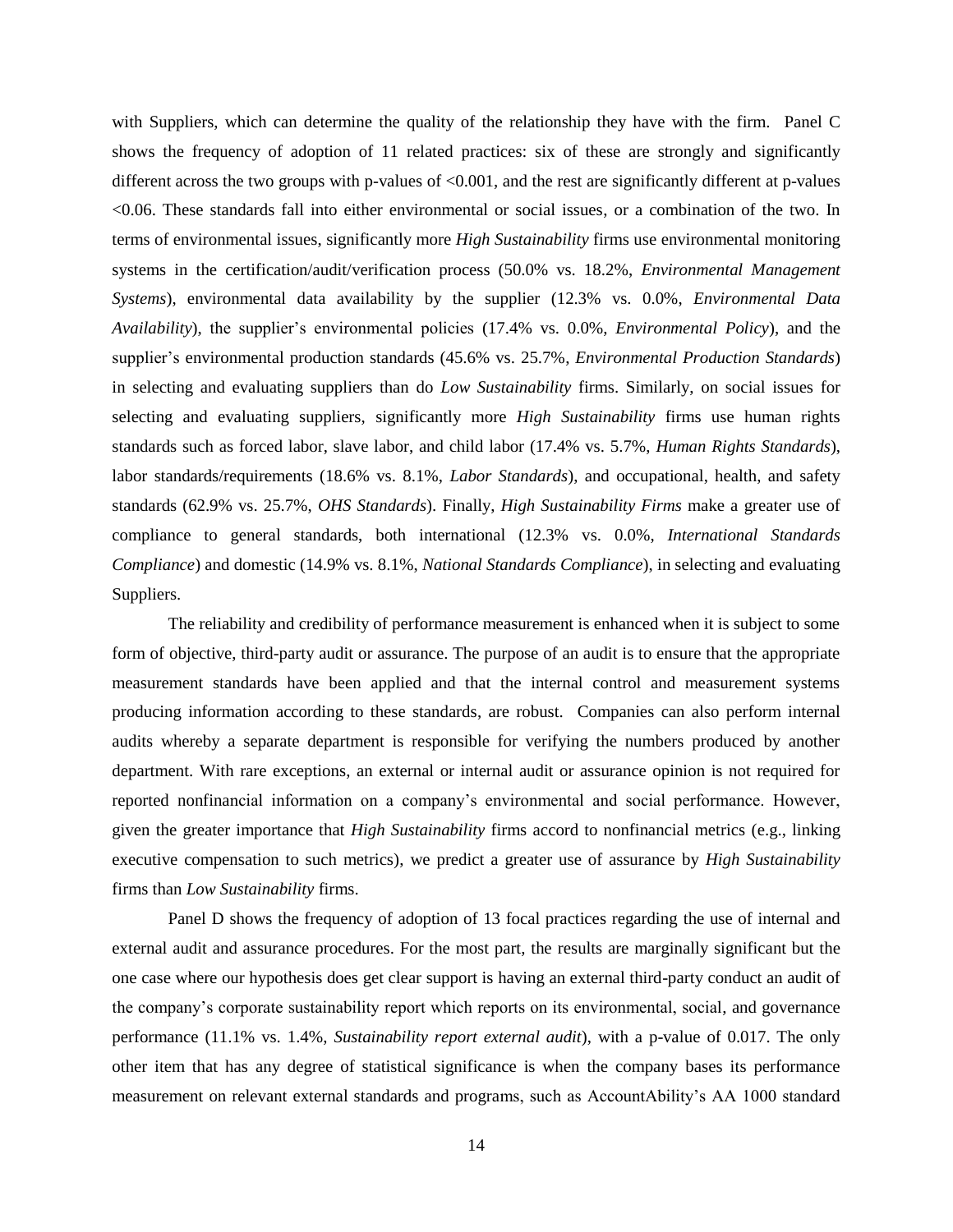and the Global Reporting Initiative's G3 Guidelines; 16.2% of the *High Sustainability* firms do this, in contrast to only 2.7% of the *Low Sustainability* ones.

We note that very few of the *High Sustainability* firms have implemented assurance practices: of the 11 focal items in Panel D the highest percentage for the *High Sustainability* firms is 16.2%. There are a number of reasons for why assurance procedures are so uncommon. Technologies for measuring and auditing nonfinancial information are still in their infancy and remain at a relatively primitive state of development compared to financial information (Simnett, Vantraelen, and Chua, 2009). This is not surprising given that external reporting of such information only started about 10 years ago, has only received a significant level of interest in the past five years, and even today only a small percentage of companies are reporting this information. One of the most important and difficult to overcome barriers to auditing nonfinancial information includes the lack of an agreed-upon set of measurement standards. This in turn, makes it very difficult to create auditing standards. Another barrier is the lack of sophisticated information technology systems for measuring nonfinancial performance, especially compared to the sophisticated and robust systems developed for financial reporting. Three other barriers are important to note. First, traditional audit firms are in the early stages of developing the capabilities to audit nonfinancial information. This, combined with the lack of standards and IT systems, creates the second barrier, which is a concern that performing this function will increase their legal risk beyond the amount they already face for performing financial audits. Third, firms which do have capabilities for auditing nonfinancial information, such as engineering firms for environmental information and human resource supply chain consultants for social information, lack the global scale and full range of capabilities that would be required to serve a large corporation that wants a single group to perform this audit. While a large number of boutique firms could be hired to do this, the aggregate transaction and coordination costs would be high.

Finally, in Panel E we present results from a multivariate analysis of nonfinancial measurement and assurance mechanisms. Similar to prior sections, we construct a variable that summarizes all the mechanisms discussed in Panels A through D by calculating the percentage of mechanisms that a firm has adopted within each of the stakeholder groups, and with regards to assurance. Consistent with the results above, we find that firms in the *High Sustainability* group adopt significantly more of the nonfinancial measurement practices described in Panels A-D: the coefficients on *High Sustainability* are positive and significant for Employees and Suppliers (but not for Customers), and the same is true for the assurance dimension.

#### *Disclosure*

Another important element is the extent to which a company is willing to be transparent in its external reporting about its environmental and social impact. Reporting on such nonfinancial performance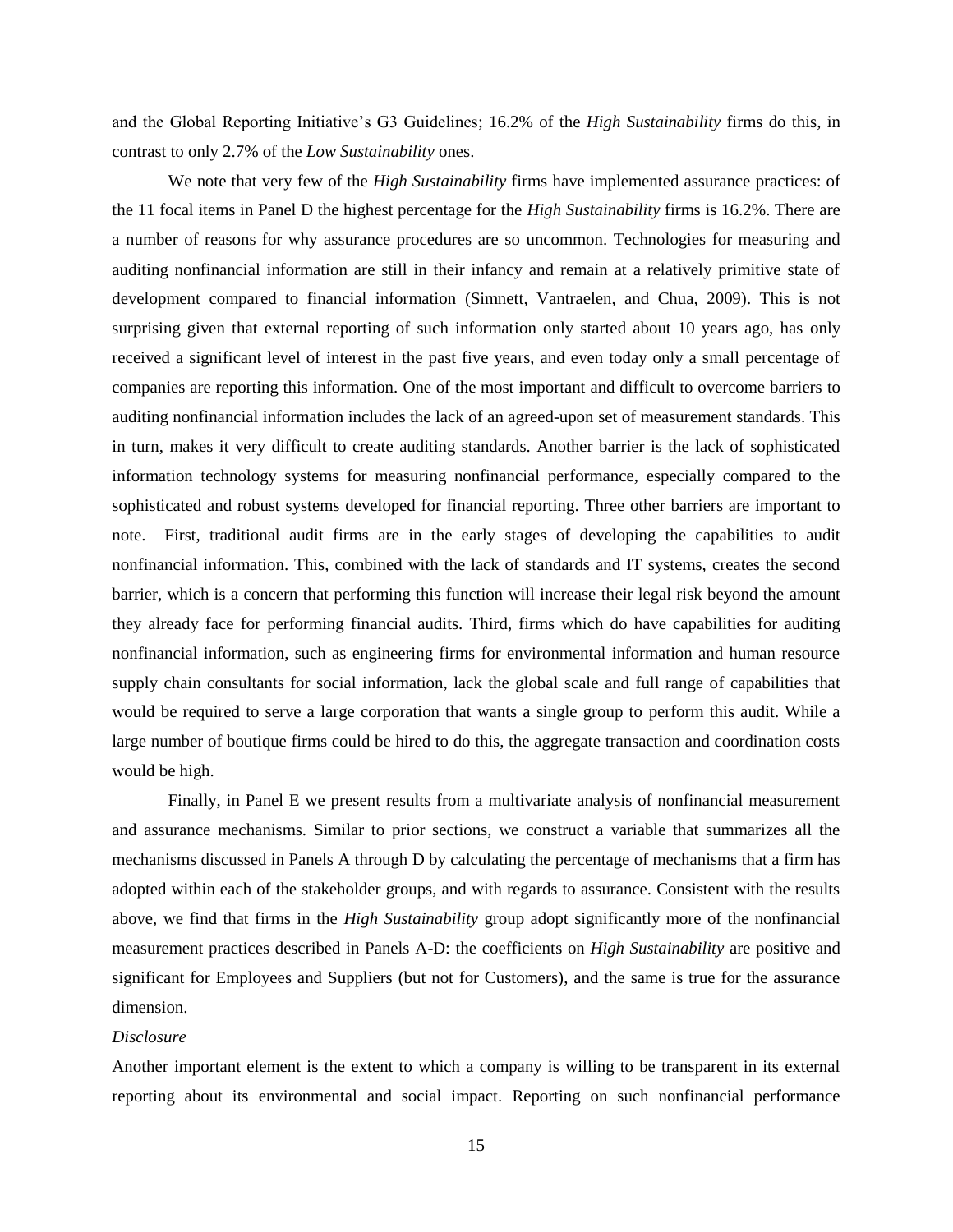measures to the board is an essential element of corporate governance so that the board can form an opinion about whether management is executing the strategy of the organization well. Moreover, external reporting of performance improves managerial accountability to shareholders and other stakeholders. Therefore, we expect *High Sustainability* firms to be more transparent and to exhibit a better balance between financial and nonfinancial information in their external reporting. We test this prediction in Panel A of Table 6 based on four focal metrics. First, we use *ESG Disclosure scores*, calculated by both Bloomberg and Thomson Reuters; it is a measure of how complete the company's reporting is on a range of environmental, social, and governance topics based on a scale of 0% to 100%. Table 6 compares the (average) percentages of *High* and *Low Sustainability* firms. The average Bloomberg ESG Disclosure score for *High Sustainability* firms is 29.90%, compared to 17.86% for the *Low Sustainability* ones. The corresponding percentages for the Thomson Reuters ESG Disclosure score are 46.38% and 36.91%, respectively. The Thomson Reuters ESG disclosure score screens fewer data points for the presence of disclosure, and that is why firms tend to have better disclosure under this score. Both of these differences are statistically significant across the two groups. We also compared the two groups in terms of the percentage of firms whose sustainability reports cover their entire global activities, using Thomson Reuters ASSET4 data. A more global report represents a higher level of transparency and accountability than one focused only on a company's home country. We again find a statistically significant difference: 41.1% of the *High Sustainability* firms have a global sustainability report compared to only 8.31% of the *Low Sustainability* firms.

Using data provided by SAM, we also tested whether *High Sustainability* firms are more likely to integrate environmental and social information with their financial reporting. Integration of environmental and social information in financial reports is increasingly being advocated as a way to ensure that corporations are held accountable for their impact on the environment and society (Eccles and Krzus, 2010) and in fact, it was recently mandated in South Africa. We find that 25.7% of the *High Sustainability* firms integrate social information and 32.4% integrate environmental information. In contrast, 5.4% of the *Low Sustainability* firms integrate social information and 10.8% integrate environmental information. Moreover, we analyzed the difference in the balance between financial and nonfinancial discussion in conference calls, using the Thomson Reuters Street Events conference call database described in Section 4. We classified all words referring to items captured by the accounting system and the stock market system as financial. We classified words that would typically be found in a balanced scorecard (Kaplan and Norton, 1996), except for financial keywords, as nonfinancial.<sup>7</sup> Then we

 $\overline{\phantom{a}}$ 

<sup>&</sup>lt;sup>7</sup> We identified 38 keywords as nonfinancial. Examples include customer, employee, supplier, risk management, reputation, leadership, strategy, and brand. We identified 155 keywords as financial. Examples include sales, earnings, gross margin, and cash flow.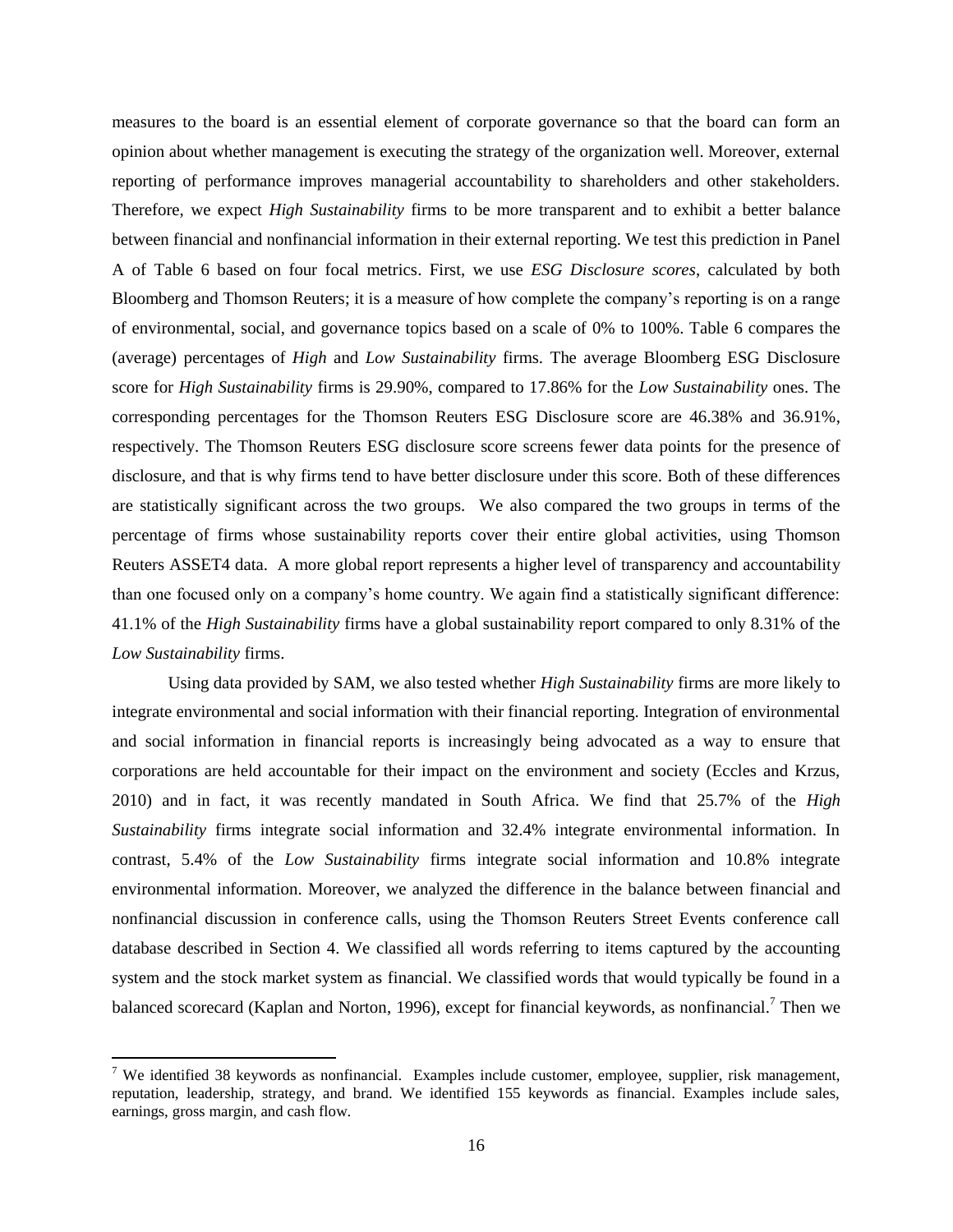constructed a ratio that measures the number of nonfinancial keywords over financial keywords. The average ratio for the *High Sustainability* firms is 0.96, suggesting that on average these firms are using an equal number of financial and nonfinancial keywords in their discussion with the investment community. In contrast, the average ratio for the *Low Sustainability* firms is 0.68, suggesting that on average these firms are discussing less frequently about nonfinancial aspects of the business such as employees, customers, suppliers, and products.

Finally, in Panel B of Table 6 we present results from a multivariate analysis (OLS and logistic models as appropriate) of these nonfinancial disclosure mechanisms. We use the variables from Panel A as our dependent variables and we control for firm size, growth opportunities, and performance measured at the end of 2009, as before. Consistent with the results above, we find that firms in the *High Sustainability* group adopt significantly more of the nonfinancial mechanisms described in Panel A: the coefficients on *High Sustainability* are positive and highly significant for all our specifications.

#### **7. Corporate Performance**

A question that we haven't yet addressed in our study is whether firms in the *High Sustainability* group under or outperform their counterparts in the *Low Sustainability* group. On the one hand, firms in the *High Sustainability* group might underperform because they experience high labor costs by providing excessive benefits to their employees, forego valuable business opportunities that do not fit their values and norms (such as selling products with adverse environmental consequences), and denying to pay bribes to gain business in corrupt countries where bribe payments are the norm. In other words, *High Sustainability* companies face tighter constraints in how they can behave. Since firms are trying to maximize profits subject to capacity constraints, tightening those constraints further can lead to lower profitability.

On the other hand, firms in the *High Sustainability* group might outperform the control firms because they are able to attract better human capital, establish more reliable supply chains, avoid conflicts and costly controversies with nearby communities (i.e., maintain their license to operate), and engage in more product and process innovations in order to be competitive under the constraints that the integration of social and environmental issues places on the organization. For example, Philips has translated its environmental commitments to product innovation around energy-efficient light bulbs and developing solar-power lighting in sub-Saharan Africa. Similarly, as of 2010, Siemens had over  $\epsilon$ 20 billion in revenues coming from its environmental portfolio.

Empirical examinations of the link between sustainability and corporate financial performance have resulted in contradictory findings, ranging from a positive to a negative to a U-shaped, or even to an inverse-U shaped relation (Margolis and Walsh, 2003). According to McWilliams and Siegel (2001), conflicting results are due to "several important theoretical and empirical limitations" (p.603) of prior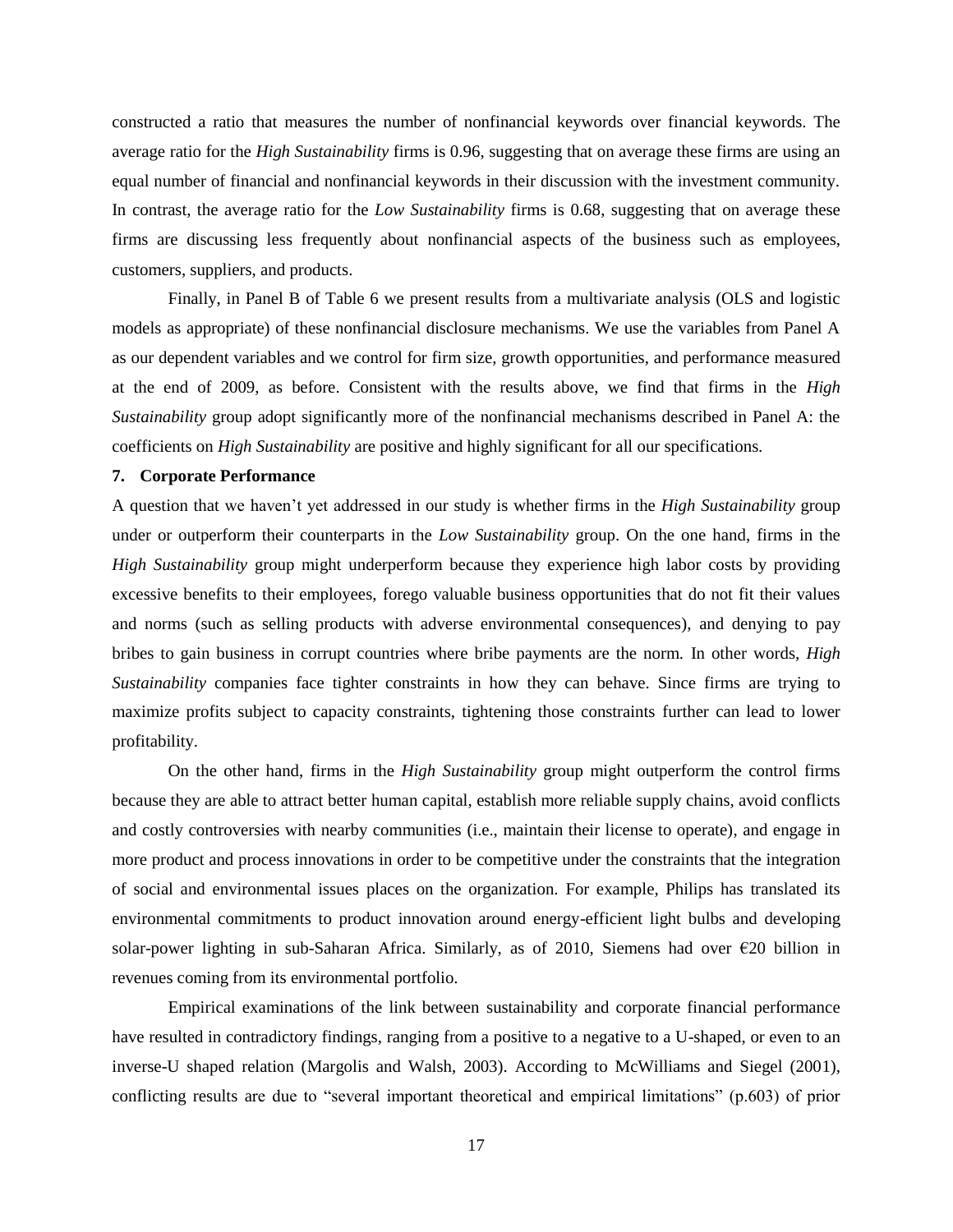studies; others have argued that prior work suffered from "stakeholder mismatching" (Wood and Jones, 1995), the neglect of "contingency factors" (e.g. Ullmann, 1985), "measurement errors" (e.g. Waddock and Graves, 1997) and omitted variable bias (Aupperle et al., 1985; Cochran and Wood, 1984; Ullman, 1985). Importantly, none of these studies has measured financial performance over long periods of time to allow for superior sustainability performance to impact either positively or negatively on financial performance.

To delve into the performance implications of integrating social and environmental issues into a company's strategy and business model we track the stock market performance of firms in both groups from 1993 to 2010. The use of stock returns addresses concerns over reverse causality in the absence of private information. In the presence of private information, reverse causality is a concern. For example, if managers with private information that their firms are going to outperform in the future adopt environmental and social policies today, then the expectation of higher stock returns is causing the adoption of these policies. However, we believe that this explanation is unlikely for a number of reasons. First, we are not aware of a theory suggesting that managers expecting to outperform market expectations in the future would be more likely to adopt environmental and social policies today. More importantly, empirical evidence suggests that managers are unable to forecast returns past 100 days (Jenter, Lewellen, and Warner, 2011). Therefore, accurately forecasting returns over the next 3, 5, or 10 years is rather unlikely, or even infeasible.

Figure 1 (2) shows the cumulative stock market performance of value-weighted (equal-weighted) portfolios for the two groups. Both figures document that firms in the *High Sustainability* group significantly outperform firms in the *Low Sustainability* group. Investing \$1 in the beginning of 1993 in a value-weighted (equal-weighted) portfolio of *High Sustainability* firms would have grown to \$22.6 (\$14.3) by the end of 2010. In contrast, investing \$1 in the beginning of 1993 in a value-weighted (equalweighted) portfolio of control firms would have only grown to \$15.4 (\$11.7) by the end of 2010. Table 7 presents estimates from a four-factor model that controls for the market, size, book-to-market, and momentum factors. We find that both portfolios exhibit statistically significant positive abnormal performance relative to the market. However, we note that this might be because for both samples we have chosen companies that survived and operated throughout the early 1990s and until the late 2000s. The better performance of the firms in both samples compared to the rest of the market may be attributed, to a considerable extent, to this survivorship bias. However, the *relative* performance difference between the two groups is not affected by this bias since both groups are equally likely to have survived, by construction of our sample. Accordingly, we find that the annual abnormal performance is higher for the *High Sustainability* group compared to the *Low Sustainability* group by 4.8% (significant at less than 5% level) on a value-weighted base and by 2.3% (significant at less than 10% level) on an equal-weighted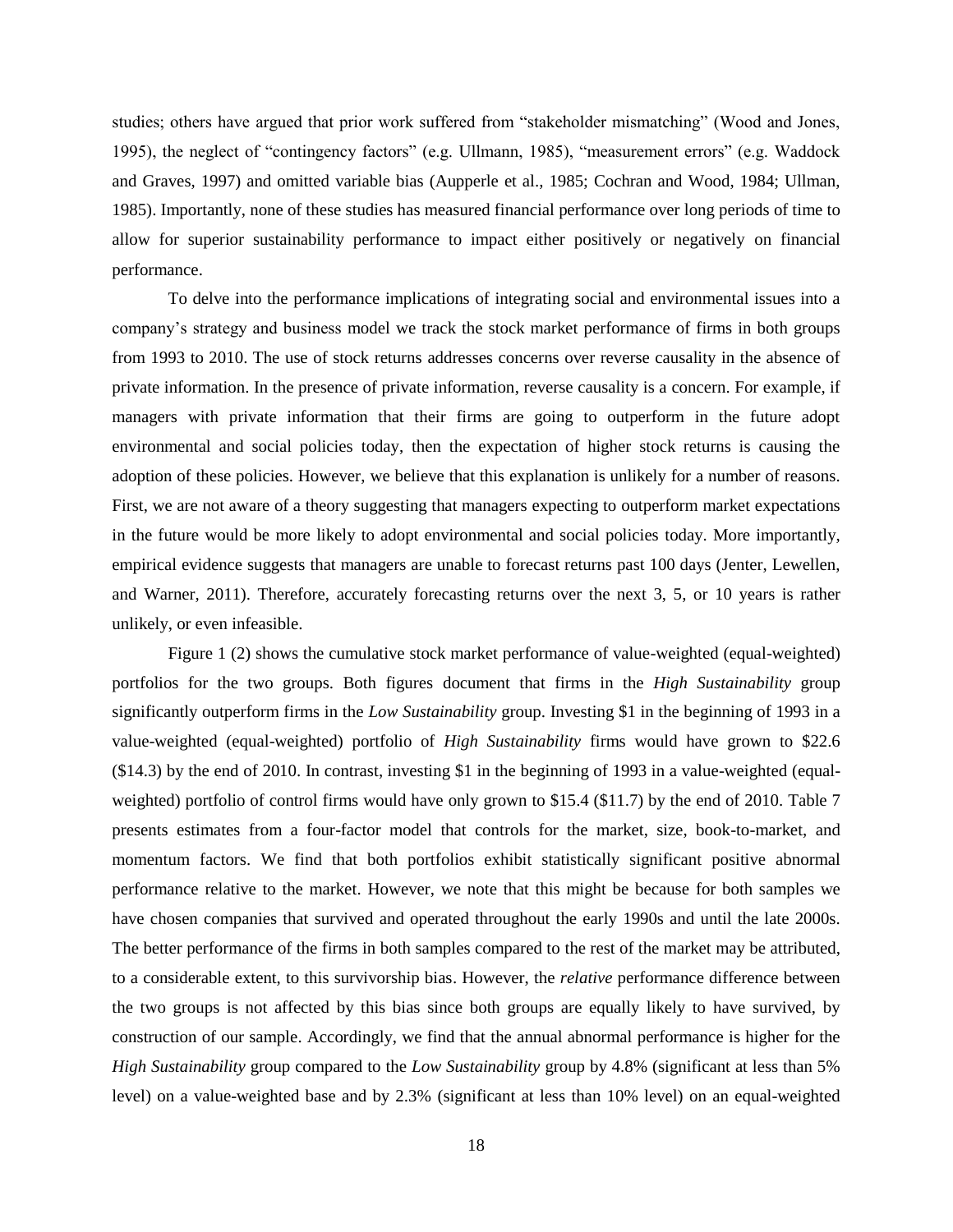base.In fact, when we examine the performance of the two portfolios, we find that The High Sustainability portfolio outperforms the control portfolio in 11 out of the 18 years. In addition, the *High Sustainability* portfolio exhibits lower volatility. Whereas the standard deviation of monthly abnormal returns is 1.43% and 1.72% on a value-weighted and equal-weighted base, respectively for the *High Sustainability* group, the corresponding estimates for the *Low Sustainability* group are 1.72% and 1.79%.

To ensure that our results are not driven by long-run mean reversion in equity prices (Poterba and Summers, 1988) or accounting profitability (Fama and French, 2000), we also examine the performance of the two groups for the three years before 1993 (untabulated). We find that the two groups exhibit very similar performance throughout these three years: cumulative stock returns are higher for the *High Sustainability* group by only 1%. Similarly, cumulative ROA is higher for the *Low Sustainability* group by only 0.04%, and cumulative ROE is higher for the *High Sustainability* group by 0.03%. This result is consistent with our previous finding that matching in any one of the years between 1990 and1993 has little impact on the composition of the pairs.

Overall, we find evidence that firms in the *High Sustainability* group are able to significantly outperform their counterparts in the *Low Sustainability* group. This finding suggests that companies can adopt environmentally and socially responsible policies without sacrificing shareholder wealth creation. In fact, the opposite appears to be true: *High Sustainability* firms generate significantly higher stock returns, suggesting that indeed the integration of such issues into a company's business model and strategy may be a source of competitive advantage for a company in the long-run. A more engaged workforce, a more secure license to operate, a more loyal and satisfied customer base, better relationships with stakeholders, greater transparency, a more collaborative community, and a better ability to innovate may all be contributing factors to this potentially persistent superior performance in the long-term.

#### *Sector Analysis*

To shed some light on the underlying mechanisms that generate this outperformance, we construct a cross-sectional model where the dependent variable is the alpha for each firm from the four-factor model and the independent variable is an indicator variable for whether a firm is a member of the *High Sustainability* group. We interact this variable with three additional indicator variables, each representing sectors where we expect this outperformance to be more pronounced. The first moderator is an indicator variable that takes the value of one for firms that are in business-to-consumer (B2C) sectors and zero for firms that are in business-to-business (B2B) sectors. We expect that *High Sustainability* firms will outperform their counterparts more in B2C businesses. In B2C businesses, individual consumers are the customers, in contrast to B2B businesses where companies and governments are the customers. The sensitivity of individual consumers to the company's public perception is higher (Corey, 1991; Du, Bhattacharya, and Sen 2007; Lev, Petrovits, and Radhakrishnan, 2010) and, as a result, the link between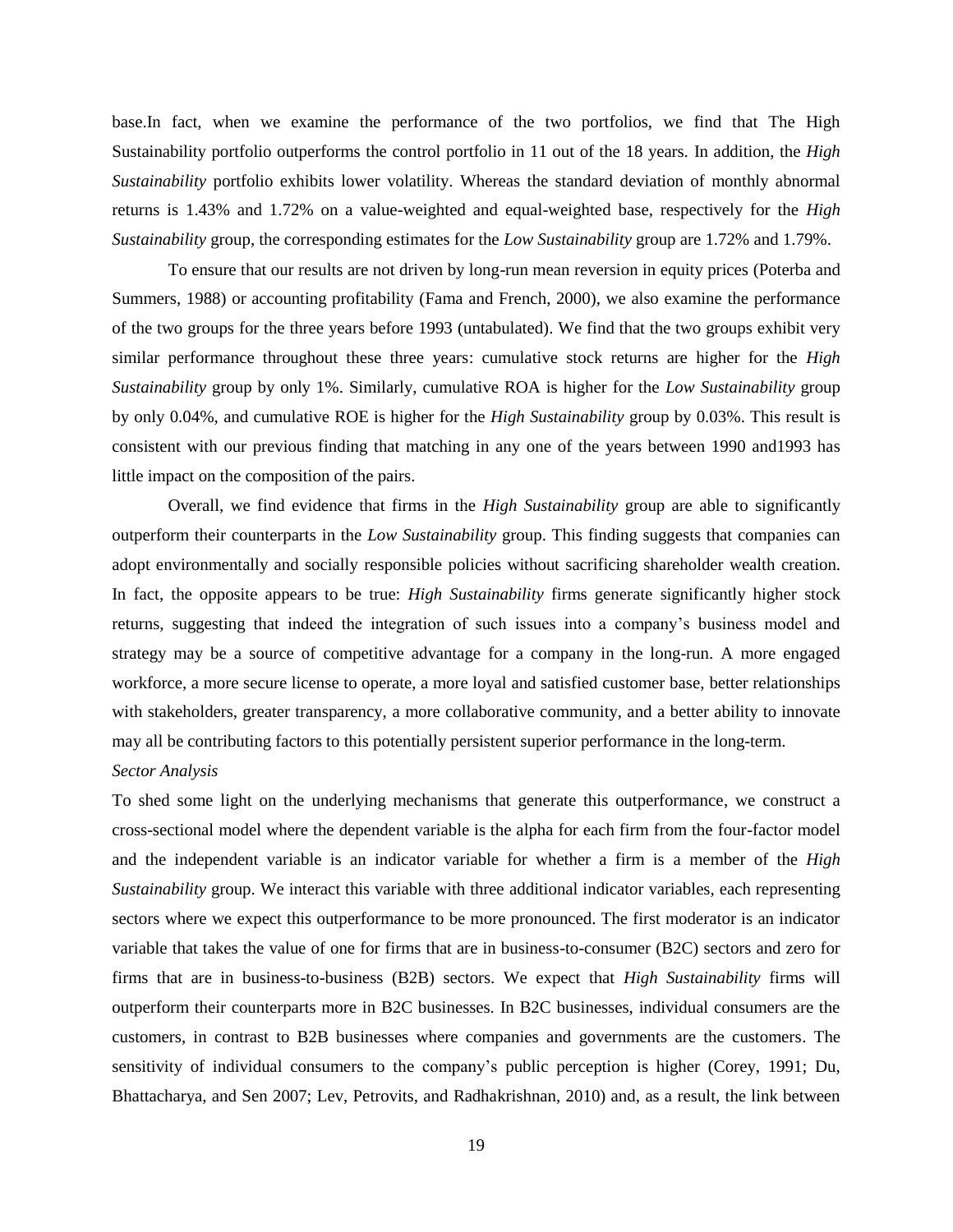sustainability and greater customer satisfaction, loyalty, and buying decisions should be stronger in B2C businesses.

The second moderator is an indicator variable that takes the value of one for firms that are in sectors where competition is predominantly driven by brand and reputation. Competing in such industries usually requires employing high quality human capital for developing new products and sophisticated marketing campaigns, and investment in continuous and rapid innovation. In these sectors, we expect that the link between sustainability and attracting better employees, attaining higher levels of innovation, and the management of reputational risk will be stronger. We proxy for sectors where brands and reputation are relatively more important by constructing an indicator variable taking the value of one for sectors that score at the fourth quartile of the market-to-book ratio in 1993 across all companies.

Finally, the third moderator is an indicator variable that takes the value of one for sectors where firms' products significantly depend upon extracting large amounts of natural resources (e.g. oil and gas, chemicals, industrial metals, and mining). Particularly in recent years, firms in these sectors have been subject to intense public scrutiny and many times have been in conflict with their local communities. Moreover, environmental impact and resource scarcity are increasingly pressing social issues that have increased regulation and put pressure on companies to minimize their environmental impact and become more resource efficient. Therefore, we expect the link between sustainability and a more secure license to operate, better community relations, and commercial benefits from a smaller environmental impact and resource efficiency to be stronger in these sectors.

Table 8 presents the results from the cross-sectional model. In all specifications we include sector fixed effects. In the first column, the model includes as an independent variable only the indicator variable for *High Sustainability* firms. As expected, the coefficient is positive and significant. In the second column we introduce the interaction terms with the moderators variables. All three coefficients on the interaction terms are positive, as predicted. The coefficients on *High Sustainability x B2C* and *High Sustainability x Brand* are significant at the 5% level. The coefficient on *High Sustainability x Natural Resources* is significant at the 10% level. *High Sustainability* firms in B2C or Brand sectors outperform their counterparts in 13 out of 18 calendar years whereas *High Sustainability* firms in the Natural Resources sector outperform their counterparts in 11 out of 18 years. Overall, the results in Table 8 support our predictions that firms that integrated social and environmental issues in their business model and strategy have benefited relatively more in B2C sectors and in sectors where companies compete on the basis of brands and human capital, and where firms' products depend on extracting large amounts of natural resources.

#### **Alternative Explanations**

*Alternative Explanation I: Price Pressure from SRI funds*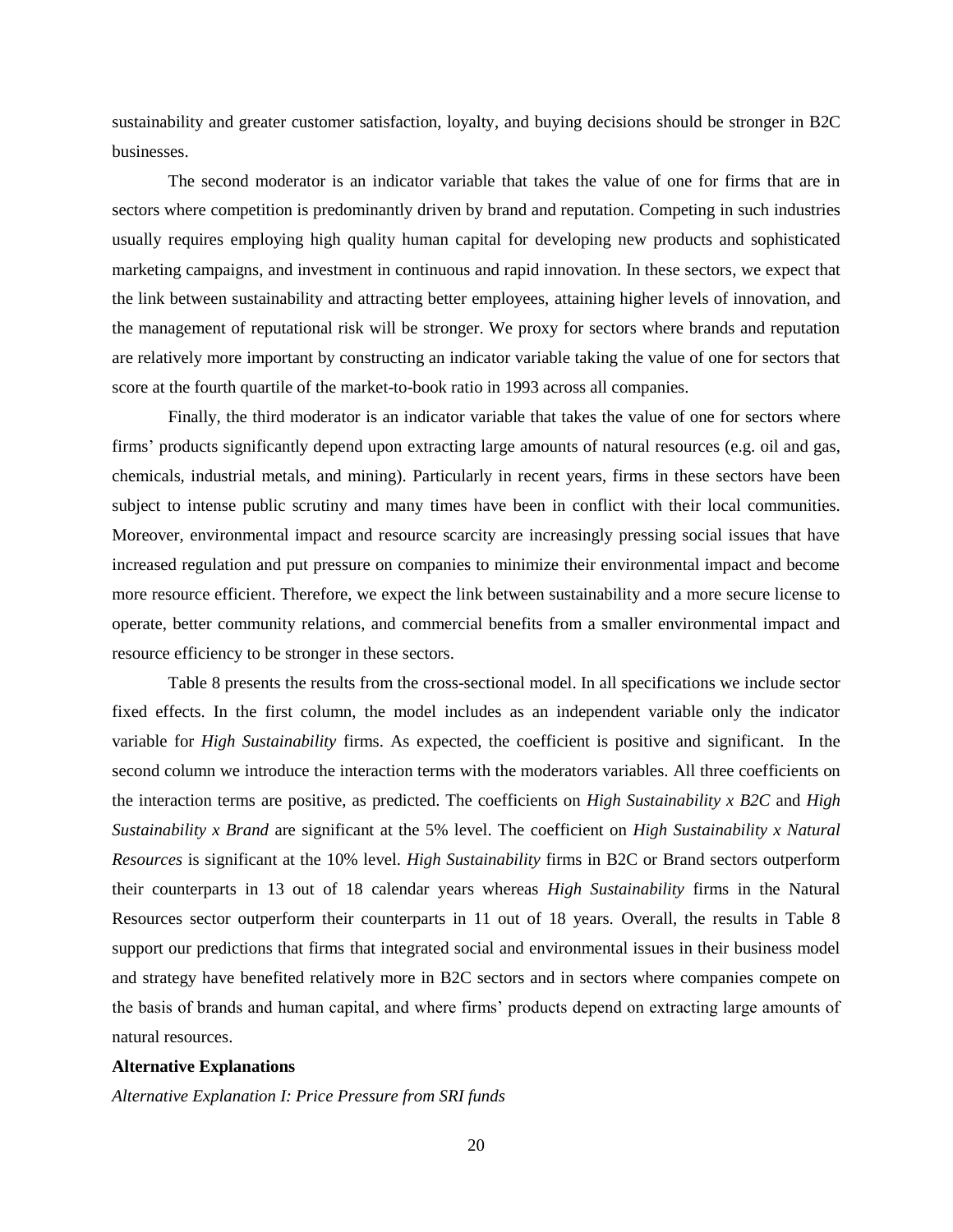We conclude this section by discussing alternative explanations. One potential explanation of higher stock returns for *High Sustainability* firms is price pressure from the emergence of Socially Responsible Investing (SRI). According to the Social Investment Forum, institutional investors that claim to incorporate ESG data into their investment decisions had \$162 billion in assets under management in 1995 and \$2.5 trillion in 2010. However, the number of SRI funds that actually practice ESG integration in a systematic way is lower with most SRI funds practicing "negative screening" (i.e., excluding from the investment universe specific sectors, such as tobacco), an investment strategy that does not affect our results since the two groups have exactly the same industry composition. Nonetheless, to better understand whether our results are driven by price pressure, and to mitigate concerns around the inefficiency of stock prices as a performance metric, we examine the accounting performance of the two groups of firms, which should not be affected by price pressure in stock markets. Moreover, the use of accounting measures addresses concerns over stock price as a performance measure in the presence of market inefficiencies that can prevent operating performance from being reflected in stock prices.

We find that *High Sustainability* firms outperform traditional ones when we consider accounting rates of return. Figure 3 shows the cumulative performance of \$1 of assets based on ROA. Investing \$1 in assets in the beginning of 1993 in a value-weighted (equal-weighted) portfolio of *High Sustainability* firms would have grown to \$7.1 (\$3.5) by the end of 2010. In contrast, investing \$1 in assets in a valueweighted (equal-weighted) portfolio of control firms would have grown to \$4.4 (\$3.3). Figure 4 shows the cumulative performance of \$1 of equity based on ROE. Investing \$1 in book value of equity in the beginning of 1993 in a value-weighted (equal-weighted) portfolio of *High Sustainability* firms would have grown to \$31.7 (\$15.8) by the end of 2010. In contrast, investing \$1 in book value of equity in a value-weighted (equal-weighted) portfolio of control firms would have grown to \$25.7 (\$9.3).<sup>8</sup> The portfolio of High Sustainability firms outperforms the portfolio of control firms in 14 out of 18 years. These results suggest that the stock market outperformance is founded on a solid outperformance in accounting profitability.

#### *Alternative Explanation II: Sustainability as a Luxury Good*

 $\overline{\phantom{a}}$ 

Another alternative explanation is that the adoption of environmental and social policies is a luxury good that firms can afford when they are performing well and therefore including in the *Low Sustainability*  group companies that throughout the years did not adopt these policies, is equivalent to selecting firms that will underperform. To be more specific, a bias would only arise if an unidentified characteristic is correlated with the sustainability policies, is uncorrelated with performance in the early 90s, and it is

<sup>8</sup> It is worth noting that a substantial number of firms in the *Low Sustainability* group adopted a few environmental and social policies throughout the 2000s. If this is not purely due to greenwashing, then this might bias our results against finding performance differences across the two groups.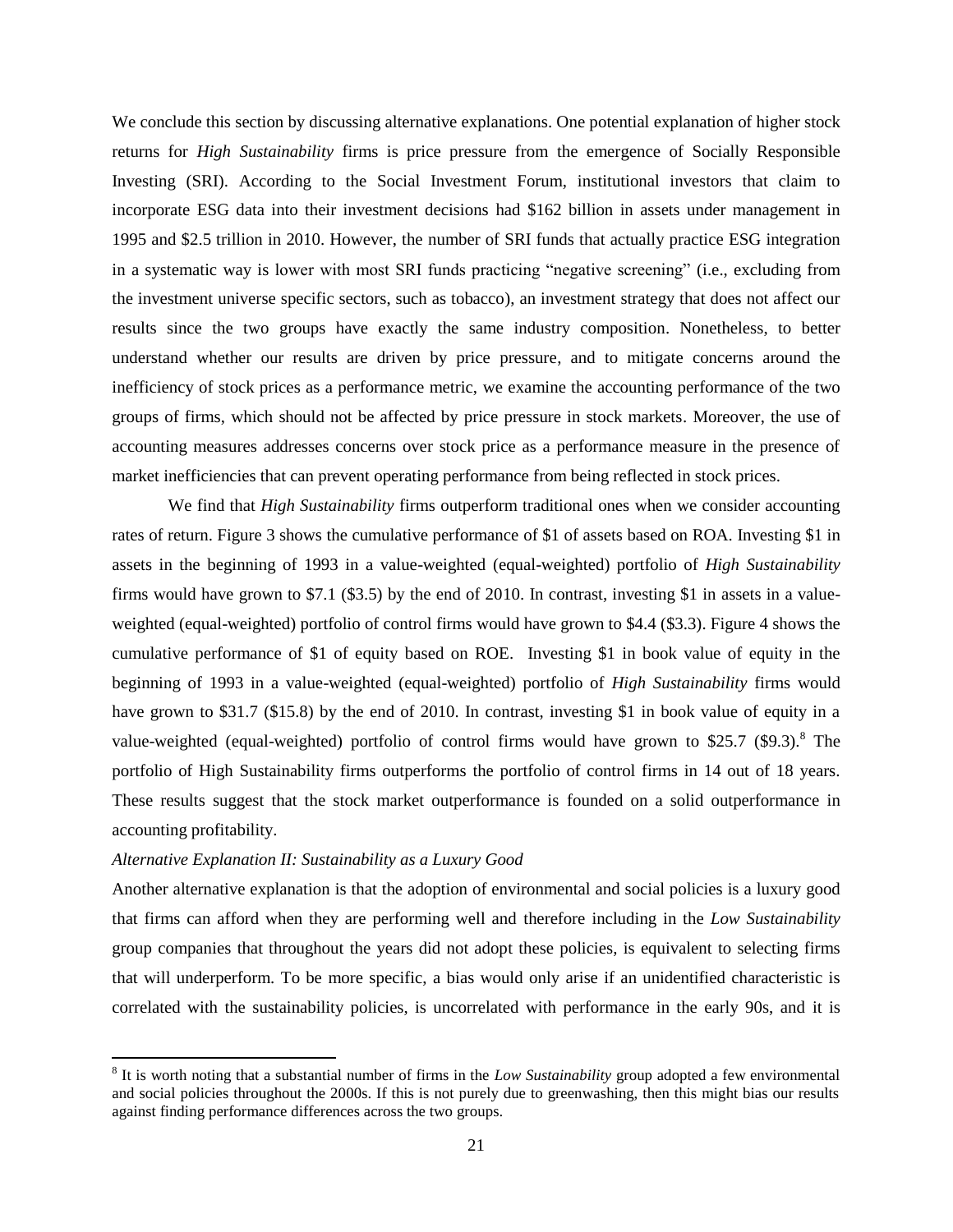correlated with performance after 1993. However, the argument is inconsistent with the fact that in the early 1990s the two sets of firms had statistically identical performance but had adopted very different policies. It is also inconsistent with operating performance and leverage not being significant in the logit model of propensity score matching, and with the fact that *Low Sustainability* firms have positive alphas in the future. Moreover, when we test if past profitability is correlated with future adoption of policies (changes in *Sustainability Policies*) we do not find a significant positive association. The coefficient on past performance (e.g., three-year cumulative ROA, ROE, or stock returns) is slightly negative and insignificant. Finally, the luxury good argument would predict that companies would drop these policies in challenging times, such as during the financial crisis of 2008 and 2009. Contrary to this argument, we find that in fact, companies slightly increased the number of policies during the financial crisis. *Sustainability Policies* the equal-weighted policy index - increased from 0.28 in 2007 to 0.33, 0.34, and 0.36 in 2008, 2009, and 2010 respectively.

#### *Alternative Explanation III: Omitted Risk Factor*

The stock market outperformance documented here might be driven by an omitted risk factor that we have been unable to identify and account for. Accordingly, we examine analyst surprises to annual earnings announcements to differentiate between the omitted risk factor explanation and the market not fully incorporating in stock prices the future profitability of *High Sustainability* firms. Table 9 shows the results of analyzing forecast errors for the two groups of firms. We report results using as dependent variables forecast errors (i.e. actual earnings minus the consensus forecasts) deflated by both the standard deviation of analyst forecasts (SUE) and the absolute consensus forecast (%FE). Consistent with previous research, we use the most recent consensus forecast error before the earnings announcement (Edmans, 2011). The coefficient on *High Sustainability* is positive and significant, suggesting that *High Sustainability* firms have higher positive forecast errors and analysts being more positively surprised by the future earnings of these firms.

#### *Alternative Explanation IV: Survivorship Bias and Future Default Rates*

In our primary sample selection we identified firms that had survived until the late 2000s because we were interested in studying companies that have adopted environmental and social policies for multiple consecutive years.. Because we have imposed the survivorship criterion for both groups of firms, it should not affect the relative performance of the two groups. However, one remaining concern is that integration of social and environmental issues might be a high risk-high return strategy that leads to a higher probability of default and liquidation for a company. In untabulated results we calculate the index of *Sustainability Policies* for all US firms with available data in 2003. Then we calculate the probability of default and liquidation for each firm between 2004 and 2010. We do not observe any systematic relation between *Sustainability Policies* and probability of default. Controlling for other determinants of default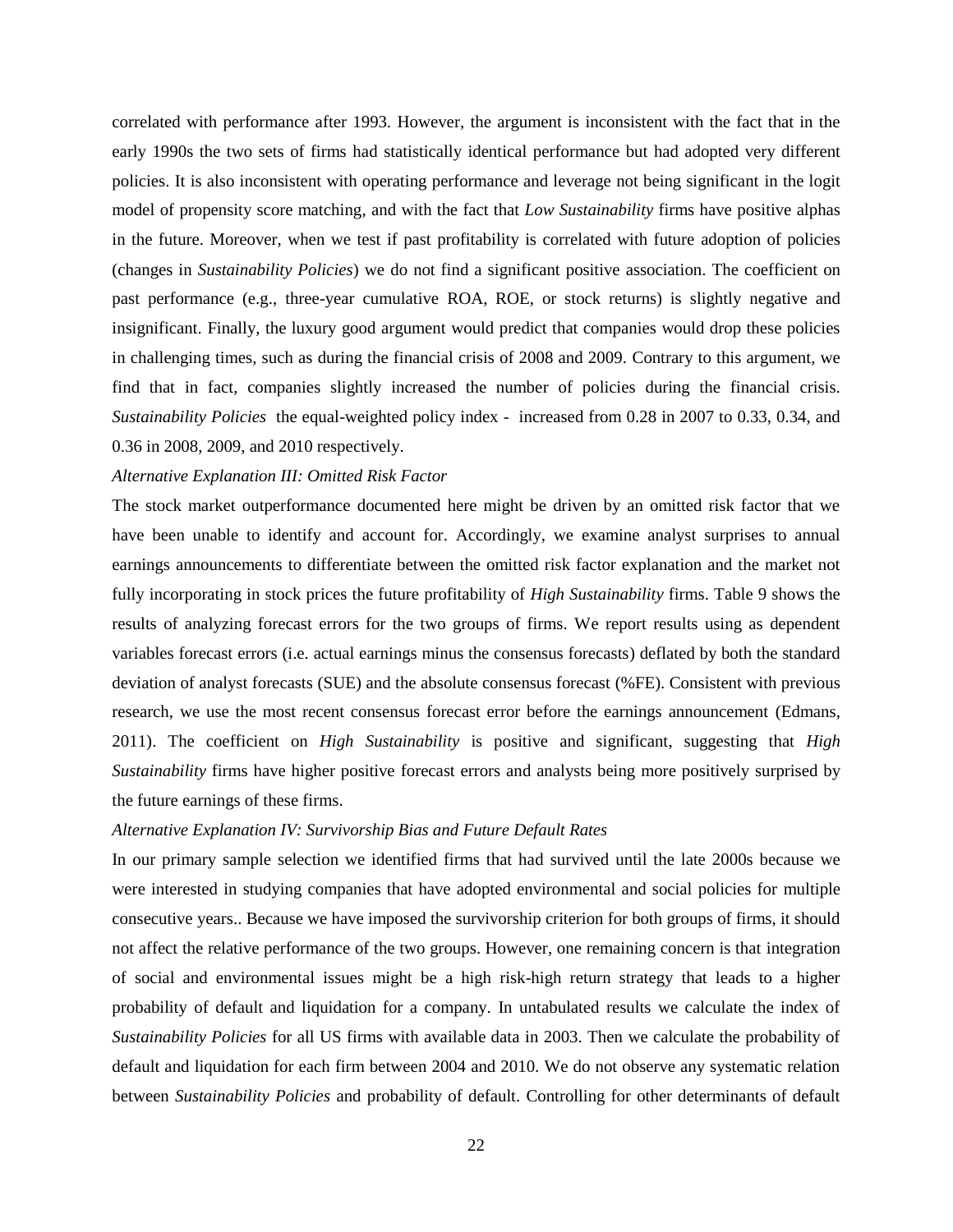we find that the coefficient on *Sustainability Policies* is negative and insignificant, suggesting that firms that have adopted more environmental and social policies have a lower probability of default, although this estimate is not reliably different than zero.

#### *Alternative Explanation V: Corporate Governance as a Correlated Omitted Variable*

Correlated omitted variables could be causing both the adoption of sustainability policies and future performance. Our matching procedure attempted to create two statistically identical groups of firms, but other characteristics that did not enter the matching algorithm could still be influencing the results. One such variable could be corporate governance. Gompers et al. (2003) show that firms with more shareholder-friendly governance provisions (G-index) outperformed their competitors in the 1990s. If *High Sustainability* firms have a lower G-index, then the results documented here might be driven by governance differences. However, we find that firms classified as *High Sustainability* have a higher Gindex (average is 9.6) compared to *Low Sustainability* firms (average is 8.2), suggesting that *High Sustainability* firms have more powerful boards and less shareholder-friendly provisions. Moreover, we analyzed the board characteristics of the two groups of firms in terms of independence and size. We did not find any differences across the two groups.

#### **8. Discussion**

In this article we studied a matched sample of 180 companies, 90 of which we classified as *High Sustainability* firms because they long ago adopted policies guiding their impact on the society and the environment, while another 90 we classified as *Low Sustainability* firms because they had not. The *Low Sustainability* firms largely correspond to the traditional model of corporate profit maximization in which social and environmental issues are predominantly regarded as externalities. Often enough, responsibility for forcing corporations to account for such externalities, whether positive or negative, rests with governments and various laws and regulations that mandate certain kind of remedial actions. The *High Sustainability* firms in contrast, not only pay attention to externalities but in fact, such firms are characterized by distinct governance mechanisms which directly involve the board in sustainability issues and link executive compensation to sustainability objectives; a much higher level of and deeper stakeholder engagement, coupled with mechanisms for making it as effective as possible, including reporting; a longer-term time horizon in their external communications which is matched by a larger proportion of long-term investors; greater attention to nonfinancial measures regarding employees; a greater emphasis on external environmental and social standards for selecting, monitoring and measuring the performance of their suppliers; and a higher level of transparency in their disclosure of nonfinancial information. In addition, during the 18-year period we studied, the *High Sustainability* firms outperformed the *Low Sustainability* ones in terms of both stock market and accounting measures while the market did not actually expect this outperformance. Our results also suggest that *High Sustainability*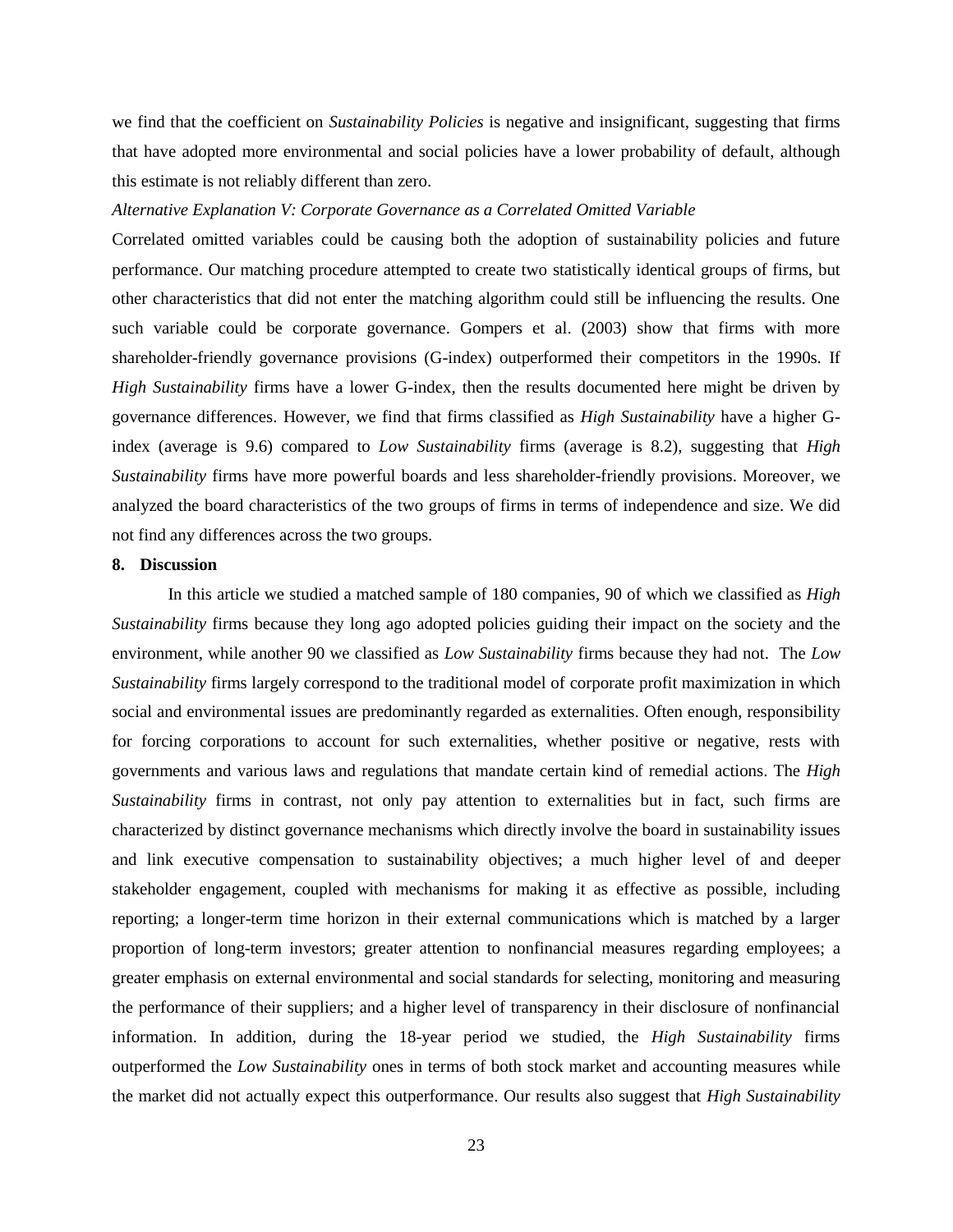firms benefited relatively more in B2C sectors and in sectors where companies compete on the basis of brands and human capital, and where firms' products depend on extracting large amounts of natural resources.

We note that as with any quasi-experiment that lacks random assignment of treatment in a laboratory setting, causality rather than correlation, between the independent variable and the dependent variables of interest is up for debate. While we believe that our research design has many appealing characteristics, we acknowledge the possibility that confounding factors might still exist. Future research can examine the robustness and generalizability of our results to other settings, such as in other countries or within the financial sector, and across different firm types, such as in private and smaller firms. Moreover, an open question is whether our results generalize to firms that have adopted environmental and social policies more recently. The difficulty in conducting such a study would be to distinguish between companies that just mechanically mimic their peers with respect to sustainability policies and those that adopt a more strategic approach.

More specifically, we suggest four areas for future research. The first area is to develop a better understanding of the conditions under which companies decide to incorporate social and environmental issues into their business model. The second area is the mechanisms by which such issues get integrated. Two firms in the same conditions favoring the integration of social and environmental issues could differ in the extent and speed with which they are able to do so. The third area for research is understanding how the results presented in this paper vary across countries. In the presence of different legal, cultural, and political institutions that affect corporate behavior with regards to sustainability (Ioannou and Serafeim, 2010), one might expect *High Sustainability* firms to outperform even more than we have documented here compared or to even underperform. Fourth, it would be useful to have deeper insights into how differences in internal resource allocation resulting from the different characteristics of these firms lead to the superior performance of the *High Sustainability* ones. For example, are these firms less likely to cut back on R&D investments, lay off employees, and consolidate suppliers in economic down cycles?

We note that, for the most part, even on those characteristics where the *High Sustainability* firms were significantly different than their counterparts, the absolute percentages are relatively low. This raises another interesting and important question, which is "What is the optimal degree of adoption of sustainability policies and practices?" Since sustainability involves tradeoffs, both across financial and nonfinancial objectives, and between nonfinancial objectives themselves, such choices need to be well understood in order to inform decision-making.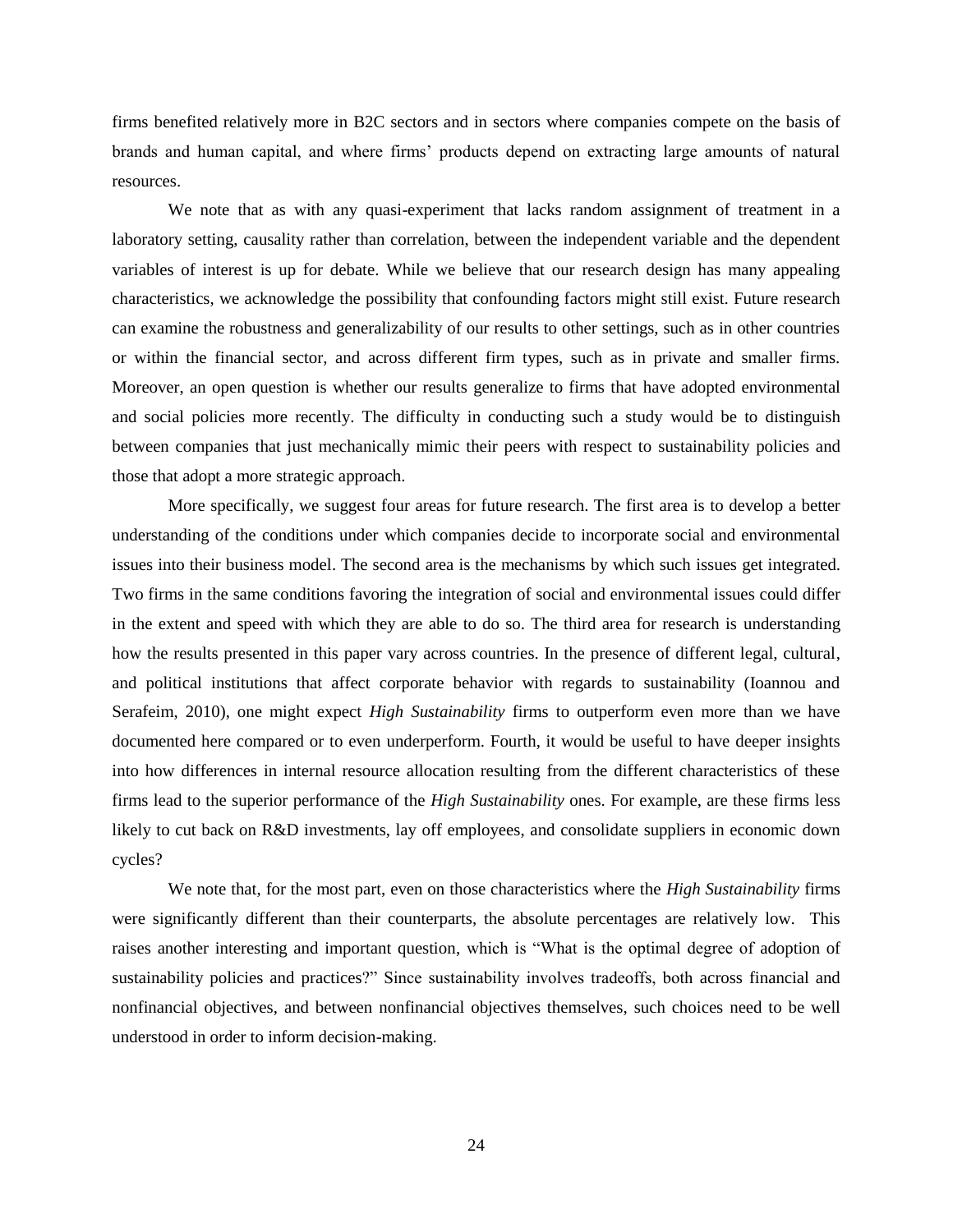#### **References**

Aupperle, K. E., Carroll, A. B., and Hatfield, J. D. 1985. An empirical examination of the relationship between corporate social responsibility and profitability. *Academy of Management Journal*, 28(2): 446-463.

Balotti, R. and Hanks, J. 1999. Giving at the office: a reappraisal of charitable contributions by corporations. *Business Lawyer* 54 (3): 956-966.

Brochet, F., Loumioti, M., and Serafeim, G. 2012. Short-termism, Investor Clientele, and Firm Risk. *Harvard Business School Working Paper.*

Brown, W., Helland, E., and Smith, K. 2006. Corporate philanthropic practices. *Journal of Corporate Finance*  12: 855-877.

Bushee, B.J. and Noe, C. 2001. Corporate Disclosure Practices, Institutional Investors, and Stock Return Volatility. *Journal of Accounting Research*, 38: 171-202

Bushee, B. J. 2000. Do Institutional Investors Prefer Near-Term Earnings over Long-Run Value? *Contemporary Accounting Research*, 18(2): 207-246

Cheng, B., Ioannou, I. and Serafeim, G. 2011. Corporate Social Responsibility and Access to Finance. *HBS Working Paper Series 11-130*

Choi, J., and Wang, H., 2009. Stakeholder Relations and the Persistence of Corporate Financial Performance. *Strategic Management Journal*, 30: 895-907

Clotfelter, C. 1985. *Federal tax policy and charitable giving*. Chicago: University of Chicago Press.

Cochran, P. L. and Wood, R. A. 1984. Corporate social responsibility and financial performance. *The Academy of Management Journal*, 27(1): 42-56.

Du, S., Bhattacharya, C. B., and Sen, S. 2007. Reaping relational rewards from corporate social responsibility: the role of competitive positioning*. International Journal of Research in Marketing* 24: 224-241.

Eccles, R. G., and Krzus, M. 2010. *One Report: Integrated Reporting for a Sustainable Strategy*. New York: John Wiley and Sons, Inc.

Eccles, R. G., Edmondson, A. C., and Serafeim, G. 2011. A Note on Water. *Harvard Business School Note 412-050.*

Eccles, R., Krzus, M., and Serafeim, G. 2011 Market Interest in Nonfinancial Information. *Harvard Business School Working Paper, No. 12-018.*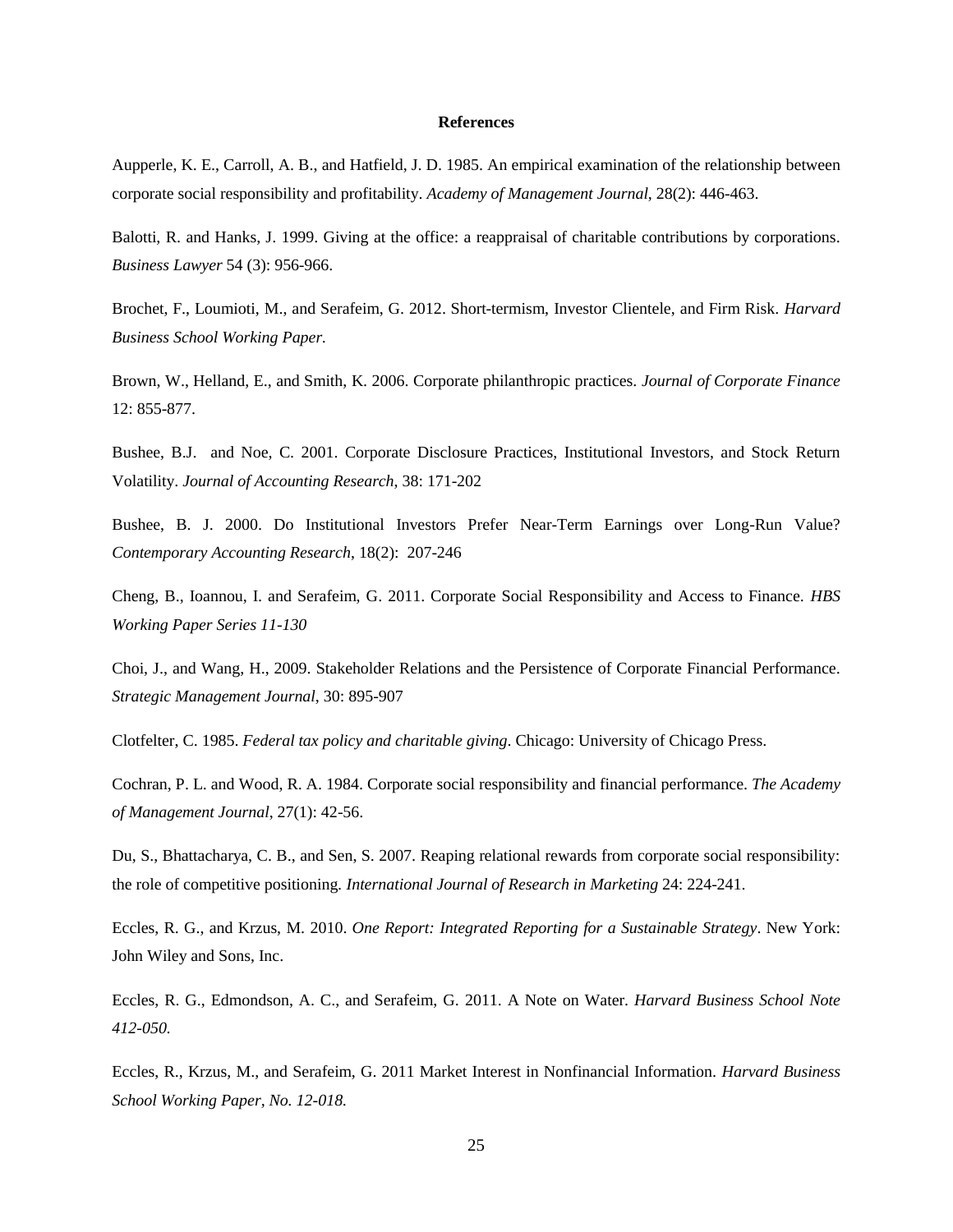Edmans, A. 2011. Does the Stock Market Fully Value Intangibles? Employee Satisfaction and Equity Prices. *Journal of Financial Economics*, 101: 621-640.

Fama, E., and French, K. 2000. Forecasting Profitability and Earnings*. Journal of Business, 73 (2): 161-175.*

Foo, L.M., 2007. Stakeholder engagement in emerging economies: considering the strategic benefits of stakeholder engagement in a cross-cultural and geopolitical context. *Corporate Governance*, 7(4): 379-387.

Friedman, M., 1970. The social responsibility of business is to increase its profits. *New York Times Magazine*, 13 Sept., 32 (33): 122-126.

Freeman, R. E., 1984. *Strategic Management: A stakeholder perspective*. Boston, MA: Piman, United States.

Freeman, R. E., Harrison, J. S., and Wicks, A. C., 2007. *Managing for stakeholders: survival, reputation, and success*. New Haven, CT: Yale University Press, United States.

Freeman, R. E., Harrison, J. S., Wicks, A. C., Parmar, B. L., de Colle, S., 2010. *Stakeholder theory: the state of the art*. Cambridge University Press, New York, United States.

Galaskiewicz, J. 1997. An Urban Grants Economy Revisited: Corporate Charitable Contributions in the Twin Cities, 1979-81, 1987-89. *Administrative Science Quarterly*, 42(3): 445-471.

Greening, D. W. and Turban, D. B., 2000. Corporate Social Performance as a Competitive Advantage in Attracting a Quality Workforce. *Business & Society*, 39(3): 254-280.

Godfrey, P. C. 2005. The Relationship between Corporate Philanthropy and Shareholder Wealth: A Risk Management Perspective. *Academy of Management Review*, 30(4): 777-798.

Gompers, P., Ishii, J., and Metrick, A. 2003. Corporate Governance and Equity Prices. *Quarterly Journal of Economics* 118 (1): 107-156.

Govindarajan, V., and Gupta, A. 1985. Linking Control Systems to Business Unit Strategy: Impact on Performance. *Accounting, Organizations, and Society* 10 (1): 51-66.

Healy, P., and Serafeim, G. 2011. Causes and Consequences of Firms' Anticorruption Efforts. Harvard Business School Working Paper.

Hill, C., and Jones, G. 2001. *Strategic Management*. Houghton Mifflin.

Hillman, A. J. and Keim, G. D., 2001. Shareholder Value, Stakeholder Management, and Social Issues: What's the Bottom Line? *Strategic Management Journal*, 22(2): 125-139.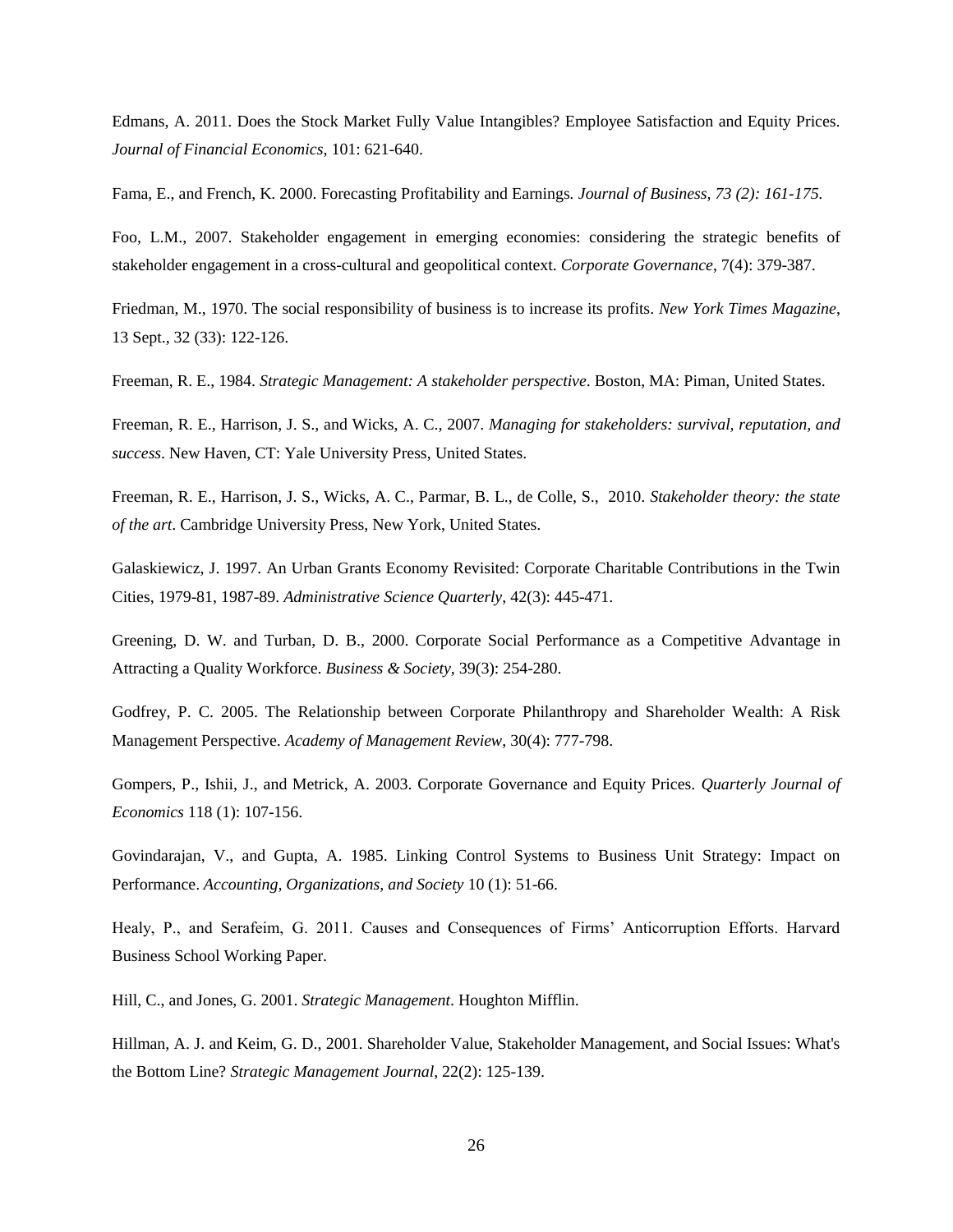Ioannou, I. and Serafeim, G. 2010. What Drives Corporate Social Performance? The Role of Nation-level Institutions. *HBS Working Paper Series 11-016*

Ioannou, I. and Serafeim, G. 2011. The Consequences of Mandatory Corporate Sustainability Reporting. *HBS Working Paper Series 11-100.*

Ittner, C., Larcker, D., and Rajan, M. 1997. The Choice of Performance Measures in Annual Bonus Contracts. *The Accounting Review* 72 (2): 231-255.

Jensen, M. and Meckling, W. 1976. Theory of the Firm: Managerial Behavior, Agency Costs and Ownership Structure. *Journal of Financial Economics* 3(4): 305-360.

Jensen, M. 2001. Value Maximization, Stakeholder Theory and the Corporate Objective Function. *Journal of Applied Corporate Finance* (fall): 8-21.

Jenter, D., Lewellen, K. and Warner, J.B. 2011.Security Issue Timing: What Do Managers Know, and When Do They Know It? *The Journal of Finance*, 66(2):413-443.

Kaplan, R., and Norton, D. 1996. Using the Balanced Scorecard as a Strategic Management System. *Harvard Business Review* 74, no. 1 (January-February ): 75-85.

Kaplan, R., and Norton D. 2008. *Execution Premium: Linking Strategy to Operations for Competitive Advantage*. Harvard Business School Press.

Lev, B., Petrovits, C., and Radhakrishnan, S. Is doing good good for you? How corporate charitable contributions enhance revenue growth. *Strategic Management Journal* 31: 182-200.

Jones, T.M., 1995. Instrumental stakeholder theory: A Synthesis of Ethics and Economics. *Academy of Management Review,* 20: 404-437.

Laverty, K. J. 1996. Economic "Short-Termism": The Debate, The Unresolved Issues, and The Implications for Management Practice and Research. *The Academy of Management Review*, 21(3) 825-860.

Margolis, J. D. and Walsh, J. P. 2003. Misery loves companies: Rethinking social initiatives by business. *Administrative Science Quarterly*, 48(2): 268-305.

Marquis, C., and Toffel, M. 2011. The Globalization of Corporate Environmental Disclosure: Accountability or Greenwashing? *Harvard Business School Working Paper, No. 11-115*.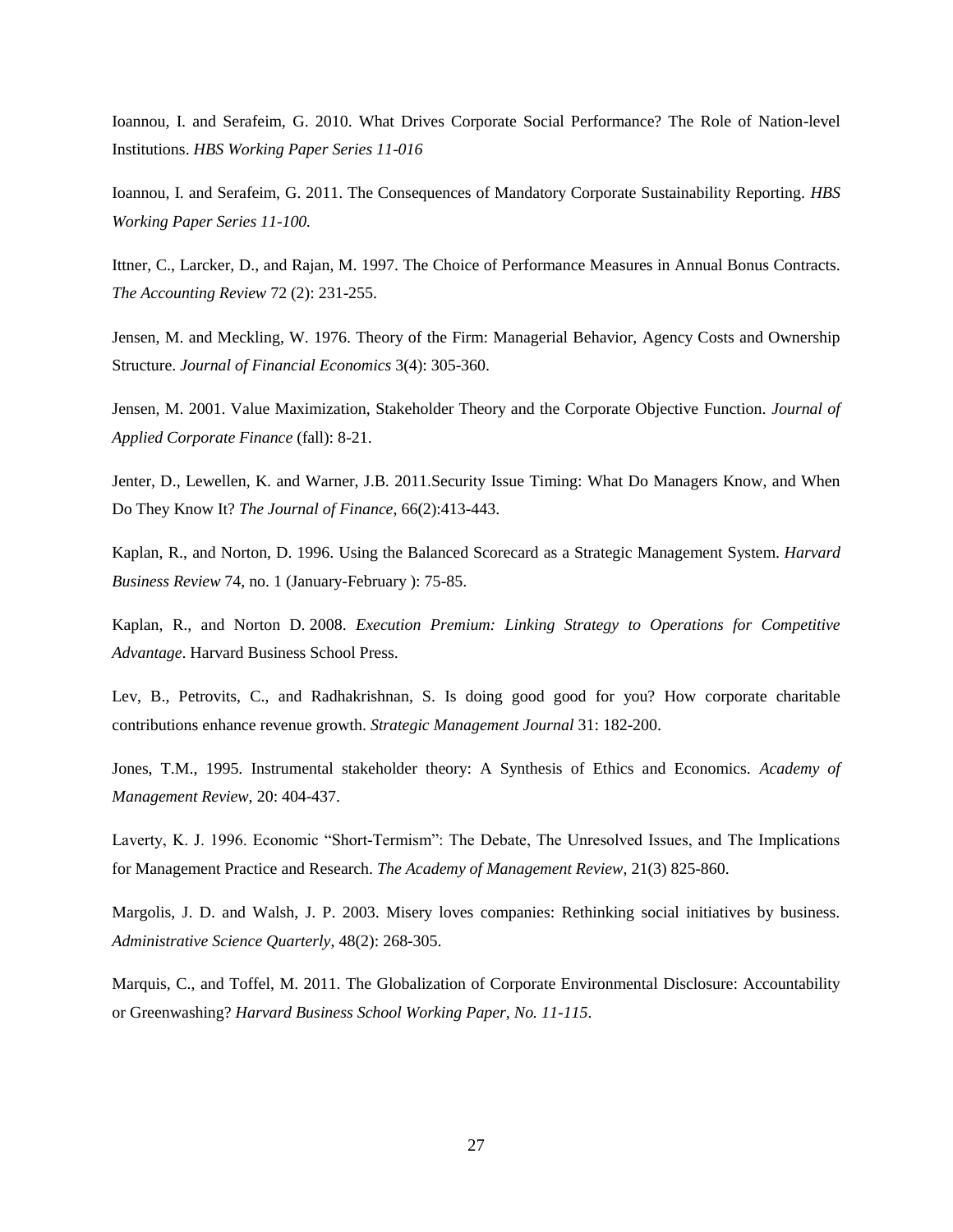Margolis, J. D., Elfenbein, H. A., and Walsh, J. P. 2007. Does It Pay To Be Good? A Meta-Analysis and Redirection of Research on the Relationship Between Corporate Social and Financial Performance, *Working paper.*

McWilliams, A. and Siegel, D. 2001. Corporate social responsibility: A theory of the firm perspective. *Academy of Management Review*, 26(1): 117-127.

Navarro, P. 1988. *Why do corporations give to charity?* Journal of Business, 61(1): 65-93.

Paine, Lynn Sharp. *Value Shift: Why Companies Must Merge Social and Financial Imperatives to Achieve Superior Performance*. New York: McGraw-Hill, 2004.

Porter, M., and Kramer, M. 2011. Creating Shared Value. *Harvard Business Review*, 89 (1/2): 62-77.

Poterba, J.M. and Summers, L.H. 1988. Mean Reversion in Stock Prices: Evidence and Implications. *Journal of Financial Economics*, 22(1): 27-59.

Sen, S., Gurhan-Canli, Z. And Morwitz, V. 2001. Withholding Consumption: A Social Dilemma Perspective on Consumer Boycotts. *Journal of Consumer Research,* 28(3): 399-417.

Simnett, R., A. Vantraelen, and W. F. Chua. 2009. Assurance on Sustainability Reports: An International Comparison. *The Accounting Review* 84 (May): 937–967.

Stein, J. 1989. Efficient Capital Markets, Inefficient Firms: A Model of Myopic Corporate Behavior *Quarterly Journal of Economics* 104: 655-669.

Ullmann, A. A. 1985. Data in search of a theory: a critical examination of the relationships among social performance, social disclosure, and economic performance of US firms. *Academy of Management Review*, 10(3): 540-557.

Waddock, S. A. and Graves, S. B. 1997. The corporate social performance-financial performance link. *Strategic Management Journal*, 18(4): 303-319.

Wood, D. J. and Jones, R. E. 1995. Stakeholder mismatching: A theoretical problem in empirical research on corporate social performance. *International Journal of Organizational Analysis*, 3: 229-267.

Zingales, L. 2000. In Search of New Foundations. *The Journal of Finance*, 55(4): 1623-1653.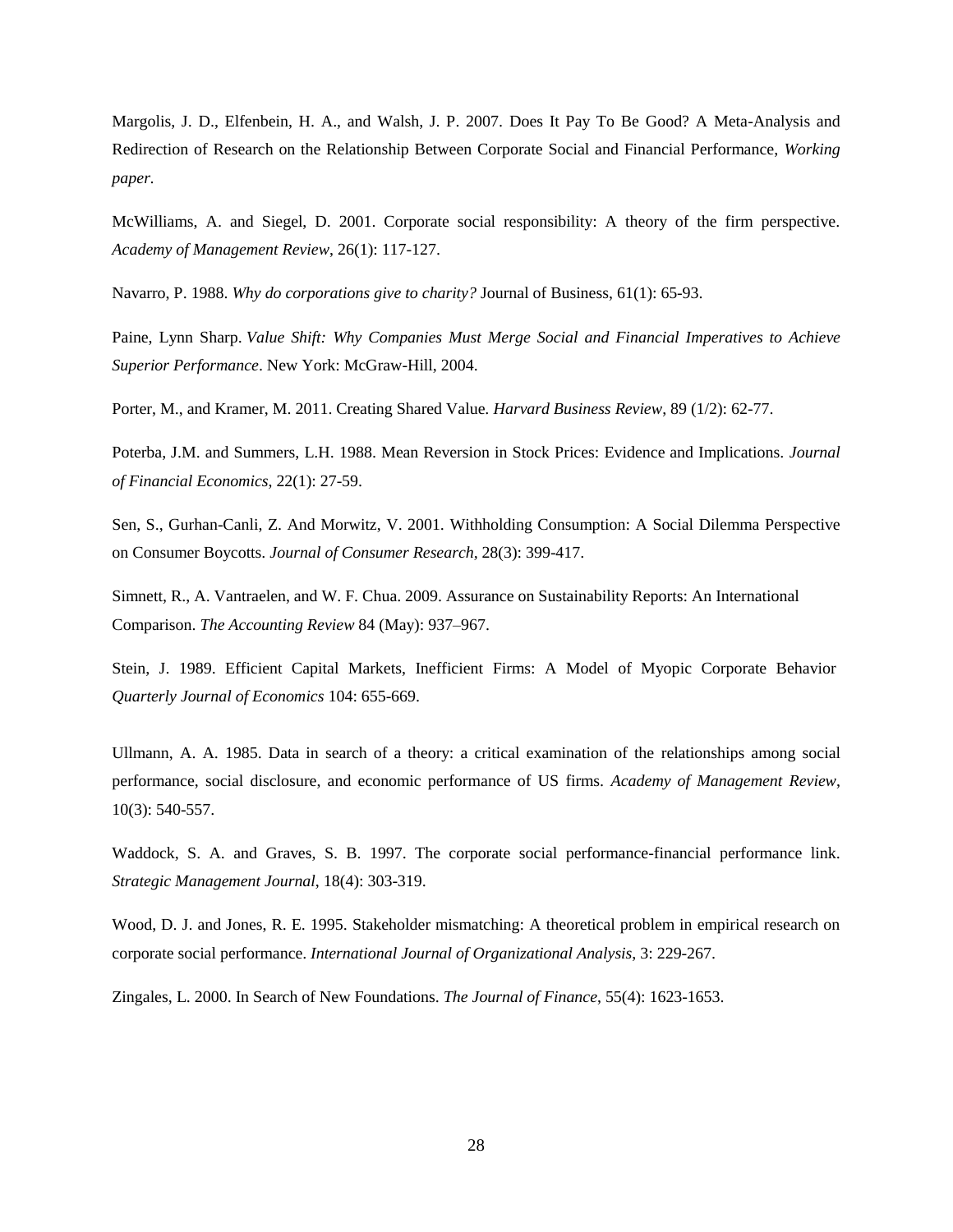## **Table 1 Summary statistics for two groups**

| Sector                                 | % of sample |
|----------------------------------------|-------------|
| Oil & Gas Producers                    | 4.4%        |
| Oil Equipment, Services & Distribution | 3.3%        |
| Chemicals                              | 5.6%        |
| <b>Industrial Metals</b>               | 1.1%        |
| Mining                                 | 1.1%        |
| Construction & Materials               | 1.1%        |
| Aerospace & Defense                    | 1.1%        |
| <b>General Industrials</b>             | 4.4%        |
| Electronic & Electrical Equipment      | 2.2%        |
| <b>Industrial Engineering</b>          | 3.3%        |
| <b>Industrial Transportation</b>       | 1.1%        |
| <b>Support Services</b>                | 1.1%        |
| Automobiles & Parts                    | 3.3%        |
| <b>Beverages</b>                       | 1.1%        |
| <b>Food Producers</b>                  | 4.4%        |
| Household Goods & Home Construction    | 3.3%        |
| Leisure Goods                          | 3.3%        |
| Personal Goods                         | 2.2%        |
| Health Care Equipment & Services       | 7.8%        |
| Pharmaceuticals & Biotechnology        | 4.4%        |
| Retailers                              | 5.6%        |
| Media                                  | 3.3%        |
| Travel & Leisure                       | 3.3%        |
| <b>Fixed Line Telecommunications</b>   | 2.2%        |
| Mobile Telecommunications              | 1.1%        |
| Electricity                            | 6.7%        |
| Gas, Water & Multi-utilities           | 3.3%        |
| Software & Computer Services           | 5.6%        |
| Technology Hardware & Equipment        | 8.9%        |
| Total                                  | 100.0%      |

Panel A: Sector composition of the sample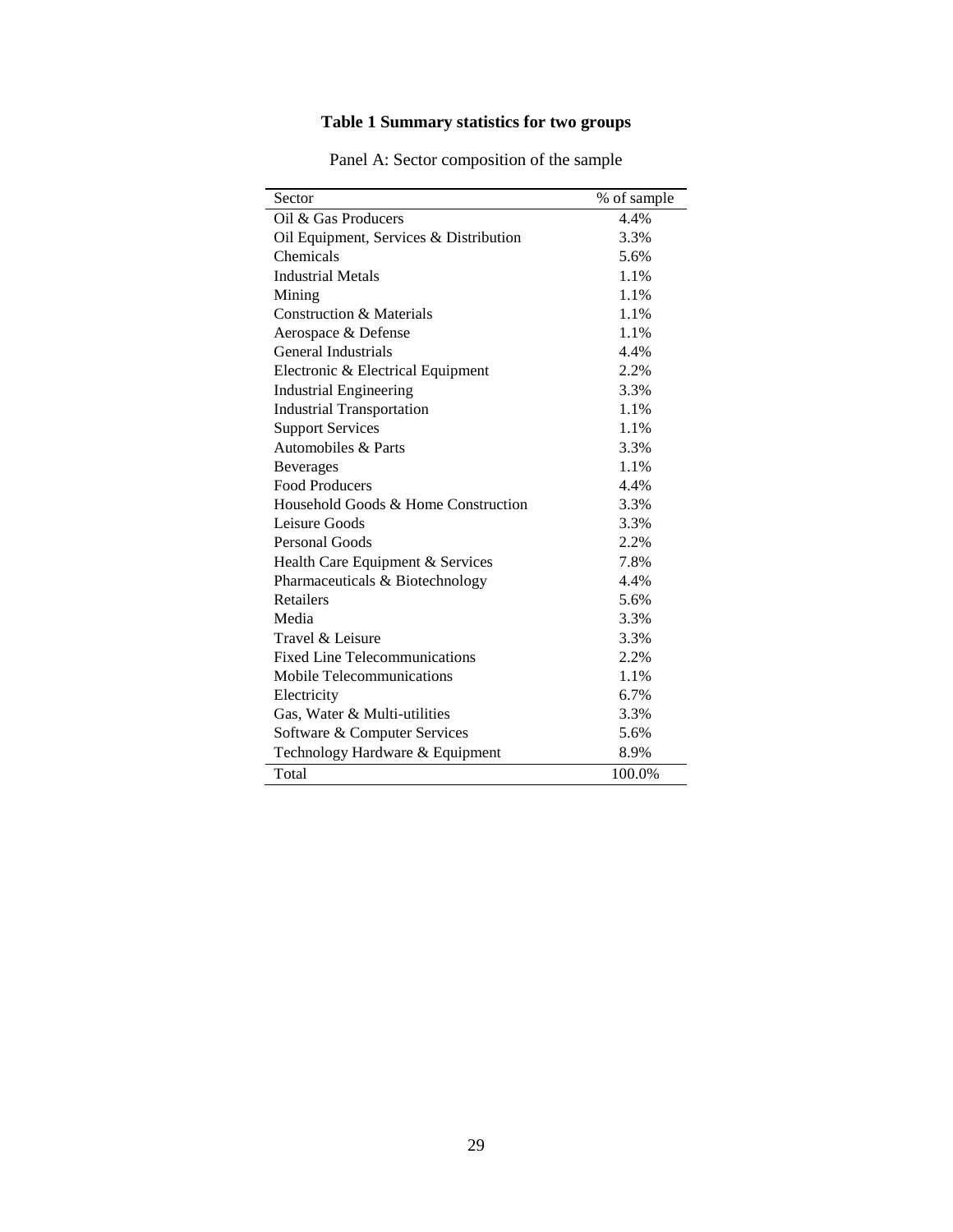|                |    |         | Total assets | <b>ROA</b> |          | <b>ROE</b> |          | Leverage |          | Turnover |          | <b>MTB</b> |          |
|----------------|----|---------|--------------|------------|----------|------------|----------|----------|----------|----------|----------|------------|----------|
| Sustainability |    | Average | St. Dev.     | Average    | St. Dev. | Average    | St. Dev. | Average  | St. Dev. | Average  | St. Dev. | Average    | St. Dev. |
| LOW            | 90 | 8,182   | 28,213       | 7.54       | 8.02     | 10.89      | 20.61    | 0.57     | 0.19     | 1.05     | 0.62     | 3.41       | 2.18     |
| High           | 90 | 8.591   | 22,230       | 7.86       | 7.54     | . 1.17     | 16.15    | 0.56     | 0.18     | 1.02     | 0.57     | 3.44       | 1.88     |
| p-value diff   |    | 0.914   |              | 0.781      |          | 0.919      |          | 0.726    |          | 0.703    |          | 0.927      |          |

Panel B: Firm characteristics across two groups at the year of matching (1993)

Panel A: Frequency tabulation of sector membership for the 180 firms in the sample.

Panel B: All measures are calculated at the end of fiscal year in 1993. Averages and standard deviations across the *High Sustainability* and the *Low Sustainability* group are presented. Each group includes 90 firms. ROA is net income plus net interest expense after tax over total assets. ROE is net income over shareholder's equity. Leverage is total liabilities over total assets. Turnover is sales over assets. MTB is stock price over book value of equity per share. p-value is derived from a test of the equality of the means across the two groups.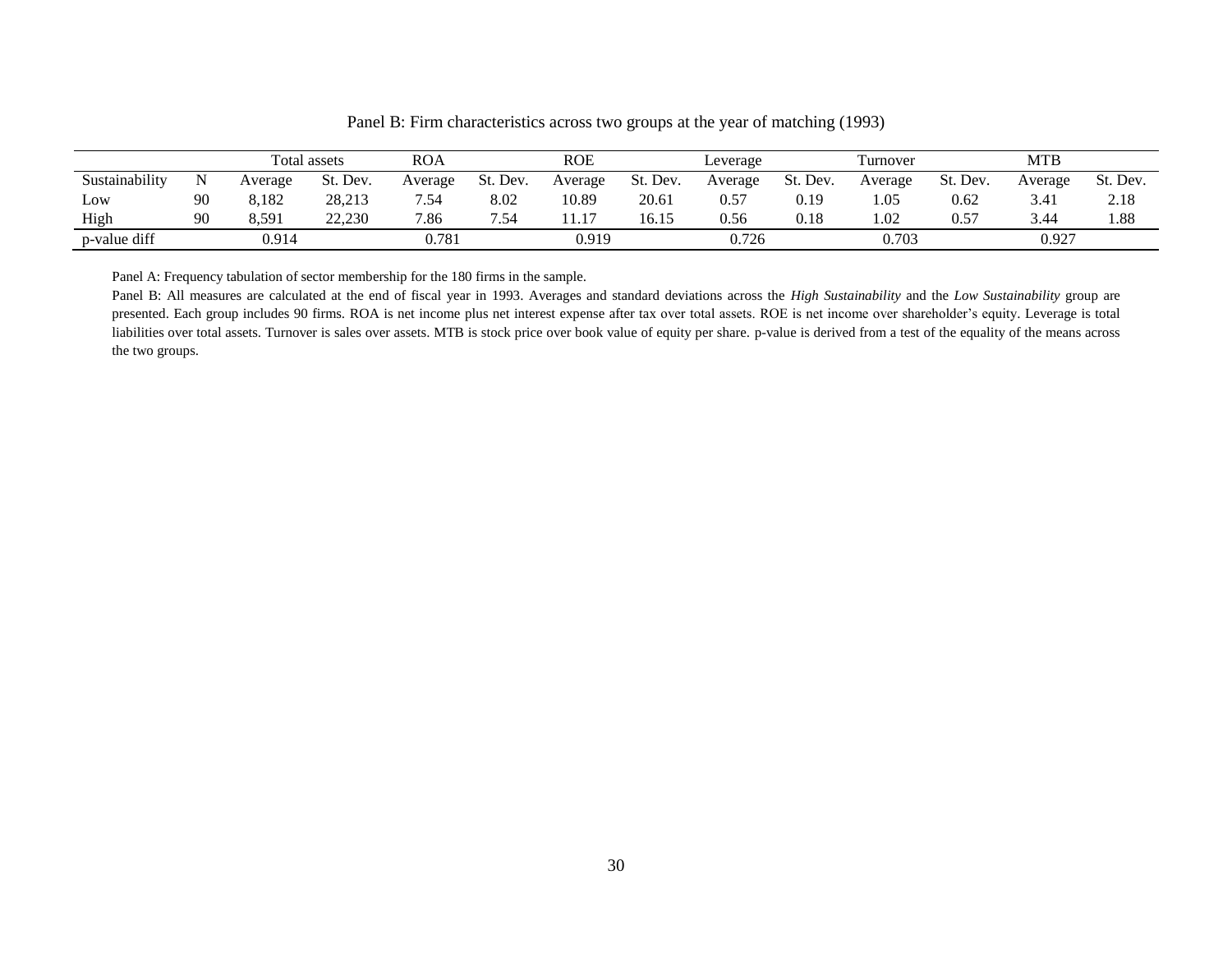#### **Table 2**

#### **Governance**

#### Panel A: Frequency Analysis of Governance

| Sustainability                                              |       |       | Difference |
|-------------------------------------------------------------|-------|-------|------------|
| Governance                                                  | Low   | High  | p-value    |
| <b>Board</b>                                                |       |       |            |
| Formal Board Responsibility / Corporate Citizenship         | 21.6% | 52.7% | < 0.001    |
| Sustainability committee                                    | 14.7% | 40.9% | < 0.001    |
| Compensation                                                |       |       |            |
| Variable Compensation Metrics / Social Metrics              | 21.6% | 35.1% | 0.022      |
| Variable Compensation Metrics / Environmental Metrics       | 8.1%  | 17.6% | 0.011      |
| Variable Compensation Metrics / External Perception Metrics | 10.8% | 32.4% | 0.004      |

This panel reports the frequency of stakeholder engagement practices across the two groups, low and high sustainability. p-value is derived from a test of the equality of the frequencies across the two groups. "*Formal Board Responsibility / Sustainability*" is the percentage of companies that the board of directors explicitly assumes formal responsibility over corporate social responsibility or sustainability. "Sustainability committee" is the percentage of companies with a separate sustainability board committee. "Variable Compensation Metrics / Social Metrics" is the percentage of companies with pre-defined corporate social indicators (e.g. corporate Health & Safety figure) relevant for the variable compensation of Executive / Top Management. **"***Variable Compensation Metrics / Environmental Metrics***"** is the percentage of companies with pre-defined corporate environmental indicators (e.g. corporate Emission reduction) relevant for the variable compensation of Executive  $\gamma$  Top Management. **"***Variable Compensation Metrics / External Perception Metrics***"** is the percentage of companies with pre-defined corporate external perception indicators (e.g. reputational risks, customer satisfaction, feedback from stakeholder engagement) relevant for the variable compensation of Executive / Top Management.

| Parameter                  | Estimate | p-value |
|----------------------------|----------|---------|
| Intercept                  | $-0.773$ | 0.003   |
| <b>High Sustainability</b> | 0.144    | 0.006   |
| Size                       | 0.084    | 0.002   |
| <b>MTB</b>                 | $-0.006$ | 0.563   |
| <b>ROA</b>                 | 0.011    | 0.055   |
| Sector f.e.                | Yes      |         |
| N                          | 180      |         |
| Adj R-squared              | 37.9%    |         |

#### Panel B: Multivariate Analysis of Governance

This panel reports coefficient estimates and the statistical significance of these coefficients from an OLS model where the dependent variable is the percentage of governance mechanisms in Panel A that a firm has adopted. "*High Sustainability*" is an indicator variable that takes the value of one if a firm is included in the High Sustainability group. "Size" is the natural logarithm of market capitalization at the end of 2009. "*MTB*" is stock price over book value of equity per share at the end of 2009. "*ROA*" is net income plus net interest expense after tax over total assets at the end of 2009. Standard errors are robust to heteroscedasticity.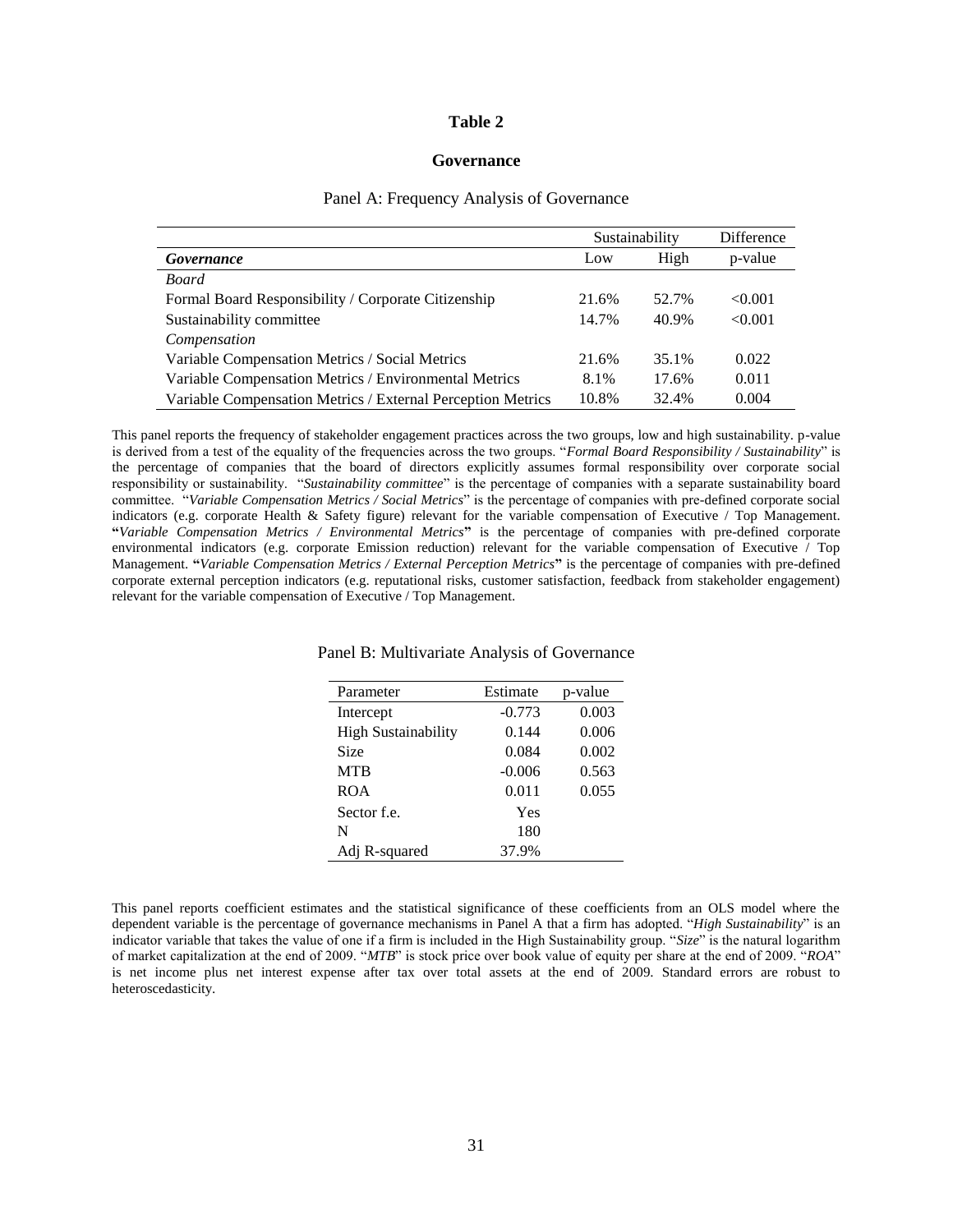#### **Table 3**

#### **Stakeholder Engagement**

|                                        | Sustainability |       | Difference |
|----------------------------------------|----------------|-------|------------|
| <b>Stakeholder Engagement</b>          | Low            | High  | p-value    |
| Prior                                  |                |       |            |
| <b>Opportunities Risks Examination</b> | 2.7%           | 31.1% | < 0.001    |
| Stakeholder Identification             | 10.8%          | 45.9% | < 0.001    |
| Training                               | $0.0\%$        | 14.9% | < 0.001    |
| During                                 |                |       |            |
| Concerns                               | 2.7%           | 32.4% | < 0.001    |
| Grievance Mechanism                    | 2.7%           | 18.9% | < 0.001    |
| Common Understanding                   | 13.5%          | 36.5% | < 0.001    |
| Scope Agreement                        | 8.1%           | 36.5% | < 0.001    |
| Targets                                | 0.0%           | 16.2% | < 0.001    |
| After                                  |                |       |            |
| <b>Board Feedback</b>                  | 5.4%           | 32.4% | < 0.001    |
| <b>Result Reporting</b>                | $0.0\%$        | 31.1% | < 0.001    |
| <b>Public Reports</b>                  | $0.0\%$        | 20.3% | < 0.001    |

Panel A: Frequency Analysis of Stakeholder Engagement

This panel reports the frequency of stakeholder engagement practices across the two groups, low and high sustainability. p-value is derived from a test of the equality of the frequencies across the two groups. "Opportunities Risks Examination" is the percentage of companies that undertake an examination of costs, opportunities and risks prior to a particular stakeholder engagement. "*Stakeholder Identification*" is the percentage of companies that identify issues and stakeholders that appear to be most important for long-term success. "*Training*" is the percentage of companies with local managers getting training in stakeholder engagement. "Concerns" is the percentage of companies for which the process of engagement ensures that all stakeholders can rise their concerns. "Grievance Mechanism" is the percentage of companies where grievance mechanisms are agreed upon by all involved parties. "Common Understanding" is the percentage of companies which formally pursue a development of a common understanding of issues relevant to the underlying problem, such as technical terms. "*Scope Agreement*" is the percentage of companies that pursue mutual agreement on the type of engagement (type of meetings such as group meetings, one-on-ones, frequency of meetings, exchange of information, roles of each party etc.) "*Targets*" is the percentage of companies with stakeholder engagement that targets are set and agreed upon by all involved parties. ―*Board Feedback*‖ is the percentage of companies for which feedback from stakeholders is provided to board/supervisory board and/or senior directors and/or compliance and/or communication department. "Result Reporting" is the percentage of companies with results of the engagement process being reported to the stakeholders involved. "*Public Reports*" is the percentage of companies that make the results of the engagement process publicly available.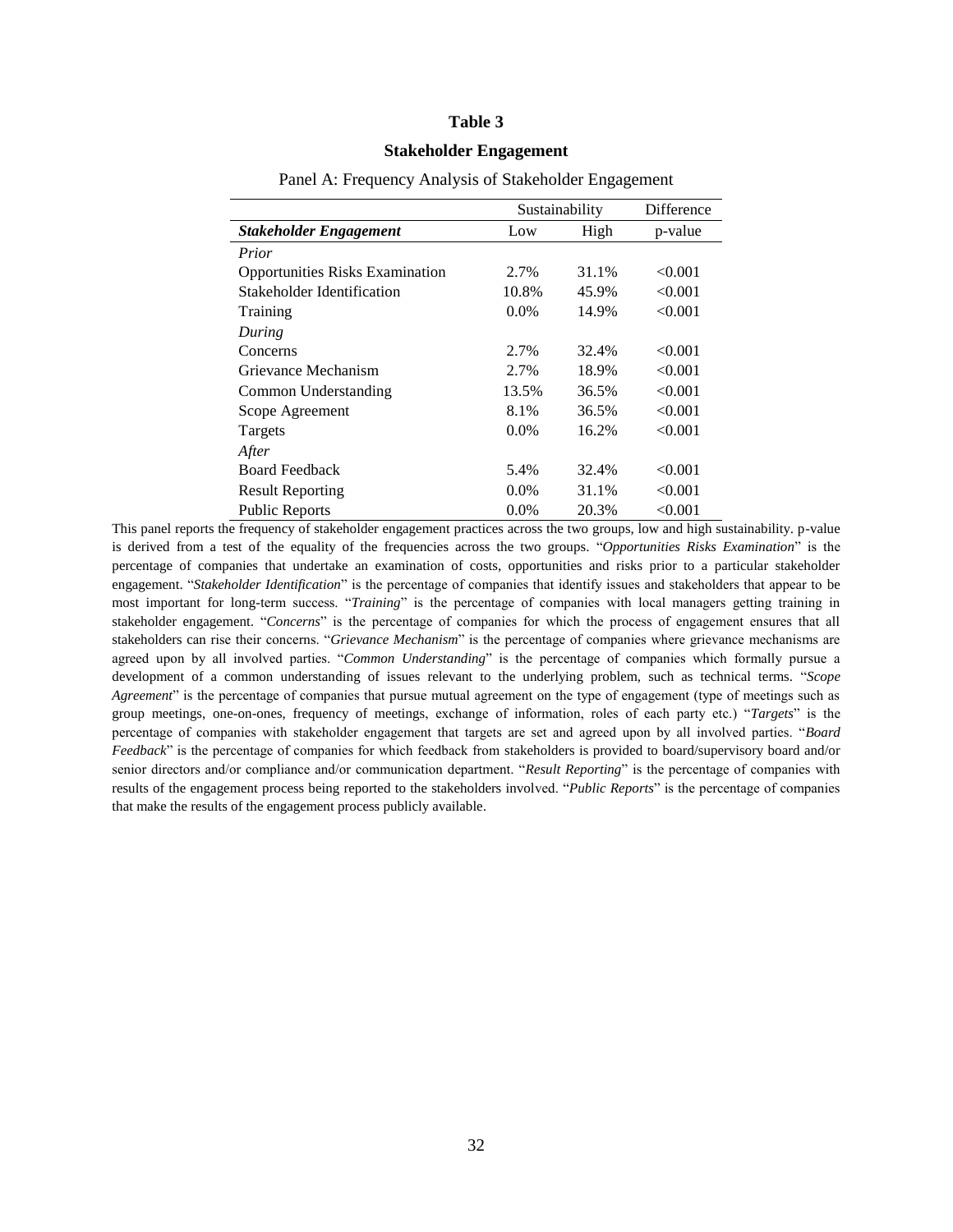| Parameter                  | Estimate | p-value |
|----------------------------|----------|---------|
| Intercept                  | $-0.428$ | 0.167   |
| <b>High Sustainability</b> | 0.245    | < .0001 |
| Size                       | 0.073    | 0.013   |
| <b>MTR</b>                 | $-0.011$ | 0.255   |
| <b>ROA</b>                 | 0.003    | 0.661   |
| Sector f.e.                | Yes      |         |
| N                          | 180      |         |
| Adj R-squared              | 37.9%    |         |

Panel B: Multivariate Analysis of Stakeholder Engagement

This panel reports coefficient estimates and the statistical significance of these coefficients from an OLS model where the dependent variable is the percentage of stakeholder engagement mechanisms in Panel A that a firm has adopted. "High *Sustainability*" is an indicator variable that takes the value of one if a firm is included in the High Sustainability group. "Size" is the natural logarithm of market capitalization at the end of 2009. "MTB" is stock price over book value of equity per share at the end of 2009. "ROA" is net income plus net interest expense after tax over total assets at the end of 2009. Standard errors are robust to heteroscedasticity.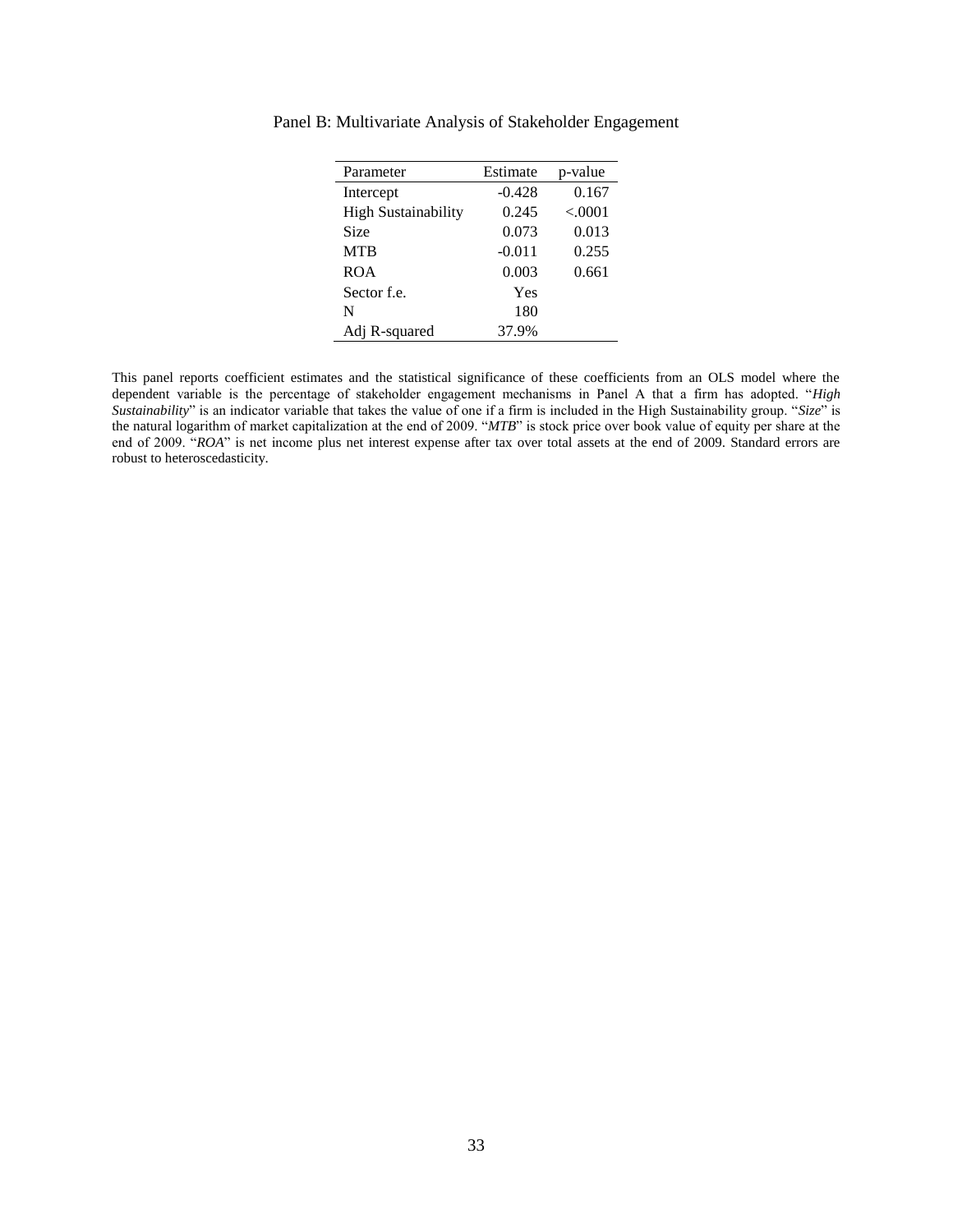#### **Table 4**

#### **Long-term Orientation**

|                                     | Sustainability |         | Difference |
|-------------------------------------|----------------|---------|------------|
| Measures of long-term orientation   | Low            | High    | p-value    |
| Long-term vs. Short-term Investors  | $-5.31$        | $-2.29$ | < 0.001    |
| Long-term vs. Short-term Discussion | 0.96           | 1.08    | 0.030      |

Panel A: Univariate Analysis of Long-term Orientation

This table reports the average long-term orientation of the two groups, low and high sustainability. p-value is derived from a test of the equality of the means across the two groups. "Long-term vs. Short-term Investors" is the percentage of shares outstanding held by dedicated investors minus the percentage of shares held by transient investors. This investor classification is based on the one used in Bushee (2001) and Bushee and Noe (2000). "Long-term vs. Short-term Discussion" is the ratio of long-term over short-term keywords included in transcripts of discussions between the management and sell-side analysts in conference calls.

| Dependent variable         | Long-term vs. Short-<br>term Investors |         | Long-term vs. Short-<br>term Discussion |         |
|----------------------------|----------------------------------------|---------|-----------------------------------------|---------|
| Parameter                  | Estimate                               | p-value | Estimate                                | p-value |
| Intercept                  | $-39.348$                              | < 0001  | 1.897                                   | 0.000   |
| <b>High Sustainability</b> | 3.012                                  | 0.004   | 0.038                                   | 0.070   |
| <b>Size</b>                | 2.158                                  | < 0001  | $-0.053$                                | 0.093   |
| <b>MTB</b>                 | 0.014                                  | 0.810   | 0.004                                   | 0.017   |
| <b>ROA</b>                 | 2.277                                  | 0.740   | $-0.018$                                | 0.971   |
| Sector f.e.                | Yes                                    |         | Yes                                     |         |
| Year f.e.                  | Yes                                    |         | Yes                                     |         |
| N                          | 830                                    |         | 980                                     |         |
| Adj R-squared              | 8.8%                                   |         | 10.4%                                   |         |

Panel B: Multivariate Analysis of Long-term Orientation

This panel reports coefficient estimates and the statistical significance of these coefficients from an OLS model where the dependent variable is Long-term vs. Short-term Investors or Long-term vs. Short-term Discussion in Panel A. "High *Sustainability*" is an indicator variable that takes the value of one if a firm is included in the High Sustainability group. "Size" is the natural logarithm of market capitalization at fiscal year-end. "*MTB*" is stock price over book value of equity per share at fiscal year-end. "*ROA*" is net income plus net interest expense after tax over total assets at fiscal year-end. The data cover years 2002-2008. Standard errors are robust to heteroscedasticity and clustered at the firm level.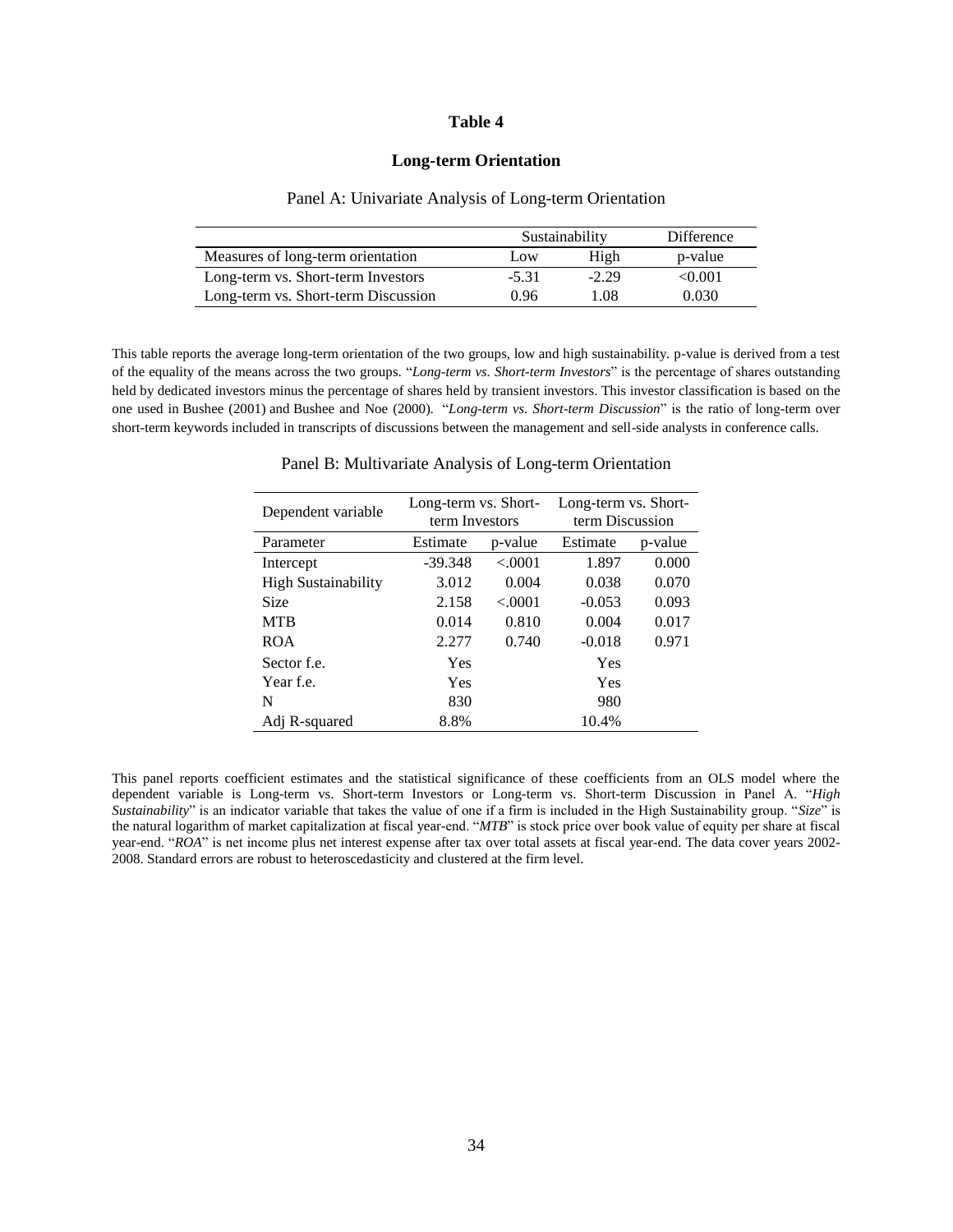#### **Table 5**

#### **Measurement of Nonfinancial Information**

|                                          | Sustainability |       | Difference |
|------------------------------------------|----------------|-------|------------|
| Employees                                | Low            | High  | p-value    |
| HR Performance Indicators / Nonfinancial | 16.2%          | 54.1% | < 0.001    |
| KPI Labor / EHS Fatalities Tracking      | 26.3%          | 77.4% | < 0.001    |
| KPI Labor / EHS Near Miss Tracking       | 26.3%          | 64.5% | < 0.001    |
| KPI Labor / EHS Performance Tracking     | 89.5%          | 95.2% | 0.871      |

#### Panel A: Employees

This table reports the frequency of stakeholder engagement practices across the two groups, low and high sustainability. p-value is derived from a test of the equality of the frequencies across the two groups. "*HR Performance Indicators/Nonfinancial*" is the percentage of companies that use HR Performance Indicators / Nonfinancial (e.g. number of hours spent in trainings, companyspecific skills categorization) to measure execution of skill mapping and development strategy. "KPI Labor/EHS Fatalities *Tracking*‖ is the percentage of companies that use fatalities tracking to follow labor relations issues. ―*KPI Labor/EHS Near Miss Tracking*‖ is the percentage of companies that use near miss tracking to follow labor relations issues. ―*KPI Labor/EHS Performance Tracking*" is the percentage of companies that use health and safety performance tracking to follow labor relations issues.

|                                    | Sustainability | <b>Difference</b> |         |
|------------------------------------|----------------|-------------------|---------|
| <b>Customers</b>                   | Low            | High              | p-value |
| <b>Customer Lifestyle</b>          | 2.7%           | 5.4%              | 0.461   |
| Geographical Segmentation          | 10.8%          | 18.9%             | 0.101   |
| Potential Lifetime Value           | 2.7%           | 8.1%              | 0.164   |
| <b>Customer Generated Revenues</b> | 8.1%           | 18.9%             | 0.041   |
| <b>Historical Sales Trends</b>     | 8.1%           | 16.2%             | 0.100   |
| <b>Products Bought</b>             | 8.1%           | 14.9%             | 0.194   |
| Cost Of Service                    | 2.7%           | 6.8%              | 0.279   |

This table reports the frequency of stakeholder engagement practices across the two groups, low and high sustainability. p-value is derived from a test of the equality of the frequencies across the two groups. "Customer Lifestyle" is the percentage of companies that use customer lifestyle to segment customers in the company's CRM database. "Geographic Segmentation" is the percentage of companies that use geographic segmentation to segment customers in the company's CRM database. "*Potential Lifetime Value*" is the percentage of companies that use the potential lifetime value to business to segment customers in the company's CRM database. "Customer Generated Revenues" is the percentage of companies that use the revenues generated by customers to segment customers in the company's CRM database. "Historical Sales Trends" is the percentage of companies that use historical sales trends to segment customers in the company's CRM database. "*Products Bought*" is the percentage of companies that use products/services bought to segment customers in the company's CRM database. "Cost of Service" is the percentage of companies that use the costs of services to segment customers in the company's CRM database.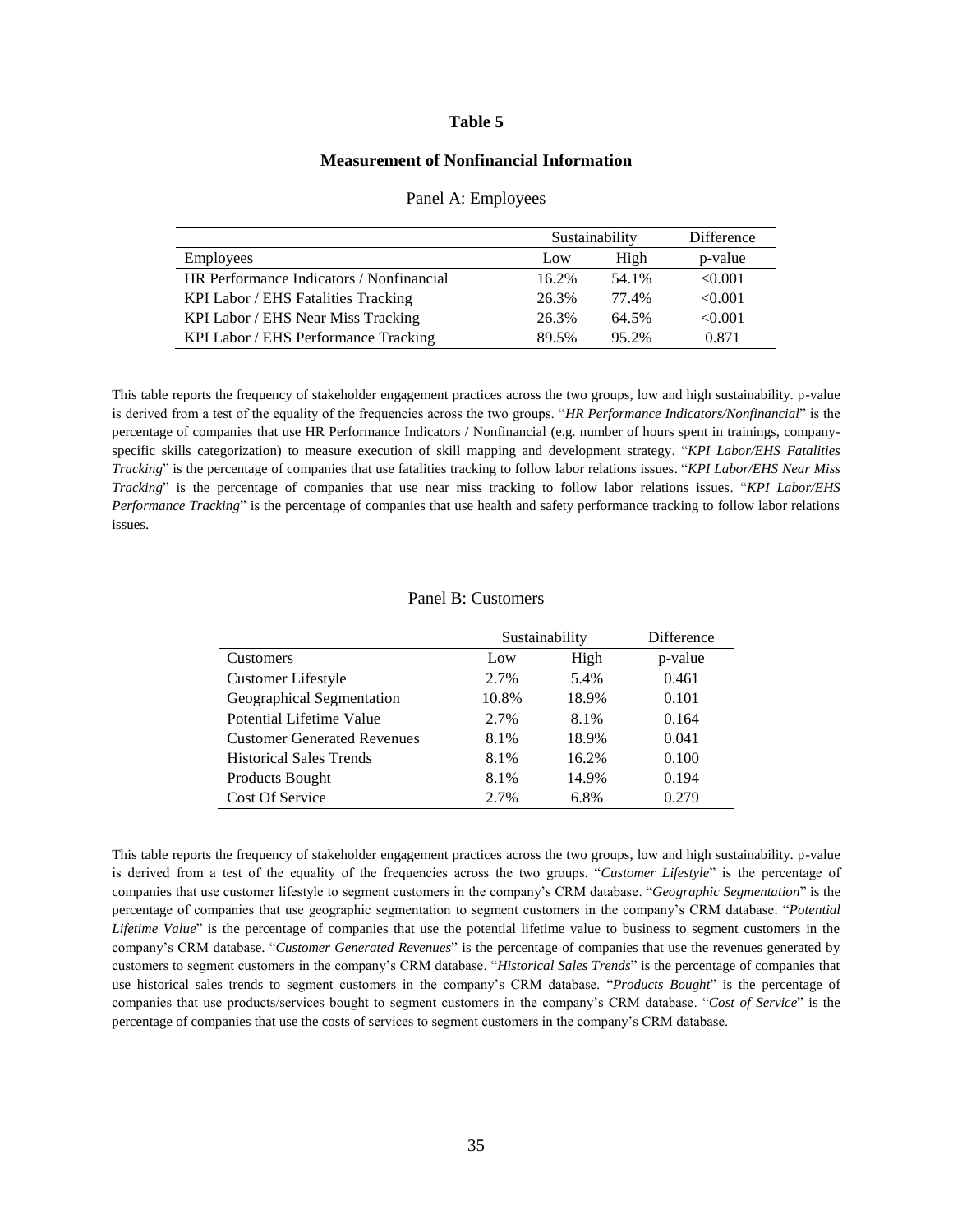|                                           |         | Sustainability | Difference |
|-------------------------------------------|---------|----------------|------------|
| <i>Suppliers</i>                          | Low     | High           | p-value    |
| Environmental                             |         |                |            |
| <b>EMS</b>                                | 18.2%   | 50.0%          | < 0.001    |
| <b>Environmental Production Standards</b> | 25.7%   | 45.6%          | < 0.001    |
| <b>Environmental Data Availability</b>    | $0.0\%$ | 12.3%          | 0.018      |
| <b>Environmental Policy</b>               | $0.0\%$ | 17.4%          | < 0.001    |
| Product LCA                               | $0.0\%$ | $6.6\%$        | 0.052      |
| Social                                    |         |                |            |
| Human Right Standards                     | 5.7%    | 17.4%          | < 0.001    |
| <b>OHS</b> Standards                      | 25.7%   | 62.9%          | < 0.001    |
| <b>Grievance Process</b>                  | $0.0\%$ | 8.1%           | 0.039      |
| Labor Standards                           | 8.1%    | 18.6%          | 0.020      |
| <i>Standards</i>                          |         |                |            |
| <b>International Standards Compliance</b> | $0.0\%$ | 12.3%          | < 0.001    |
| National Standards Compliance             | 8.1%    | 14.9%          | 0.057      |

#### Panel C: Suppliers

This table reports the frequency of stakeholder engagement practices across the two groups, low and high sustainability. p-value is derived from a test of the equality of the frequencies across the two groups. "*EMS*" is the percentage of companies that use EMS in their certification/audit/verification process. ―*Environmental Production Standards*‖ is the percentage of companies that use environmental production standards to select and evaluate the company's key suppliers and services providers. ―*Environmental Data Availability*‖ is the percentage of companies that use environmental data availability to select and evaluate the company's key suppliers and services providers. "Environmental Policy" is the percentage of companies that use environmental policy to select and evaluate the company's key suppliers and services providers. "*Product LCA*" is the percentage of companies that use product lifecycle impact assessment to select and evaluate the company's key suppliers and services providers. "Human Rights Standards" is the percentage of companies that use human rights standards (such as forced, slave labor, child labor) to select and evaluate the company's key suppliers and services providers. "OHS Standards" is the percentage of companies that use occupational health & safety to select and evaluate the company's key suppliers and services providers. ―*Grievance Process*‖ is the percentage of companies that use grievance process implementation to select and evaluate the company's key suppliers and services providers. "Labor Standards" is the percentage of companies that use labor standards/requirements to select and evaluate the company's key suppliers and services providers. ―*International Standards Compliance*" is the percentage of companies that use international standards compliance to select and evaluate the company's key suppliers and services providers. "National Standards Compliance" is the percentage of companies that use national standards compliance to select and evaluate the company's key suppliers and services providers.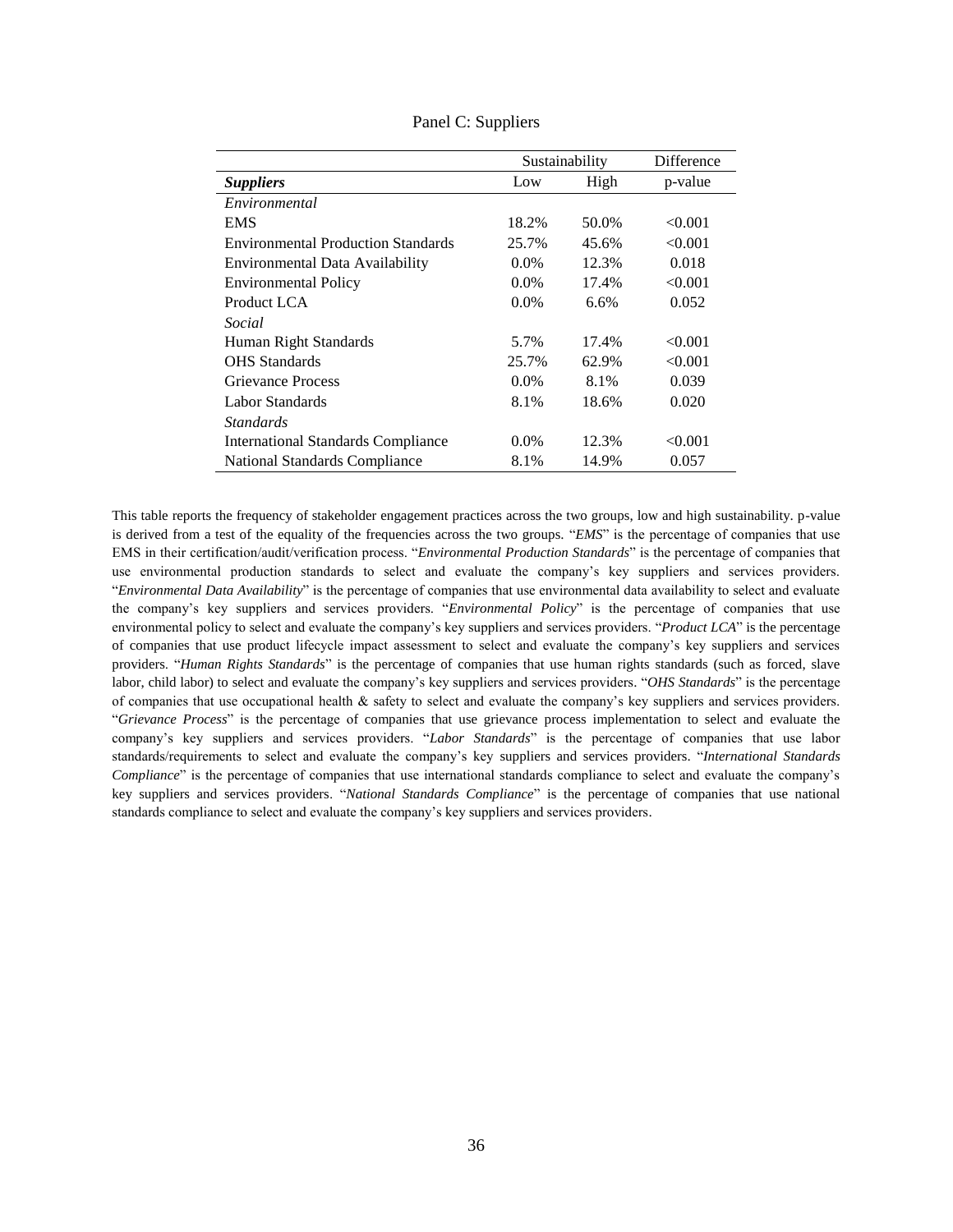|                                        | Sustainability | Difference |         |
|----------------------------------------|----------------|------------|---------|
| <i><b>Assurance</b></i>                | Low            | High       | p-value |
| Sustainability report external audit   | 1.4%           | 11.1%      | 0.017   |
| <b>Assurance Provision Process</b>     |                |            |         |
| Information Collection Review          | 5.4%           | 14.9%      | 0.058   |
| Data Aggregation Review                | 5.4%           | 14.9%      | 0.058   |
| Document Review                        | 5.4%           | 14.9%      | 0.058   |
| <b>Relevant Management Interviews</b>  | 5.4%           | 12.2%      | 0.089   |
| Mapping against Standards              | 2.7%           | 16.2%      | 0.031   |
| <b>Auditor Competency Disclosure</b>   | 2.7%           | 5.4%       | 0.589   |
| <b>Relevant Management Discussions</b> | 5.4%           | 14.9%      | 0.058   |
| Sample Site Visits                     | 2.7%           | 12.2%      | 0.058   |
| <b>Stakeholder Consultation</b>        | $0.0\%$        | 5.4%       | 0.131   |
| Distribution Network Quality           |                |            |         |
| External Audits                        | 8.1%           | 12.2%      | 0.221   |
| <b>Standardized External Audits</b>    | 5.4%           | 12.2%      | 0.058   |
| <b>Internal Audits</b>                 | 5.4%           | 13.5%      | 0.046   |

Panel D: Assurance

This table reports the frequency of stakeholder engagement practices across the two groups, low and high sustainability. p-value is derived from a test of the equality of the frequencies across the two groups. "Sustainability report external audit" is the percentage of companies with a public sustainability report that is assured by a third party. "*Information Collection Review*" is the percentage of companies that use a review of internal processes of information generation and collection as an element in the company's assurance provision process. "*Data Aggregation Review*" is the percentage of companies that use a review of data aggregation processes as an element in the company's assurance provision process. "Document Review" is the percentage of companies that use a review of documents as an element in the company's assurance provision process. "Relevant Management *Interviews*‖ is the percentage of companies that conduct interviews with management responsible for the information gather process at the corporate level as an element in the company's assurance provision process. "*Mapping Against Standards*" is the percentage of companies that map against relevant external standards and programs, including AA1000 and the Global Reporting Initiative, as an element in the company's assurance provision process. "Auditor Competency Disclosure" is the percentage of companies that use disclosure of competencies of assurance providers as an element in the company's assurance provision process. ―*Relevant Management Discussions*‖ is the percentage of companies that incorporate relevant management discussions as an element in the company's assurance provision process. "Sample Site Visits" is the percentage of companies that conduct use sample site visits as an element in the company's assurance provision process. "Stakeholder Consultation" is the percentage of companies that consultations with stakeholders as an element in the company's assurance provision process. "*External Audits*" is the percentage of companies that use external audits as an element in the company's assurance provision process. ―*Internal Audits*" is the percentage of companies that use internal audits as an element in the company's assurance provision process.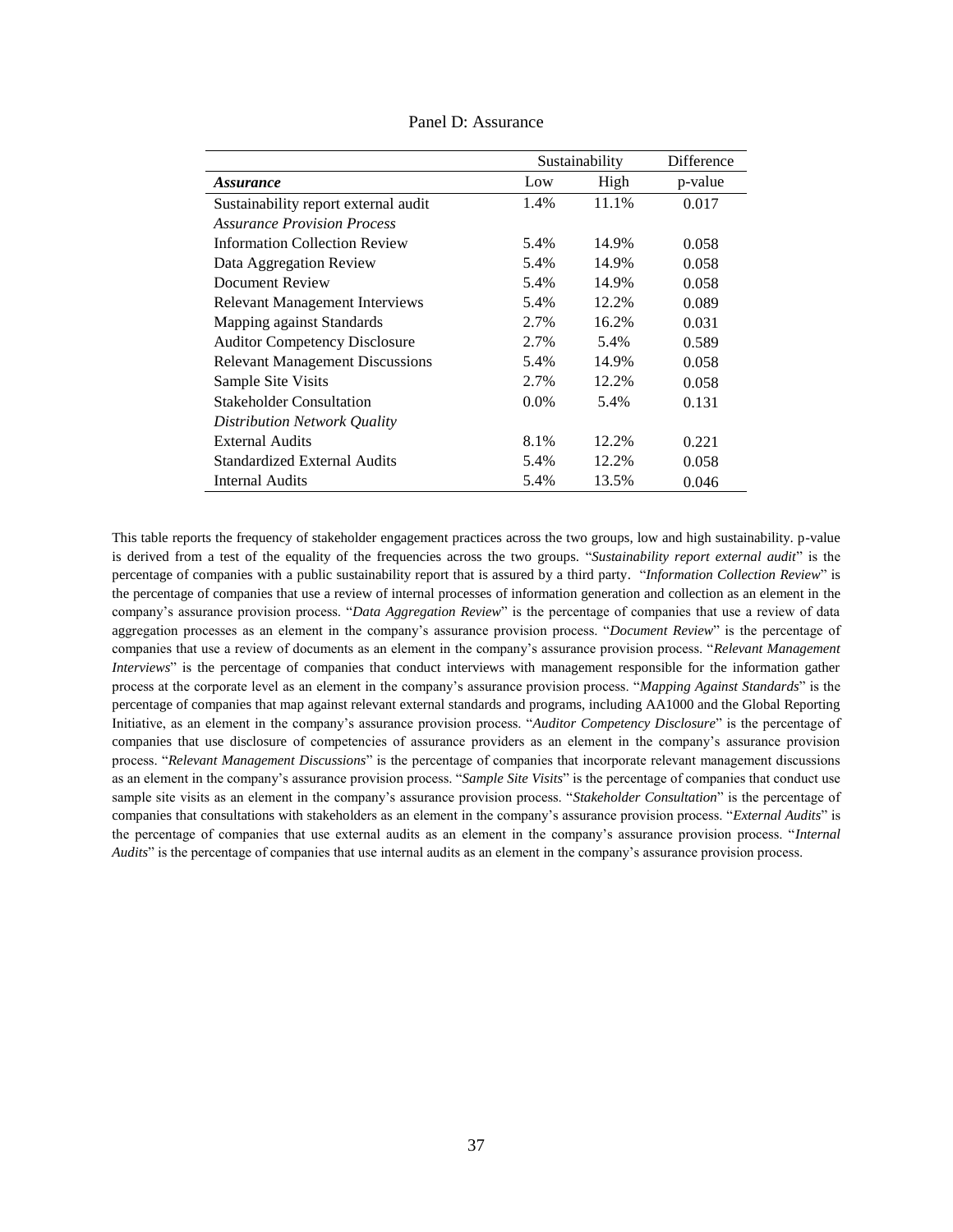|                            | <b>Employees</b> |         | <b>Customers</b> |         | <b>Suppliers</b> |         | Assurance |         |
|----------------------------|------------------|---------|------------------|---------|------------------|---------|-----------|---------|
| Parameter                  | Estimate         | p-value | Estimate         | p-value | Estimate         | p-value | Estimate  | p-value |
| Intercept                  | $-0.206$         | 0.394   | 0.222            | 0.154   | $-0.266$         | 0.060   | 0.272     | 0.329   |
| <b>High Sustainability</b> | 0.174            | 0.000   | 0.013            | 0.681   | 0.089            | 0.001   | 0.115     | 0.020   |
| <b>Size</b>                | 0.045            | 0.040   | 0.014            | 0.388   | 0.041            | 0.002   | 0.035     | 0.122   |
| <b>MTB</b>                 | 0.008            | 0.331   | 0.002            | 0.843   | 0.007            | 0.176   | $-0.001$  | 0.887   |
| <b>ROA</b>                 | $-0.005$         | 0.257   | $-0.008$         | 0.046   | $-0.003$         | 0.343   | $-0.016$  | 0.007   |
| Sector f.e.                | Yes              |         | Yes              |         | Yes              |         | Yes       |         |
| N                          | 180              |         | 180              |         | 180              |         | 180       |         |
| Adj R-squared              | 30.3%            |         | 41.9%            |         | 45.1%            |         | 49.0%     |         |

Panel E: Multivariate Analysis of Nonfinancial Measurement

This panel reports coefficient estimates and the statistical significance of these coefficients from an OLS model where the dependent variable is the percentage of employee, customer, supplier, and assurance procedure in Panels A-D that each firm adopted. "High Sustainability" is an indicator variable that takes the value of one if a firm is included in the High Sustainability group. "Size" is the natural logarithm of market capitalization at the end of 2009. "*MTB*" is stock price over book value of equity per share at the end of 2009. "ROA" is net income plus net interest expense after tax over total assets at the end of 2009. Standard errors are robust to heteroscedasticity.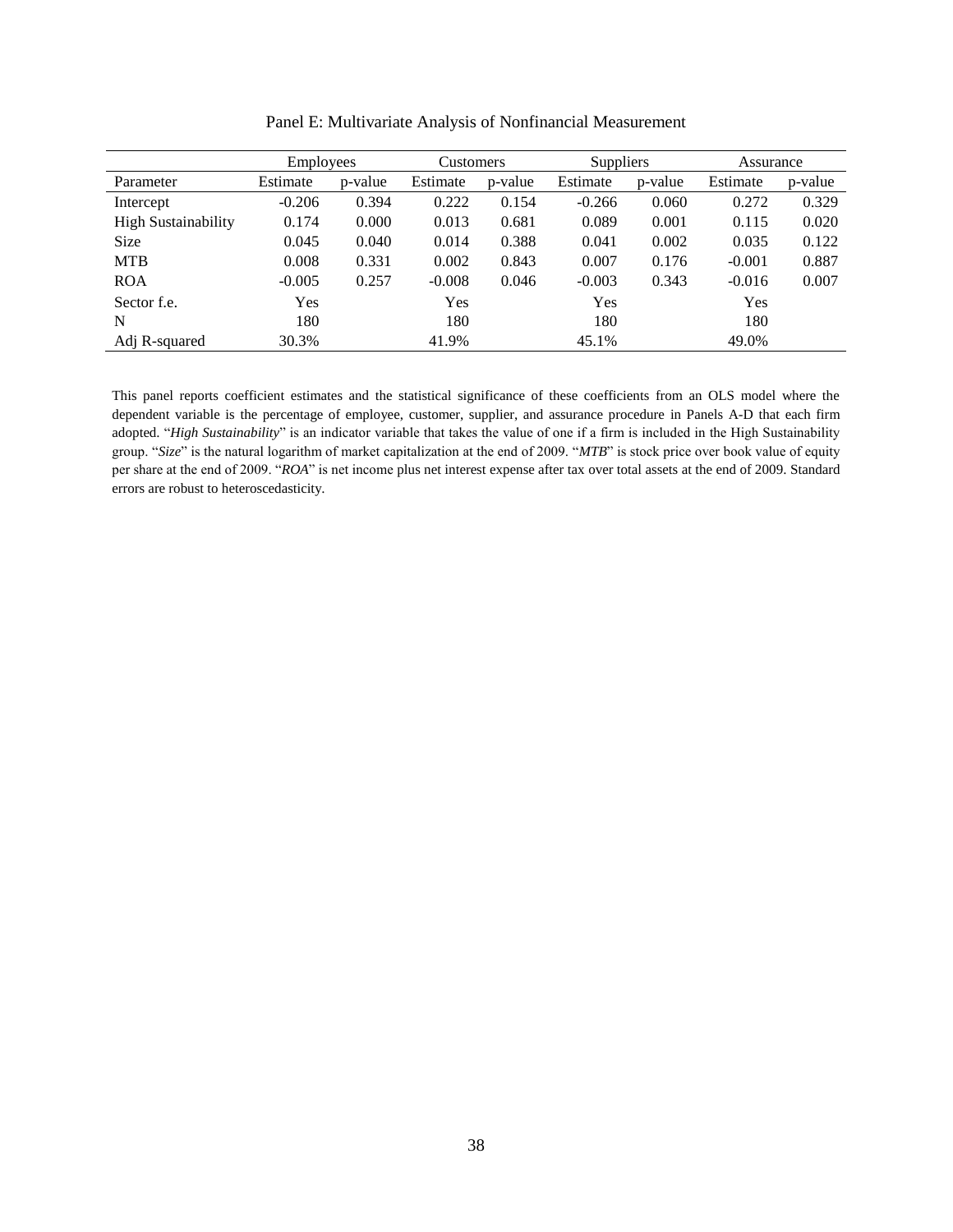#### **Table 6**

#### **Disclosure of Nonfinancial Information**

|                                                    | Sustainability | Difference |         |
|----------------------------------------------------|----------------|------------|---------|
| Nonfinancial disclosure                            | Low            | High       | p-value |
| <i>Ouantity</i>                                    |                |            |         |
| <b>ESG Disclosure - Bloomberg</b>                  | 17.86          | 29.90      | < 0.001 |
| <b>ESG Disclosure - Thomson Reuters</b>            | 36.91          | 46.38      | < 0.001 |
| Coverage                                           |                |            |         |
| Sustainability report covers global activities     | 8.3%           | 41.4%      | < 0.001 |
| Integration                                        |                |            |         |
| Nonfinancial vs. Financial Discussion              | 0.68           | 0.96       | < 0.001 |
| Social Data Integrated in Financial Reports        | 5.4%           | 25.7%      | 0.008   |
| Environmental Data Integrated in Financial Reports | 10.8%          | 32.4%      | 0.011   |

#### Panel A: Univariate Analysis of Nonfinancial Disclosure

―*ESG Disclosure – Bloomberg*‖ is the average disclosure score across the two groups, low and high sustainability. Bloomberg calculates this score based on the percentage of sustainability datapoints each company discloses. The measure ranges from 0 to 100. "ESG Disclosure - Thomson Reuters" is the average disclosure score across the two groups, low and high sustainability. We calculated this score based on the percentage of sustainability datapoints each company discloses, using Thomson Reuters ASSET4 data. The measure ranges from 0 to 100. "Sustainability report covers global activities" is the percentage of companies in each group that publishes a sustainability report that covers the global operations of the firm. "*Nonfinancial vs. Financial Discussion*‖ is the ratio of nonfinancial over financial keywords included in transcripts of discussions between the management and sell-side analysts in conference calls. The higher this number the more emphasis on nonfinancial topics a management places. "Social Data Integrated in Financial Reports" is the percentage of companies in each group that integrated social KPIs and narrative information in their financial reporting. "*Environmental Data Integrated in Financial Reports*" is the percentage of companies in each group that integrated environmental KPIs and narrative information in their financial reporting.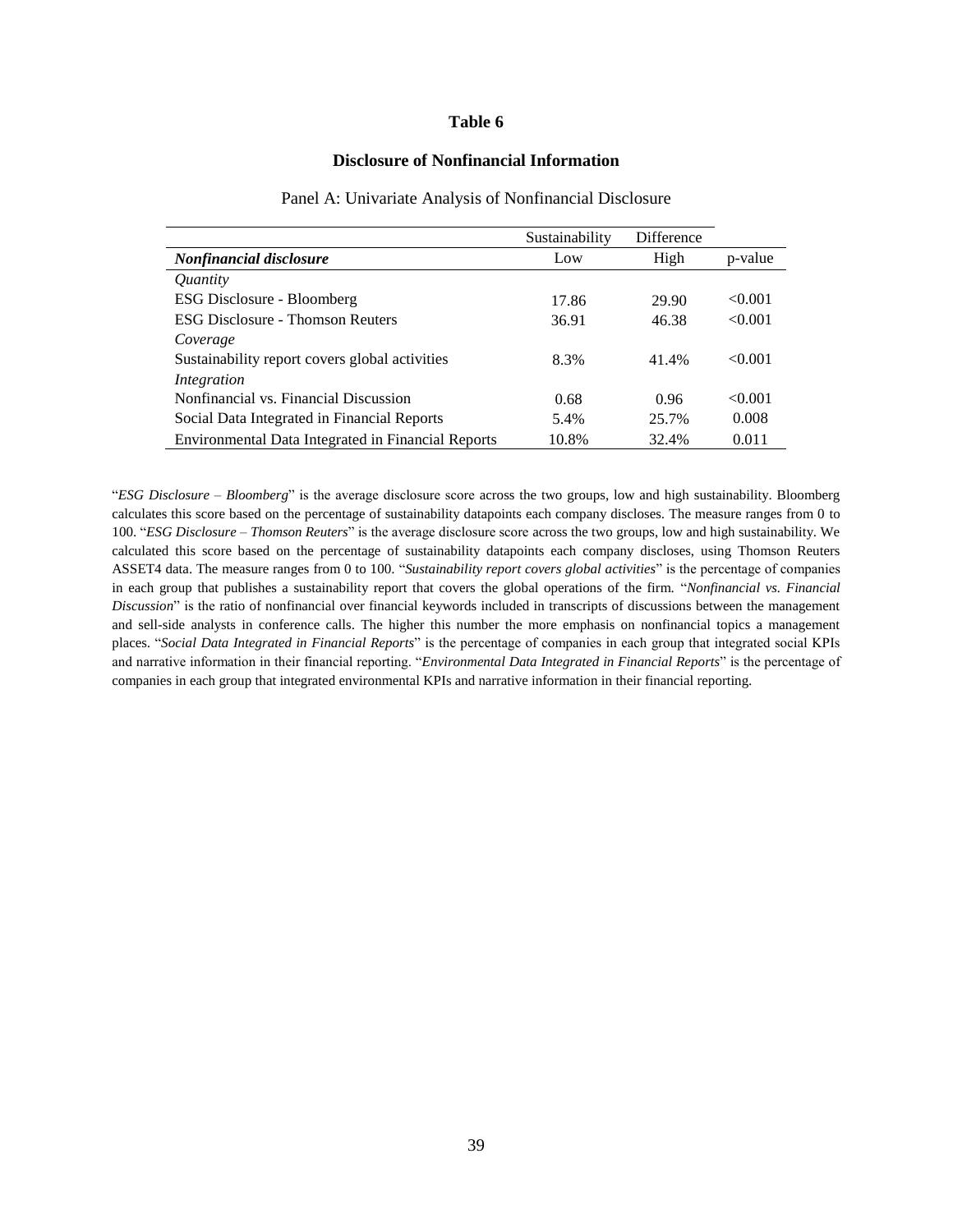| Dependent<br>variable      | <b>ESG Disclosure -</b><br>Bloomberg |          | <b>ESG Disclosure -</b><br><b>Thomson Reuters</b> |         | Nonfinancial<br>vs. Financial<br>Discussion |         | Sustainability report<br>covers global activities |         | Social Data Integrated<br>in Financial Reports |         | <b>Environmental Data</b><br>Integrated in Financial<br>Reports |         |
|----------------------------|--------------------------------------|----------|---------------------------------------------------|---------|---------------------------------------------|---------|---------------------------------------------------|---------|------------------------------------------------|---------|-----------------------------------------------------------------|---------|
| Parameter                  | Estimate                             | p-value  | Estimate                                          | p-value | Estimate                                    | p-value | Odds ratio                                        | p-value | Odds ratio                                     | p-value | Odds ratio                                                      | p-value |
| Intercept                  | $-49.201$                            | < 0.001  | $-38.002$                                         | < 0001  | $-2.864$                                    | < .0001 |                                                   |         |                                                |         |                                                                 |         |
| <b>High Sustainability</b> | 8.618                                | < 0.001  | 9.759                                             | < 0.001 | 0.180                                       | 0.043   | 4.279                                             | < 0.001 | 5.395                                          | 0.031   | 4.143                                                           | 0.028   |
| Size                       | 4.502                                | < 0.001  | 2.236                                             | < 0.001 | 0.231                                       | < 0001  | 2.158                                             | < 0.001 | 1.325                                          | 0.238   | 1.270                                                           | 0.275   |
| <b>MTB</b>                 | 0.222                                | 0.095    | 0.238                                             | 0.095   | 0.000                                       | 0.841   | 0.972                                             | 0.069   | 1.030                                          | 0.744   | 1.160                                                           | 0.070   |
| <b>ROA</b>                 | $-45.407$                            | < 0.0001 | $-12.070$                                         | < 0.001 | $-0.597$                                    | 0.243   | 0.004                                             | < 0.001 | 1.014                                          | 0.722   | 0.969                                                           | 0.461   |
| Sector f.e.                | Yes                                  |          | Yes                                               |         | Yes                                         |         | Yes                                               |         | Yes                                            |         | Yes                                                             |         |
| Year f.e.                  | Yes                                  |          | Yes                                               |         | Yes                                         |         | Yes                                               |         | N <sub>o</sub>                                 |         | N <sub>o</sub>                                                  |         |
| N                          | 464                                  |          | 1314                                              |         | 980                                         |         | 2072                                              |         | 180                                            |         | 180                                                             |         |
| Adj R-squared              | 32.1%                                |          | 30.8%                                             |         | 11.0%                                       |         | 22.9%                                             |         | 13.2%                                          |         | 12.5%                                                           |         |

Panel B: Multivariate Analysis of Nonfinancial Disclosure

This panel reports coefficient estimates and the statistical significance of these coefficients from OLS and logistic models where the dependent variable is one of the variables reported in Panel A. Data for years 2005-2010 are used for the "ESG Disclosure – Bloomberg" analysis. Data for years 2002-2010 are used for the "ESG Disclosure - Thomson Reuters" and "Sustainability report covers global activities" analyses. Data for years 2002-2008 are used for the "Nonfinancial vs. Financial Discussion" analysis. For the last two analyses data from year 2009 are used. "High Sustainability" is an indicator variable that takes the value of one if a firm is included in the High Sustainability group. "Size" is the natural logarithm of market capitalization at the end of 2009. "MTB" is stock price over book value of equity per share at the end of 2009. "ROA" is net income plus net interest expense after tax over total assets at the end of 2009. Standard errors are robust to heteroscedasticity and clustered at the firm level (first four columns).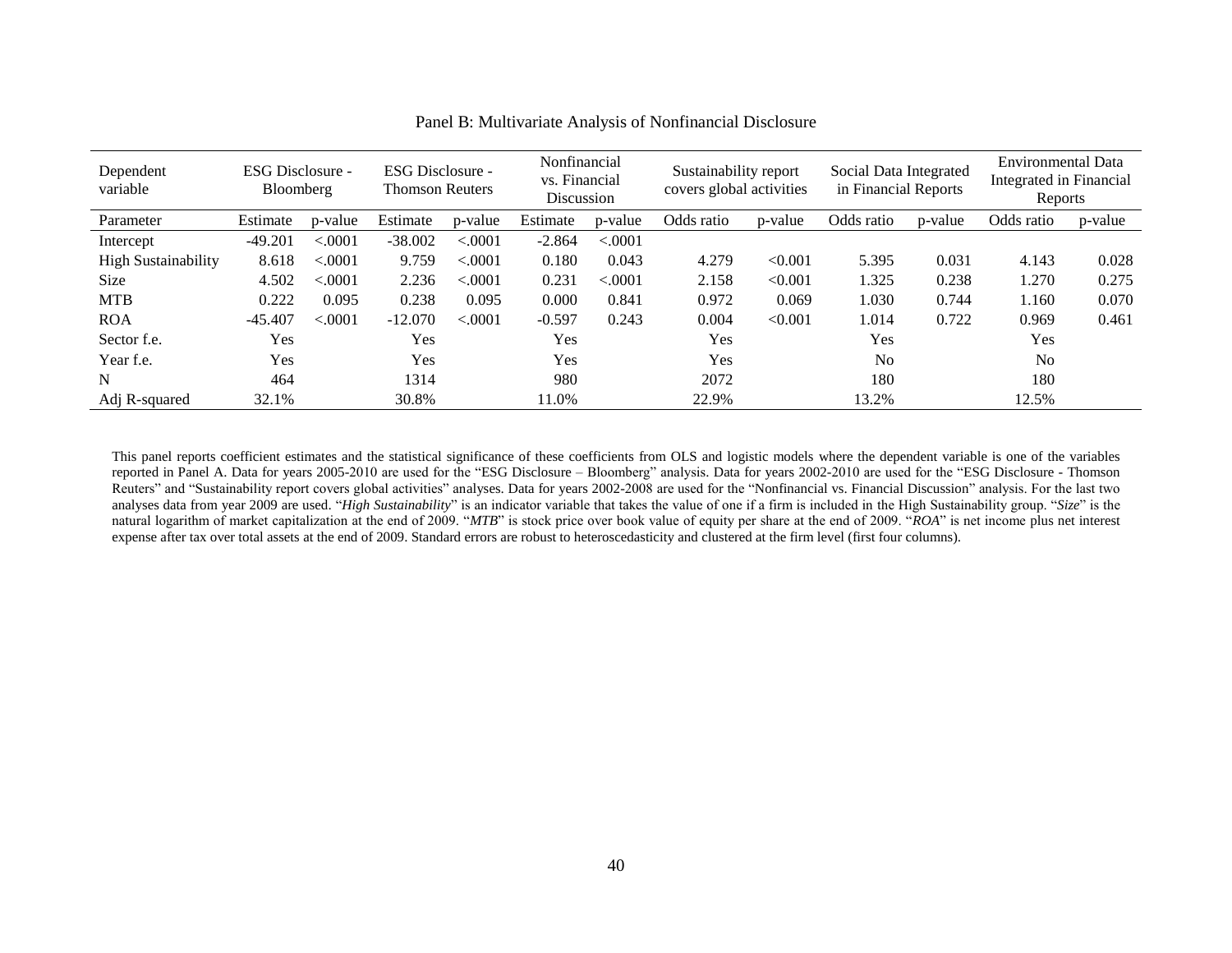#### **Table 7**

|               |           | Value-weighted |           |         |           | Equal-weighted |           |          |  |
|---------------|-----------|----------------|-----------|---------|-----------|----------------|-----------|----------|--|
|               |           | Sustainability |           |         |           |                |           |          |  |
|               | Low       |                |           | High    | Low       |                | High      |          |  |
| Parameter     | Estimate  | p-value        | Estimate  | p-value | Estimate  | p-value        | Estimate  | p-value  |  |
| Intercept     | 0.0059    | < .0001        | 0.0096    | < .0001 | 0.0039    | 0.004          | 0.0057    | < .0001  |  |
| <b>MKTRF</b>  | 0.9839    | < 0001         | 0.9360    | < 0.001 | 0.9977    | < .0001        | 0.9557    | < 0.0001 |  |
| <b>SMB</b>    | $-0.2076$ | < 0001         | $-0.1776$ | 0.002   | 0.1598    | 0.001          | 0.0366    | 0.367    |  |
| <b>HML</b>    | 0.1982    | 0.001          | $-0.2727$ | < .0001 | 0.4053    | < 0.001        | 0.2204    | < 0.0001 |  |
| <b>UMD</b>    | $-0.0156$ | 0.642          | $-0.0266$ | 0.427   | $-0.1436$ | < 0.0001       | $-0.1239$ | < 0.0001 |  |
| N             | 216       | 216            | 216       | 216     | 216       | 216            | 216       | 216      |  |
| Adj R-squared | 85.6%     |                | 86.6%     |         | 88.9%     |                | 91.0%     |          |  |

#### **Stock Market Performance**

This table provides the estimates from a Fama-French four-factor model augmented by the Carhart momentum factor. The dependent variable is the monthly portfolio stock return for low or high sustainability minus the risk-free rate for that month. MKTRF is the value-weighted market return minus the risk-free rate for that month. SMB is the monthly return on a hedge portfolio that mimics the stock returns of small minus large firms. HML is the monthly return on a hedge portfolio that mimics the stock returns of low MTB minus high MTB firms. UMD is the monthly return on a hedge portfolio that mimics the stock returns of high prior returns minus low prior returns firms. The intercept represents the abnormal stock return for the average month. We estimate the model for the period 1993-2010.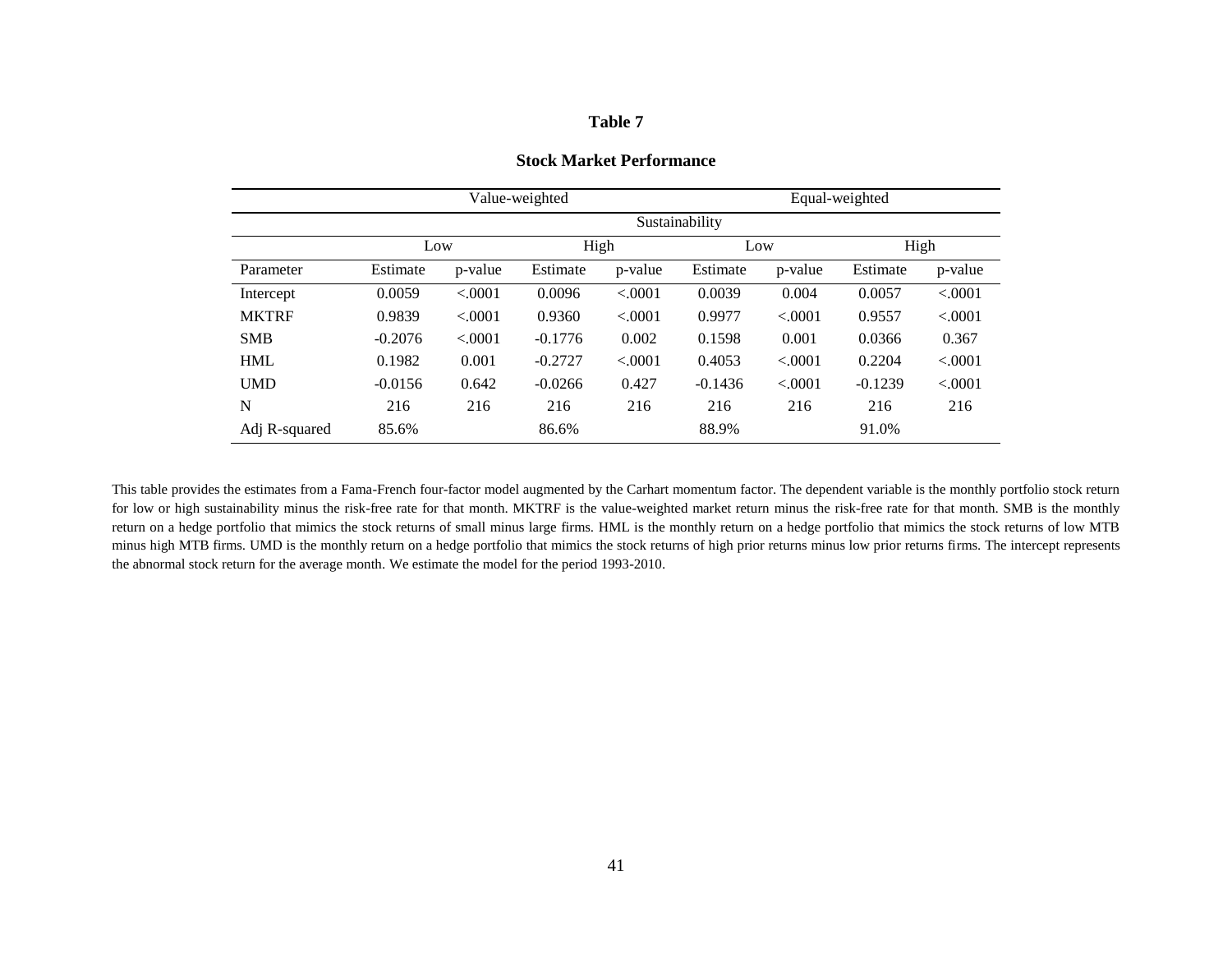#### **Table 8**

| Parameter                               | Estimate | p-value | Estimate  | p-value |
|-----------------------------------------|----------|---------|-----------|---------|
| Intercept                               | 0.0118   | < .0001 | 0.0124    | < .0001 |
| <b>High Sustainability</b>              | 0.0019   | 0.014   | $-0.0008$ | 0.584   |
| High Sustainability x B2C               |          |         | 0.0040    | 0.031   |
| High Sustainability x Brand             |          |         | 0.0038    | 0.044   |
| High Sustainability x Natural Resources |          |         | 0.0018    | 0.100   |
| Sector fixed effects                    | Yes      |         | Yes       |         |
| Adj R-squared                           | 32.5%    |         | 35.9%     |         |
| N                                       | 180      |         | 180       |         |

#### **Stock Market Performance and Sector Membership**

This table presents estimates from OLS models where the dependent variable is the alpha for each firm from a Fama-French four-factor model augmented by the Carhart momentum factor. "High Sustainability" is an indicator variable that takes the value of one if a firm is included in the High Sustainability group. "B2C" is an indicator variable that takes the value of one for firms that operate in sectors where the customers are individual people instead of companies or governments. "Brand" is an indicator variable that takes the value of one for firms that operate in sectors that rank at the fourth quartile of market-to-book ratios in 1993. "Natural resources" is an indicator variable that takes the value of one for firms that operate in sectors that require the extraction of large amounts of natural resources. Standard errors are robust to heteroscedasticity.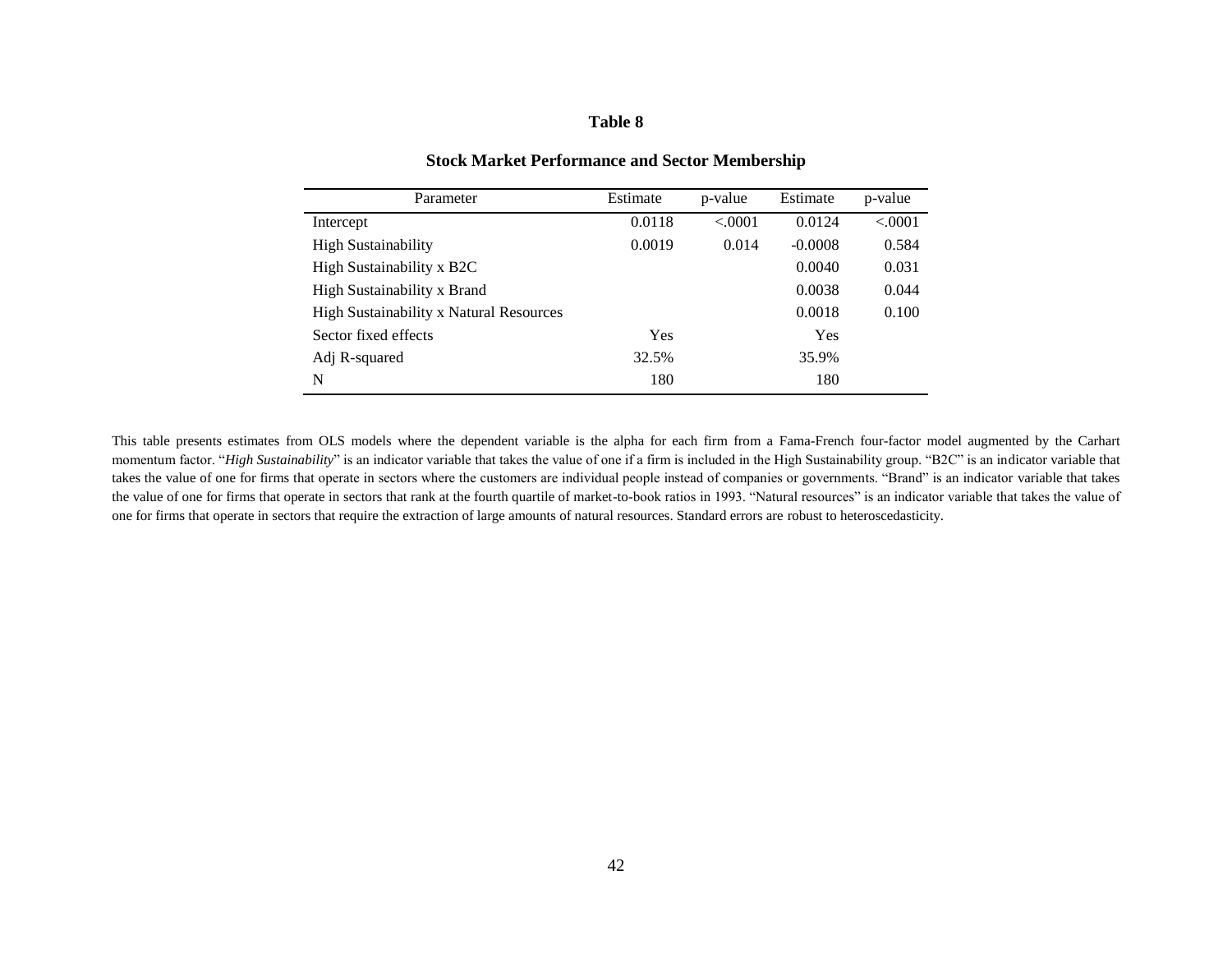| 'able |  |
|-------|--|
|-------|--|

| <b>Forecast Errors</b> |  |
|------------------------|--|
|------------------------|--|

|                            | <b>SUE</b> |         | %FE      |         |  |
|----------------------------|------------|---------|----------|---------|--|
| Parameter                  | Estimate   | p-value | Estimate | p-value |  |
| Intercept                  | 0.860      | 0.008   | 0.082    | 0.000   |  |
| <b>High Sustainability</b> | 0.245      | 0.007   | 0.008    | 0.068   |  |
| Size                       | $-0.022$   | 0.526   | $-0.006$ | 0.006   |  |
| <b>MTB</b>                 | 0.899      | 0.003   | 0.011    | 0.429   |  |
| Sector f.e.                | Yes        |         | Yes      |         |  |
| Year f.e.                  | Yes        |         | Yes      |         |  |
| N                          | 2406       |         | 2680     |         |  |
| Adj R-squared              | 2.8%       |         | 3.7%     |         |  |

This panel reports coefficient estimates and the statistical significance of these coefficients from OLS models where the dependent variable is the difference between actual earnings and the mean estimate over the standard deviation of the estimates (SUE) or the difference between actual earnings and the mean estimate over the mean estimate (%FE). ―*High Sustainability*‖ is an indicator variable that takes the value of one if a firm is included in the High Sustainability group. ―*Size*‖ is the natural logarithm of market capitalization at fiscal year-end. "*MTB*" is stock price over book value of equity per share at fiscal year-end. Standard errors are robust to heteroscedasticity and clustered at the firm level.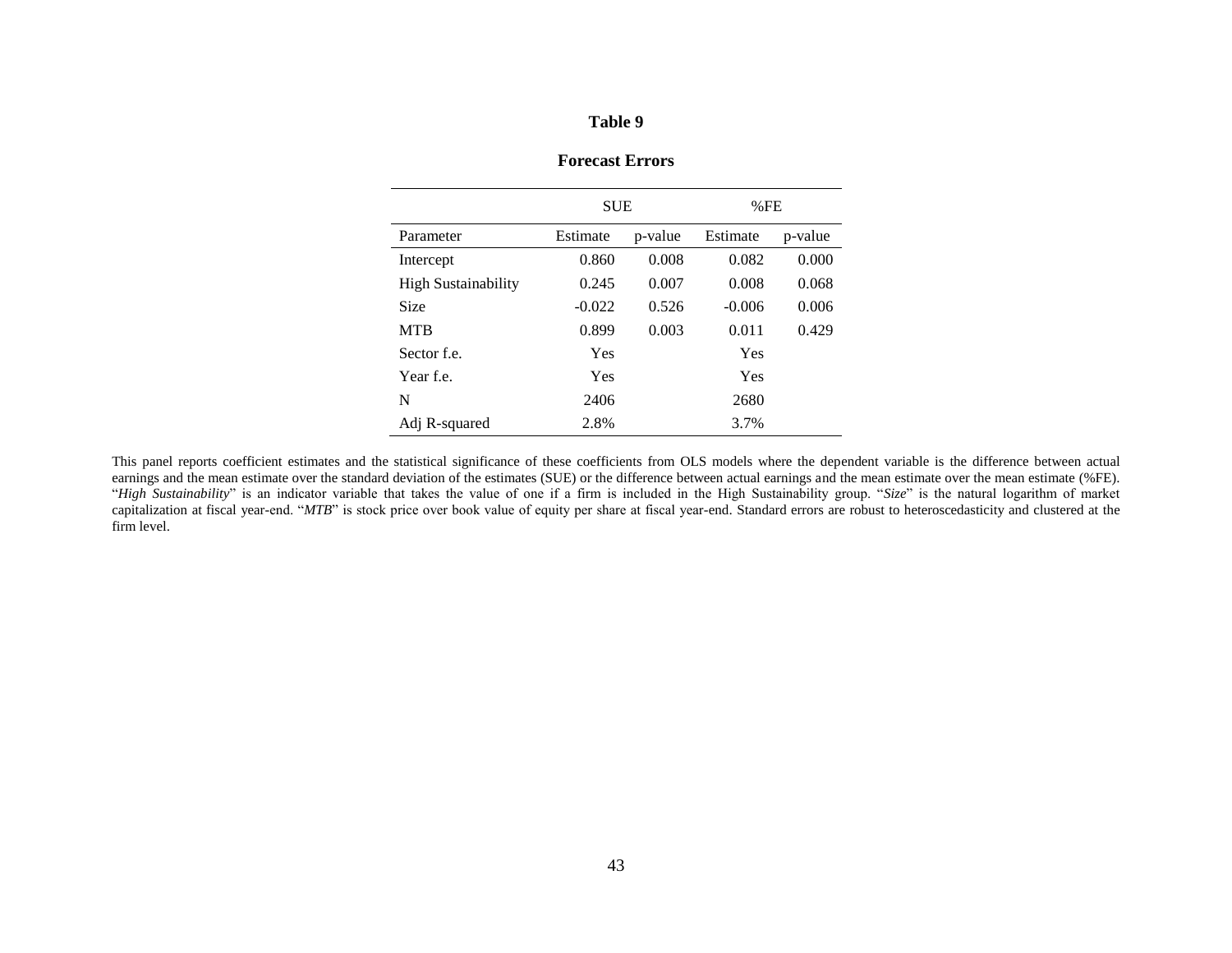### **Figure 1**



Evolution of \$1 invested in the stock market in value-weighted portfolios

**Figure 2**

Evolution of \$1 invested in the stock market in equal-weighted portfolios

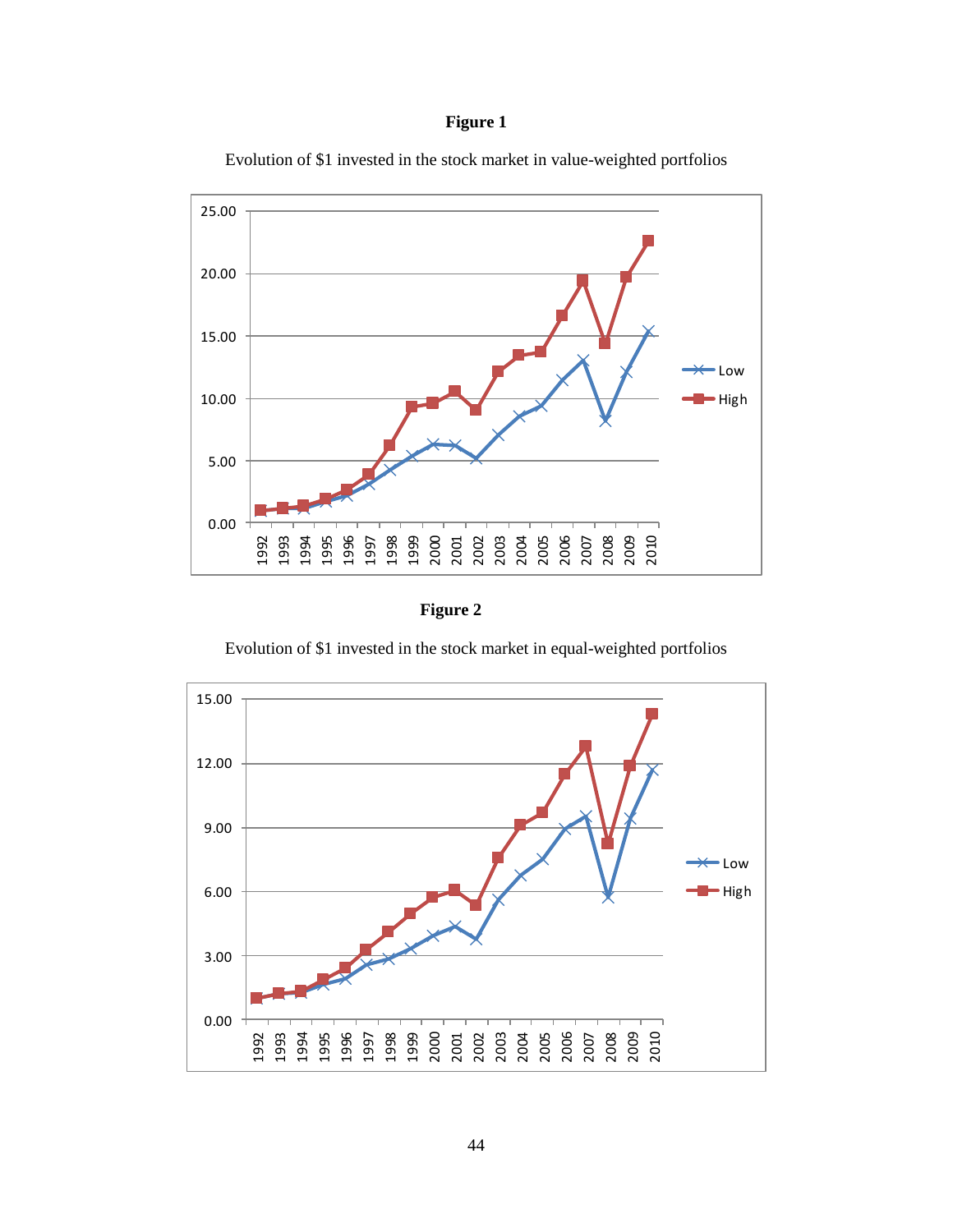| Ħ.<br>юш |  |
|----------|--|
|----------|--|

Evolution of \$1 of assets based on Return-on-Assets



**Figure 4**

Evolution of \$1 of equity based on Return-on-Equity